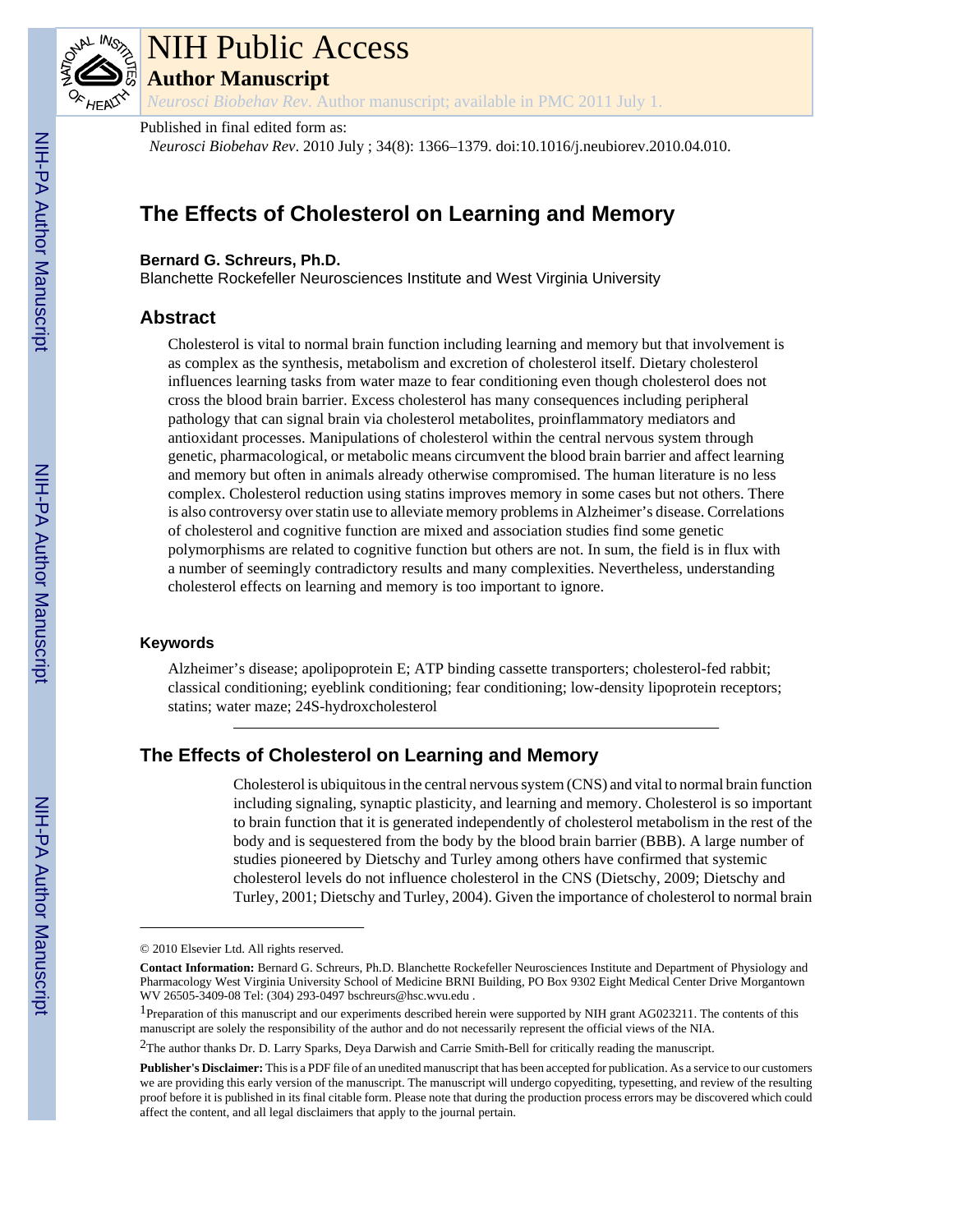function, the current review will focus on the role of cholesterol in one of the most important functions of the brain – learning and memory.

## **Cholesterol Metabolism**

Cholesterol metabolism in the CNS has a number of features in common with cholesterol metabolism in the rest of the body. In both locations, acetyl-CoA is converted to 3-hydrox-3 methylglutaryl-CoA (HMG-CoA) which is converted in a rate-limiting step to mevalonate by the enzyme HMG-CoA reductase. Mevalonate is then converted to squalene which is converted to lanosterol, which, through a series of 19 additional steps, is finally converted to cholesterol. In the adult CNS, cholesterol is synthesized almost exclusively in glial cells – astrocytes and, to a lesser extent, oligodendrocytes – with only a small amount of cholesterol synthesized in neurons. As a result of the critical role played by cholesterol in CNS function, cholesterol synthesis, metabolism, and excretion are all tightly regulated.

The major players in cholesterol synthesis, metabolism, and excretion and hence the major areas of interest in studying the effects of cholesterol on learning and memory include cholesterol itself, the enzyme HMG-CoA reductase, the cholesterol transport protein apolipoprotein E (ApoE), the adenosine triphosphate (ATP) binding cassette (ABC) transporter proteins A1 and G1 (ABCA1, ABCG1), the low-density lipoprotein receptor (LDLR) and LDLR-related protein (LRP), the oxysterols 24S-hydroxycholesterol and 27 hydroxycholesterol to which cholesterol is converted in the brain and body, respectively, and the liver X-activated receptors (LXRs) for which oxysterols are ligands and that induce expression of ApoE and ABCA1 genes (Benarroch, 2008).

CNS cholesterol represents almost 25% of the body's total unesterified cholesterol and the majority  $(\sim 70\%)$  is found in the myelin sheath with the rest found in glial and neuronal membranes (Dietschy, 2009; Dietschy and Turley, 2001). Although a great deal of cholesterol is synthesized by neurons in the developing brain, synthesis is greatly reduced in the adult brain and takes place in glial cells (Goritz *et al*., 2006; Pfrieger, 2002). Cholesterol synthesis begins in the endoplasmic reticulum of astrocytes and involves HMG-CoA reductase which is regulated by cholesterol's inhibition of sterol-regulated element binding protein (SREBP) that binds to the sterol-regulated element-1 of the HMG-CoA reductase gene in the nucleus to modify gene expression (Benarroch, 2008; Martins *et al*., 2009). Cholesterol in astrocytes is bound to ApoE and transported into the cerebrospinal fluid (CSF) via the ABCA1 transporter protein and taken up by neurons via the low-density lipoprotein receptor. The genes for both ApoE and ABCA1 are controlled by Liver  $\times$  receptors and as such are important regulators of cholesterol synthesis. Liver  $\times$  receptors, in turn, are activated by the cholesterol metabolite 24S-hydroxycholesterol and to a lesser extent by 27-hydroxycholesterol (Bjorkhem, 2009). Cholesterol in the CNS is converted to 24S-hydroxycholesterol by the enzyme 24Shydroxylase (CYP24A1, a member of the cytochrome P450 family) and can cross the BBB to be excreted from the brain (Bjorkhem *et al*., 2009; Russell *et al*., 2009). Cholesterol in the rest of the body can be converted to 27-hydroxycholesterol by 27-hydroxylase (CYP27A1) and cross the BBB into the CNS (Heverin *et al*., 2005) to act as a ligand at specific receptors (e.g., LXR) and regulate enzymatic activity.

## **Learning and Memory Paradigms**

#### **Human tests**

Assessment of learning and memory in humans, typically described more broadly as the measurement of cognitive function, consists of administering standardized tests designed to quantify intelligence, assess list learning and recall, determine comprehension, and probe different forms of procedural and episodic memory (Baldwin and Farias, 2009; Jacova *et al*.,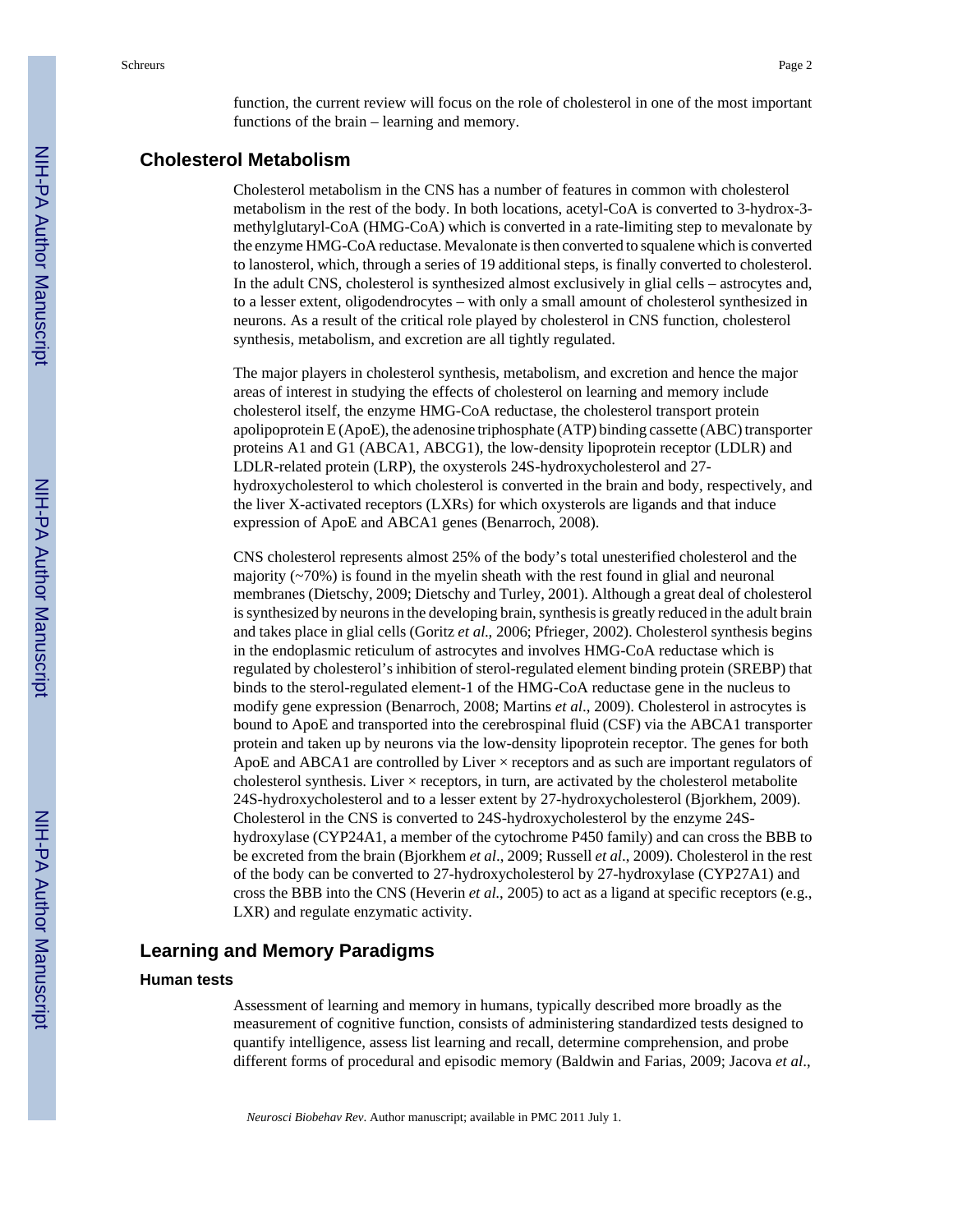2007; McDowell and Kristjansson, 1996). The number and type of test batteries designed to test cognitive function continues to grow with as many as 18 different batteries designed to be administered by computer (Wild *et al*., 2008). In some cases, learning and memory can be assessed with components of more global intelligence tests including the Working Memory Index of the Wechsler Adult Intelligence Scale (WAIS) or, in clinical settings, the cognitive subscale of the Alzheimer's Disease Assessment Scale (ADAS-cog). In other cases, standardized tests have been specifically designed to measure cognitive impairment including the widely used Mini Mental Status Exam (MMSE). The MMSE is a brief instrument used to screen for dementia that is scored on a 30-point scale and tests orientation, registration, attention and calculation, recall, and language and practice. Scores have age and education norms with a score of less than 24 generally considered to be abnormal and indicative of mild cognitive impairment with decreasing scores considered to index increasing severity of impairment.

#### **Animal tests**

The vast majority of experiments that have examined the effects of cholesterol on animal learning and memory have used a relatively small number of behavioral paradigms including the water maze and radial-arm maze, cued and contextual fear conditioning, passive and active avoidance, and eyeblink conditioning.

#### **Water maze**

The water maze is a spatial navigation task also known as the Morris water maze (Morris, 1984) that assesses spatial learning and memory by allowing a mouse or rat to swim in a pool of opaque water in which an escape platform has been placed. In the cued or visible platform version, the platform is positioned above the water or its position just below the water is indicated by a flag or other proximal cue. In the hidden-platform version of the task, the platform is submerged and spatial cues are placed beyond the maze so that the subject must navigate to the platform using these spatial cues. In addition to assessing learning of and memory for a specific cue (e.g., the flag), the visible platform version of the task can assess whether sensory and motor abilities have been compromised by a treatment or condition. For example, a transgenic mouse may not be able to find the platform because it cannot swim as well as wild-type controls or cannot see the flag.

Learning the water maze task is usually assessed over a number of trials and measured as the time taken and the distance swum to the platform after the rodent is released from different positions around the edge of the pool. Memory for the task is assessed on days after training by allowing the rat or mouse to search for a platform that has been removed and measuring the time spent in the quadrant where the platform used to be, the number of times it crosses the position of the platform, and the time spent in the other quadrants of the pool.

### **Radial arm maze**

The radial arm maze usually consists of a central start box from which radiate as many as twelve but usually eight identical runways (arms) with a goal box at the end of each arm where food or water can be left as a reward. The start box has a gate to each of the arms that can be closed limiting the number of arms to which the subject has access. In some paradigms the characteristics of the arms can modified so that they may be a different color, enclosed or provided with a different texture. Each arm contains photo beams that determine entry and may be used to determine speed. Runways entered and time to traverse the runway can also be assessed by an observer who should be "blind" to the experimental condition of the animals.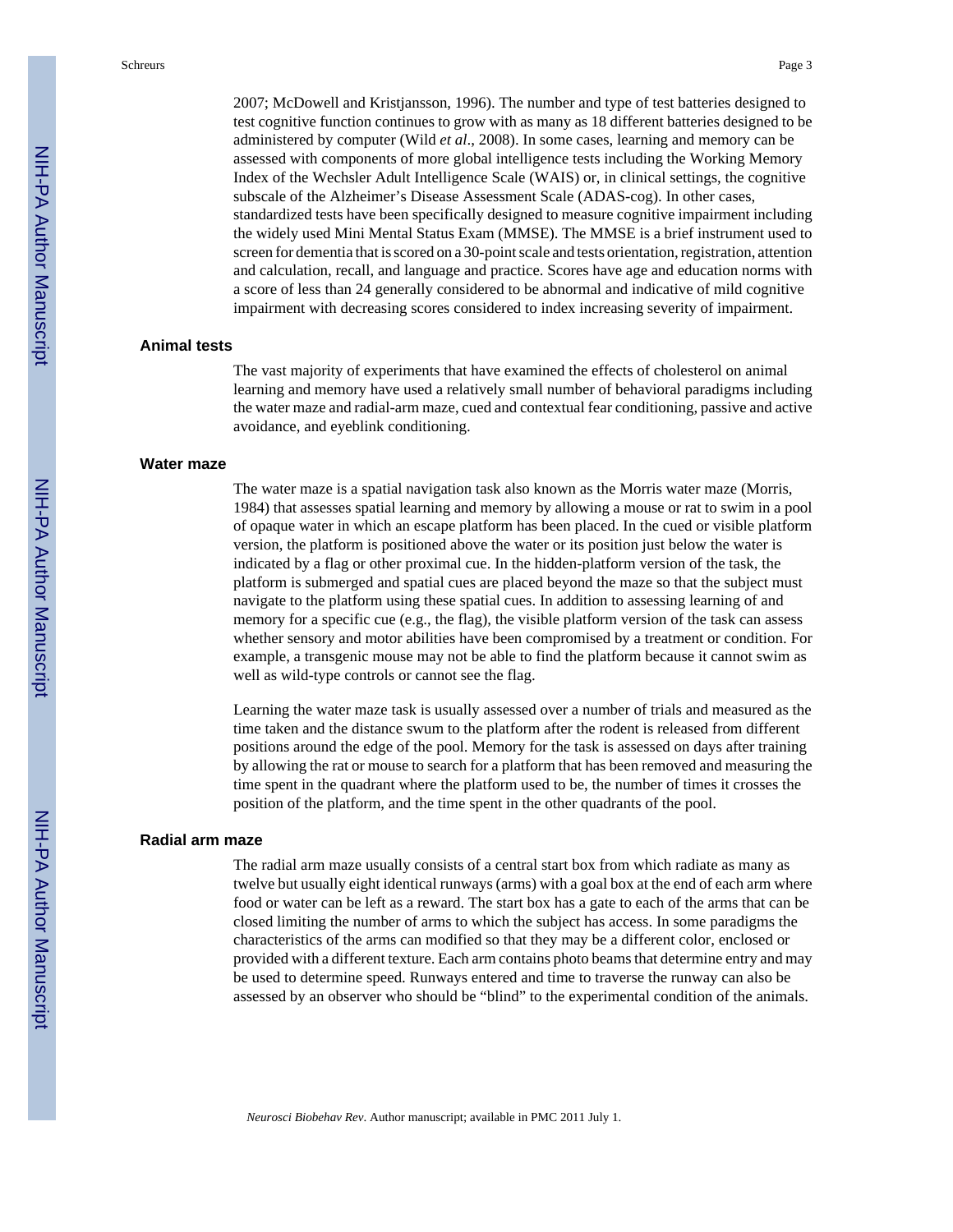#### **Fear conditioning**

Cued fear conditioning involves the delivery of a brief foot shock through an electrified floor grid that is signaled by a cue such as a 30-second tone or light. Contextual fear conditioning involves the delivery of a brief foot shock that takes place in a different, usually novel environment. Cued and contextual fear conditioning may be combined within the same chamber. The rodent response to foot shock is freezing and increased heart rate. These two responses and particularly freezing have become standard indices of what is hypothesized to be fear of the cue or the context with which the foot shock has been paired.

#### **Passive and active avoidance**

Like fear conditioning, active and passive avoidance tasks involve a brief foot shock delivered through an electrified floor grid to a mouse or rat in a specific location. However, in avoidance tasks, the rodent must either move from the location where it has experienced the shock (active avoidance) or not enter that location (passive avoidance). An important aspect in both tasks is that rodents normally prefer a dark location over a brightly lit one and the foot shock usually occurs in the dark location. To avoid foot shock, a rat or mouse must either leave the dark side of the enclosure for the brightly lit side (active) or stay in the brightly lit side and not enter the dark side (passive). The day following active avoidance training, the latency with which a rodent leaves the previously shocked location is measured. The day following passive avoidance training the latency to enter the previously shocked dark location is measured. In some cases, a rat or mouse may never enter the dark location and an upper latency cut-off value is assigned (Crawley, 2000; Lu *et al*., 2009).

#### **Eyeblink conditioning**

Classical or Pavlovian conditioning of the eyeblink was originally developed in the early part of the 20th century and modeled after Pavlov's studies with dogs pairing an innocuous or neutral stimulus such as a bell with a significant event such as food (Pavlov, 1927). In the case of eyeblink or eyelid conditioning, the neutral stimulus is typically a brief tone or flashing light and the significant event is a puff of air to the eye that elicits reflex closure of the eyelids. With repeated pairings of the tone and air puff, subjects soon begin to close their eyes before the puff reaches the cornea providing evidence that an association between the two has been formed. Eyeblink conditioning is most commonly conducted with rabbits (Gormezano *et al*., 1983) or rats (Schmajuk and Christiansen, 1990; Skelton, 1988).

Each of the foregoing behavioral paradigms and procedures has been used to assess the effects of dietary, genetic and pharmacological manipulations of cholesterol, cholesterol synthesis and cholesterol metabolism on animal learning and memory. In the case of the effects of cholesterol on human learning and memory, dietary and pharmacological manipulations as well as genetic differences have been assessed almost exclusively by psychological testing including intelligence tests, cognitive testing including tests of recall, cognitive impairment and dementia, and epidemiological analysis.

## **Cholesterol**

## **Human Studies**

There is a significant body of evidence that high cholesterol levels may be detrimental to human learning and memory. A significant number of studies show that elevated serum cholesterol is a risk factor for mild cognitive impairment (Foster, 2006; Kivipelto *et al*., 2001; Näslund *et al*., 2000; Solomon *et al*., 2007; Yaffe *et al*., 2002) and dementia (Solomon *et al*., 2009b; Whitmer *et al.*, 2005) and that cholesterol levels are correlated with measures of intelligence (Atzmon *et al*., 2002; Muldoon *et al*., 1997; Reitan and Shipley, 1963; van Exel *et al*., 2002; Yaffe *et al*., 2002) except in the very elderly (Solomon *et al*., 2009a; West *et al*., 2008). Low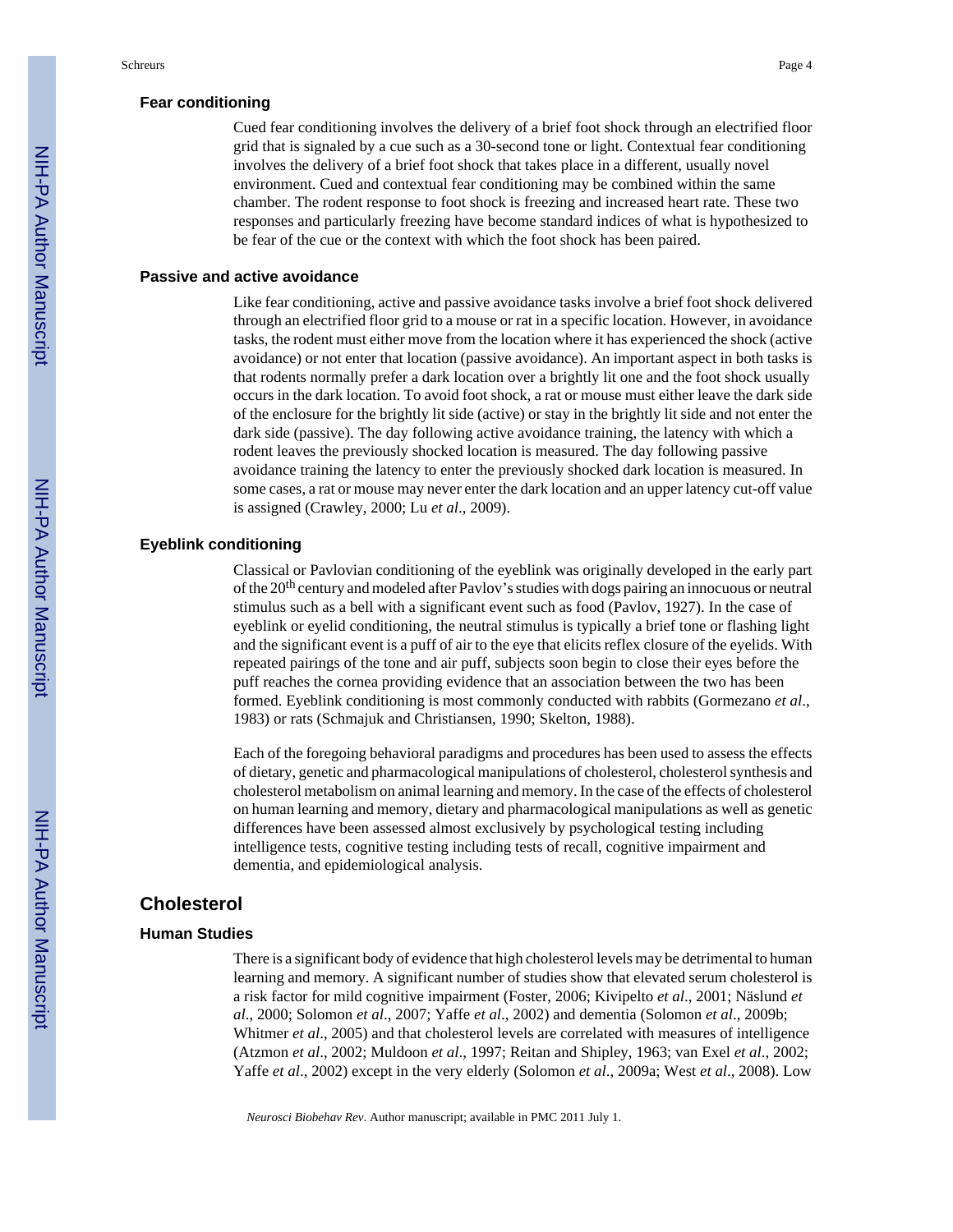HDL cholesterol has been correlated with deficits and declines in memory in midlife (Singh-Manoux *et al*., 2008). A study of cholesterol synthesis showed the level of the cholesterol precursors lanosterol and lathosterol are correlated with low memory performance as subjects age (Teunissen *et al*., 2003). Epidemiological evidence also suggests a strong relationship between cholesterol levels and Alzheimer's disease - a disease noted for its severe decline in learning and memory (Canevari and Clark, 2007; Evans *et al*., 2000; Hartmann, 2001; Jarvik *et al*., 1995; Ledesma and Dotti, 2006; Lesser *et al*., 2009; Notkola *et al*., 1998; Simons *et al*., 2001; Sjogren *et al*., 2006; Stewart *et al*., 2001).

There are other human studies, however, showing that increased cholesterol improves learning and memory. For example, high cognitive functioning is correlated with high cholesterol (Elias *et al*., 2005; Panza *et al*., 2006) and cholesterol may protect against cognitive decline especially in the elderly (Mielke *et al*., 2005; Panza *et al*., 2006; van den Kommer *et al*., 2009; West *et al*., 2008). A factor that is in some dispute is the relationship between LDL and HDL and improved memory. West and colleagues have shown that better memory functioning is associated with higher total and LDL cholesterol levels in the very elderly whereas Atzmon and coworkers have suggested that only higher HDL levels are correlated with better cognitive function in the very elderly (Atzmon *et al*., 2002; West *et al*., 2008).

Taken together, the human data suggest that there is a relationship between cholesterol levels and adult learning and memory. This relationship appears to change as a function of age with cholesterol having its most detrimental effects in middle age and it's most beneficial or protective effects in the very old. Interestingly, a recent study by Perry and colleagues found that there was no association between cognitive measures and serum cholesterol concentrations among the young (Perry *et al*., 2009).

#### **Animal studies**

Manipulations of cholesterol in animals have shown a number of different relationships between cholesterol and memory. For example, decreasing cholesterol in aged animals improves learning and memory for tasks such as the water maze (Kessler *et al*., 1986; Yehuda *et al*., 1998; Yehuda and Carasso, 1993). Feeding mice a 2% cholesterol diet for eight weeks may result in deficits in working memory in the water maze (Thirumangalakudi *et al*., 2008) but not always (Li *et al*., 2003). Feeding middle-aged rats a diet high in cholesterol andfat for eight weeks also resulted in deficits in working memory in the water maze (Granholm *et al*., 2008). Rats, mice and rabbits given calcium channel blockers that reduce the esterification of cholesterol and increase the hydrolysis of existing cholesterol esters (Nayler, 1999; Schachter, 1997) demonstrate improvements in a number of learning and memory paradigms including passive avoidance (Quartermain *et al*., 2001), water maze (Kane and Robinson, 1999; Quartermain *et al*., 2001), and eyeblink conditioning in rats and rabbits (Deyo *et al*., 1989; Kane and Robinson, 1999; Quartermain, 2000; Woodruff-Pak *et al*., 1997).

Elevating cholesterol in young DBA/2 mice improves performance in the water maze - a task normally impaired in this mutant (Miller and Wehner, 1994; Upchurch and Wehner, 1988). Dufour and colleagues showed feeding adult rats 2% cholesterol enhances water maze learning (Dufour *et al*., 2006). This effect was replicated by Micale and colleagues who also showed the enhancement in water maze learning could be reversed by blocking steroid synthesis (Micale *et al*., 2008). Animals that are either deficient in cholesterol or have cholesterol synthesis blocked have problems with learning and memory in the water maze (Endo *et al*., 1996; Voikar *et al*., 2002) and during classical conditioning of the rat eyeblink (Endo *et al*., 1996; O'Brien *et al*., 2002; Voikar *et al*., 2002; Xu *et al*., 1998). The learning deficits in eyeblink conditioning induced by impaired cholesterol synthesis were reversed by feeding rats cholesterol (Xu *et al*., 1998).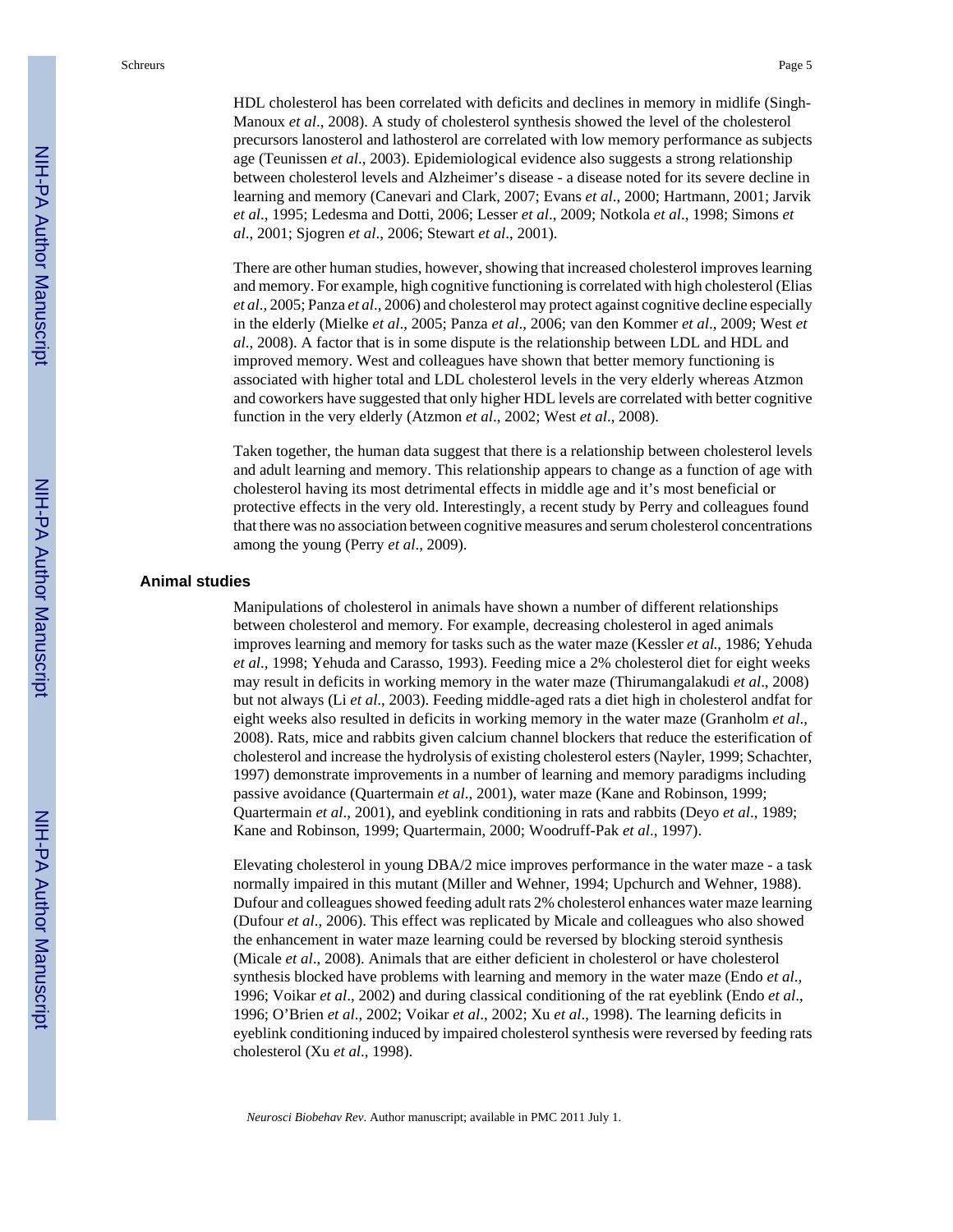In a series of rabbit eyelid conditioning experiments we have documented the effects of feeding cholesterol on both learning and memory. Prompted by Sparks' original observation that cholesterol-fed rabbits developed elevated levels of neuronal beta amyloid (Sparks *et al*., 1994), we were surprised to find that rabbits fed cholesterol for eight weeks showed improved trace classical conditioning and reflex facilitation of the NMR (Schreurs *et al*., 2003) and that these facilitating effects of cholesterol were a function of the concentration (Schreurs *et al*., 2007b) and duration of the cholesterol diet (Schreurs *et al*., 2007a). These facilitating effects were generalized beyond NMR conditioning because an eight-week, 2% cholesterol diet also facilitated rabbit heart rate conditioning – an index of conditioned fear (Schreurs *et al*., 2007c). It wasn't until beta amyloid plaques were induced by adding 0.12 PPM copper to the drinking water given cholesterol-fed rabbits that learning suffered and rabbits performed more poorly than normal chow-fed controls (Sparks and Schreurs, 2003). Woodruff-Pak and her colleagues have shown that this cholesterol and copper-induced deficit in rabbit eyelid conditioning can be reversed by the administration of galantamine – an acetylcholinesterase inhibitor used to treat Alzheimer's disease.

More recently, we have examined the effects of a 2% cholesterol diet on memory of NMR conditioning and found that an eight-week cholesterol diet following ten days of paired classical conditioning debilitated the rabbits' ability to remember the association formed eight weeks earlier (Darwish *et al*., 2010). This effect occurred in the absence of detectable dietinduced changes in the cholesterol content of the brain which is consistent with the finds of Diestchy and Turley (2004). Surprisingly, there was a significantly higher level of cholesterol in the hippocampus and forebrain of rabbits given classical conditioning relative to unpaired controls regardless of their diet, suggesting that cholesterol levels in the brain can change as a function of experience (Dufour *et al*., 2006; Koudinov and Koudinova, 2001) as well as experience being able to change as a function of cholesterol.

#### **Peripheral effects of cholesterol**

The interesting question that is raised by the effects of cholesterol on learning and memory turns upon the inability of dietary cholesterol to cross the BBB into the CNS. The peripheral effects of feeding rabbits cholesterol are atherosclerosis, inflammation, and liver toxicity. As a result of elevated cholesterol, the liver produces increased lipoproteins rich in cholesterol esters that stay in the bloodstream and lead to atherosclerotic lesions. High levels of LDL trigger the endothelial cell expression of adherence molecules that mediate attachment of monocytes and lymphocytes to the rabbit artery wall that then migrate into the wall and result in fatty streaks (Jessup *et al*., 2004; Rader and Daugherty, 2008). Oxidized LDL in the artery wall accumulates in macrophages that have differentiated from monocytes and develop into foam cells. Other macrophages are activated by proinflammatory cytokines in the artery wall and release more proinflammatory mediators including reactive oxygen and nitrogen species, interleukin-1β, and tumor necrosis factor alpha (Hansson *et al*., 2008).

There is a body of literature documenting the effects of proinflammatory mediators including tumor necrosis factor alpha and interleukin-1β on synaptic plasticity (Di Filippo *et al*., 2008; Pickering and O'Connor, 2007) and membrane excitability (Schafers and Sorkin, 2008; Viviani *et al*., 2007). Moreover, systemic injection of the inflammatory cytokine interleukinacquisition of classically conditioned eyeblink responses in rats (Servatius and Beck, 2003). Although there is evidence that these peripheral inflammatory mediators are transported across the BBB (Banks, 2005), breaches of the BBB including those produced by a high cholesterol diet (Chen *et al*., 2008; Sparks *et al*., 2000) may increase the influence of these mediators in the brain. Cholesterol in the rabbit induces hepatotoxicity by activating hepatic stellate cells, producing fibrosis, fat deposition and ballooning degeneration leading to focal necrosis, inflammatory reactions and lipogranuloma (Kainuma *et al*., 2006). Antioxidant activity of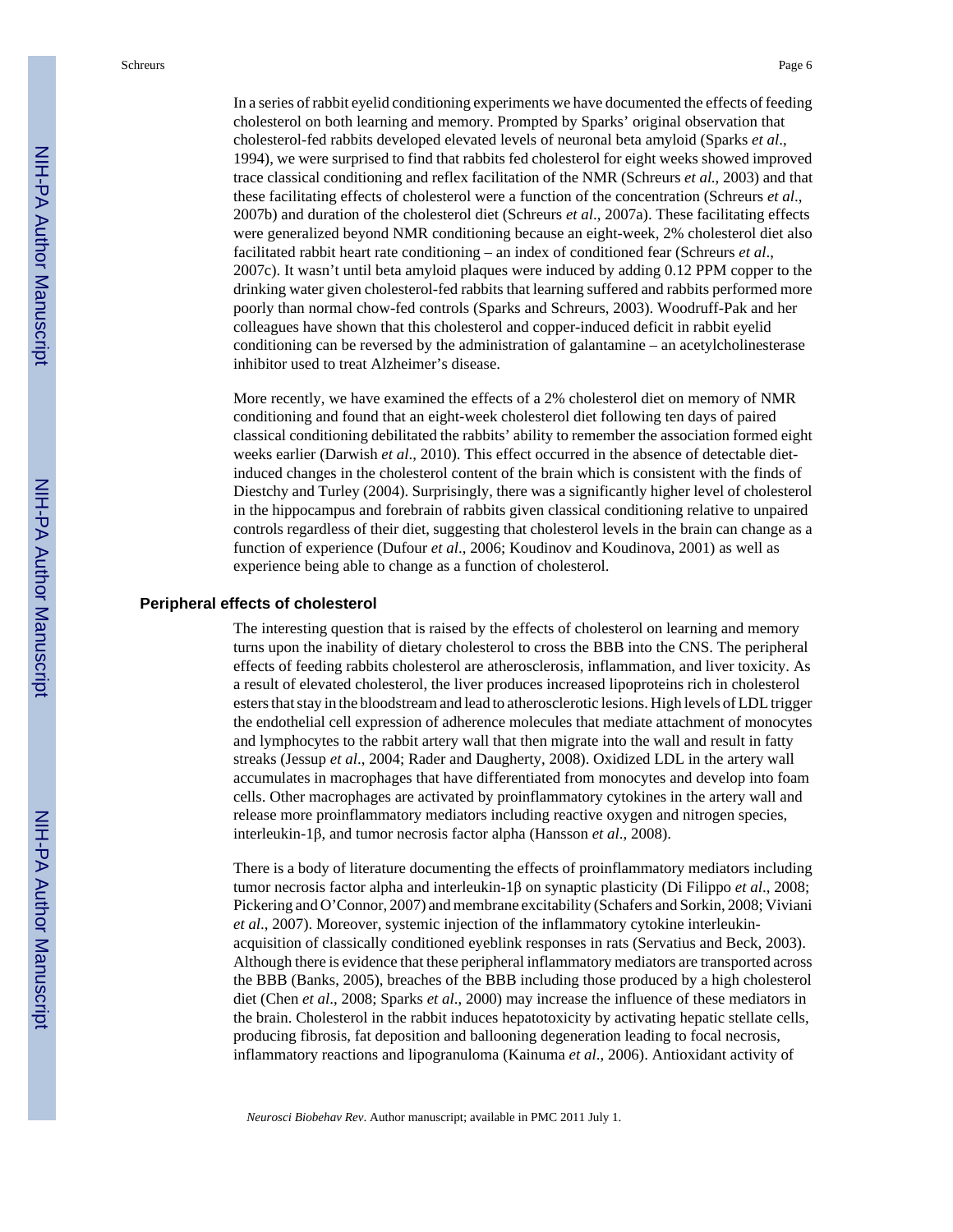glutathione peroxidase and catalase decrease significantly in the cholesterol-fed rabbit liver giving rise to increased oxidation and formation of lipid peroxidation and oxysterols (Mahfouz and Kummerow, 2000).

Given the above, our ability to understand the mechanisms by which cholesterol influences learning and memory may turn upon its peripheral as well as central effects. For example, there is strong evidence that human cognitive impairment is correlated with the extent of cholesterolinduced atherosclerosis both in peripheral arterial disease (Rafnsson *et al*., 2009) and in carotid atherosclerosis (Romero *et al*., 2009). Regardless of the source of mediators thought to influence learning and memory, learning and memory are functions of the CNS and it is the CNS that must be reached by these mediators before they can have an effect.

#### **Central effects of cholesterol**

The central effects of feeding a cholesterol diet to rabbits have been explored by a number of investigators including Sparks and his colleagues who have examined microglia (Xue *et al*., 2007) and the role of copper in beta amyloid accumulation and clearance (Sparks *et al*., 2002b; Sparks, 2004; Sparks, 2007; Sparks *et al*., 2007) and Ghribi and his co-workers who have focused on the relationship between cholesterol and beta amyloid (Ghribi *et al*., 2006a; Ghribi *et al*., 2006b; Jaya Prasanthi *et al*., 2008; Sharma *et al*., 2008). The most consistent central effect of feeding rabbits cholesterol is the accumulation of intracellular beta amyloid – a finding first reported by Sparks (Sparks *et al*., 1994) and replicated in a number of different laboratories (Beach, 2008; Ghribi *et al*., 2006b; Ronald *et al*., 2009; Woodruff-Pak *et al*., 2007; Wu *et al*., 2003; Zatta *et al*., 2002).

There is a very large body of data implicating cholesterol in the deposition of beta amyloid, and thus, in Alzheimer's disease (Canevari and Clark, 2007; Hirsch-Reinshagen and Wellington, 2007; Ledesma and Dotti, 2006; Reid *et al*., 2007; Sparks, 2007) but see (Elder *et al*., 2007). Although a detailed analysis of this literature is beyond the scope of the current review, it is important to note that the relationship between cholesterol and beta amyloid is complex (Bales, 2010; Grimm *et al*., 2007; Hartmann, 2001; Kirsch *et al*., 2003; Ledesma and Dotti, 2006; Lukiw *et al*., 2005; Martins *et al*., 2009; McLaurin *et al*., 2003; Panza *et al*., 2006; Raffai and Weisgraber, 2003; Roher *et al*., 1999; Sjogren *et al*., 2006; Wood *et al*., 2007; Yanagisawa, 2002) and may involve a number of factors including: (1) the dependence of beta and gamma secretase on cholesterol to cleave the amyloid precursor protein (APP) (Frears *et al*., 1999; Wahrle *et al*., 2002), (2) the connection between apoE and Alzheimer's disease (Esler *et al*., 2002; Hartmann, 2001; Hoshino *et al*., 2002; Jarvik *et al*., 1995; Notkola *et al*., 1998), (3) a cholesterol-induced overproduction of beta amyloid which blocks cholesterol trafficking and leads to neurodegeneration (Liu *et al*., 1998; Yao and Papadopoulos, 2002), and (4) the role ApoE plays in calcium homeostasis (Hartmann *et al*., 1994; Veinbergs *et al*., 2002). There is also evidence that beta amyloid may affect cholesterol (Hartmann, 2006). It should be noted that there are many who argue that beta amyloid has important normal physiological functions (Grimm *et al*., 2007; Pearson and Peers, 2006; Wegiel *et al*., 2007) that take place throughout life (Wegiel *et al*., 2007) and it is only when there is an imbalance in beta amyloid production or clearance that it becomes toxic (Pearson and Peers, 2006; Sparks, 2007).

A growing body of evidence, particularly from cell culture systems and transgenic rodents, indicates it is the oligomeric form of beta amyloid that is important for its toxic effects and its effects on learning and memory (Billings *et al*., 2005; Billings *et al*., 2007; Dineley *et al*., 2002; Lesne *et al*., 2006; Ma *et al*., 2007; Morgan, 2003; Shankar *et al*., 2008). The initial debate about the relative effects of soluble versus insoluble beta amyloid (Despande *et al*., 2006; Gouras *et al*., 2005; Haass and Selkoe, 2007; Kayed *et al*., 2003; Zerbinatti *et al*., 2004) has given way to a more recent discussion of the oligomeric form of beta amyloid with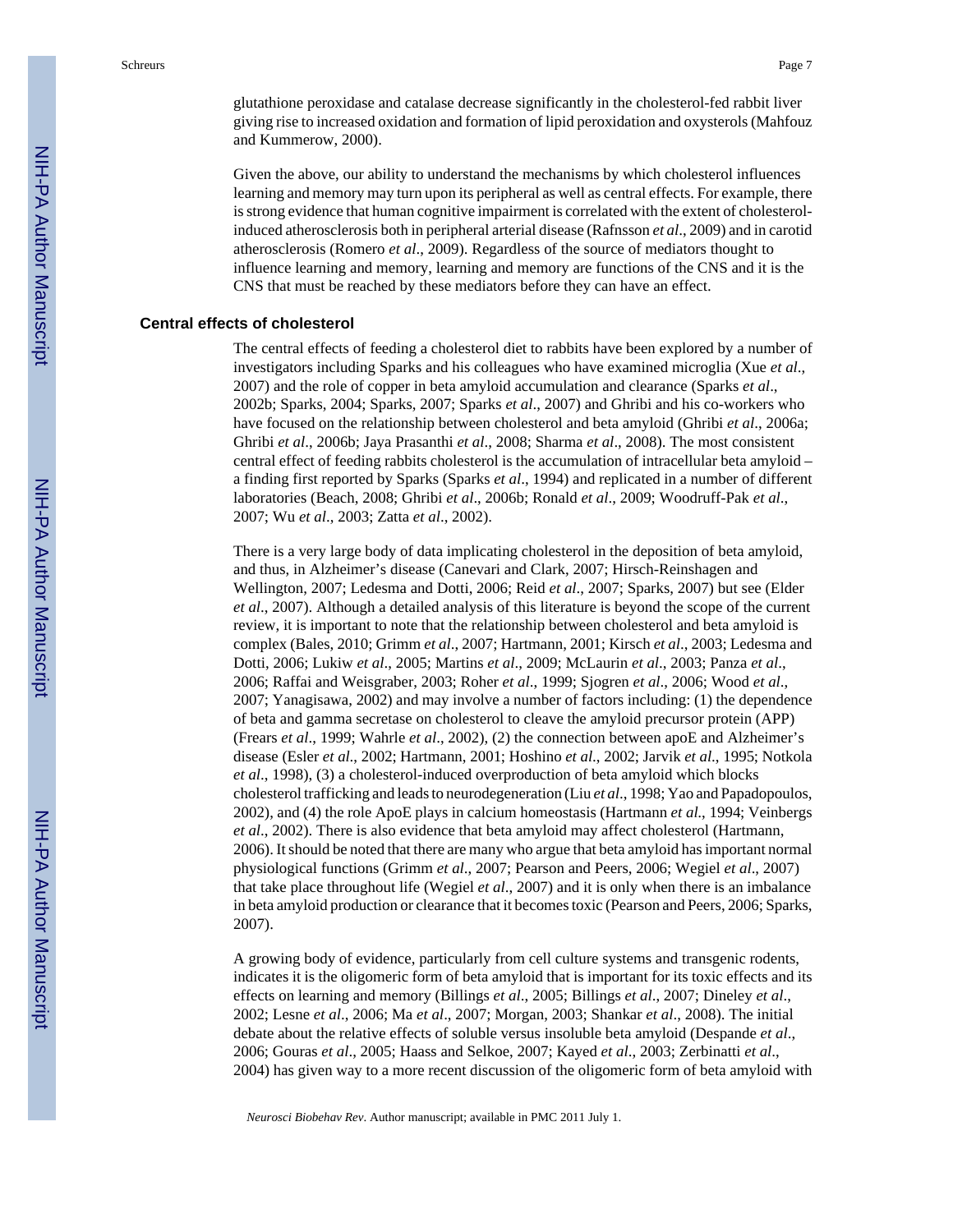higher soluble oligomers being more toxic and having greater effects on synaptic plasticity than monomers or dimers (Chafekar *et al*., 2008; Lacor *et al*., 2007; LaFerla *et al*., 2007; Shankar *et al*., 2007; Shankar *et al*., 2008; Walsh and Selkoe, 2007). However, Shankar et al. (2008) have shown that soluble beta amyloid dimers obtained from AD patients disrupted memory for passive avoidance in rats. Finally, it should be noted that despite the considerable body of evidence implicating beta amyloid in Alzheimer's disease there is a significant minority who have argued that it is not all clear that beta amyloid is the cause of the disease (Joseph *et al*., 2001; Obrenovich *et al*., 2002; Pearson and Peers, 2006; Robakis, 2010; Robinson and Bishop, 2002; Savory *et al*., 2002).

## **Statins**

One of the major strategies for treating high cholesterol and the cardiovascular disease that results is to interfere with the rate limiting step in cholesterol synthesis by inhibiting HMG-CoA reductase using statins – HMG-CoA reductase inhibitors. Statins have been very successful in lowering cholesterol and have been found to have a number of additional benefits including improved endothelial function, decreased oxidative stress, decreased inflammation, and improved immune responses (Jasinska *et al*., 2007; Liao and Laufs, 2005). As a result, it is difficult to determine whether statins' effects on learning and memory are dependent on their effects on lowering cholesterol or on their non-cholesterol pleiotropic effects (Gotto Jr. and Farmer, 2001; Jasinska *et al*., 2007; Liao and Laufs, 2005).

## **Human studies**

There is some evidence, although controversial, that lowering cholesterol levels with statins may reduce the rate of cognitive decline in Alzheimer's disease patients (Arvanitakis *et al*., 2008; Haag *et al*., 2009; Hoglund *et al*., 2005; Hoyer and Riederer, 2007; Solomon and Kivipelto, 2009; Sparks *et al*., 2006; Zandi *et al*., 2005). These studies were prompted by earlier reports that statins lowered the risk of developing dementia (Jick *et al*., 2000; Wolozin *et al*., 2000). This area of research has been reviewed recently by McGuinness and colleagues for the Cochrane Database and they found there was no significant evidence that statins either helped or hindered cognition in Alzheimer's patients. This is important because there is an older literature of case reports and clinical trials suggesting that statins may have a negative impact on cognition (Evans and Golomb, 2009; Muldoon *et al*., 2000). Given these mixed results of statin effects on cognition in Alzheimer's disease patients, some have suggested it might be useful to parse the data in terms of whether or not statins in cross the BBB (Fassbender *et al*., 2002; Haag *et al*., 2009; Sparks *et al*., 2002a; Thelen *et al*., 2006). Interestingly, Haag et al. (2009) recently reported that statins reduced the risk of Alzheimer's disease regardless of whether or not they crossed the BBB. Nevertheless, in the most recent international, multicenter, double-blind, randomized, parallel-group study with 640 patients, Feldman and associates reported no clinical benefit of atorvastatin as a treatment for mild or moderate Alzheimer's disease (Feldman *et al*., 2010).

In contrast to studies with dementia patients, there is some evidence that statins may aid cognition in non-demented subjects. For example, a study by Parale and colleagues shows that statins improve cognitive function in non-demented patients over controls (Parale *et al*., 2006). In another study, Bernick and co-workers found that statin use slightly reduced the rate of cognitive decline in a group of normal subjects aged over 65 compared to matched nontreated controls (Bernick *et al*., 2005). Although the preponderance of demented-patient evidence suggests no strong positive or negative effects of statins on learning and memory, the data from non-demented subjects suggest that others may benefit. It could be argued that by the time dementia is advanced, there is so much pathology that statins can no longer be of benefit. To emphasize this point, Sparks and colleagues found that taking statins reduced the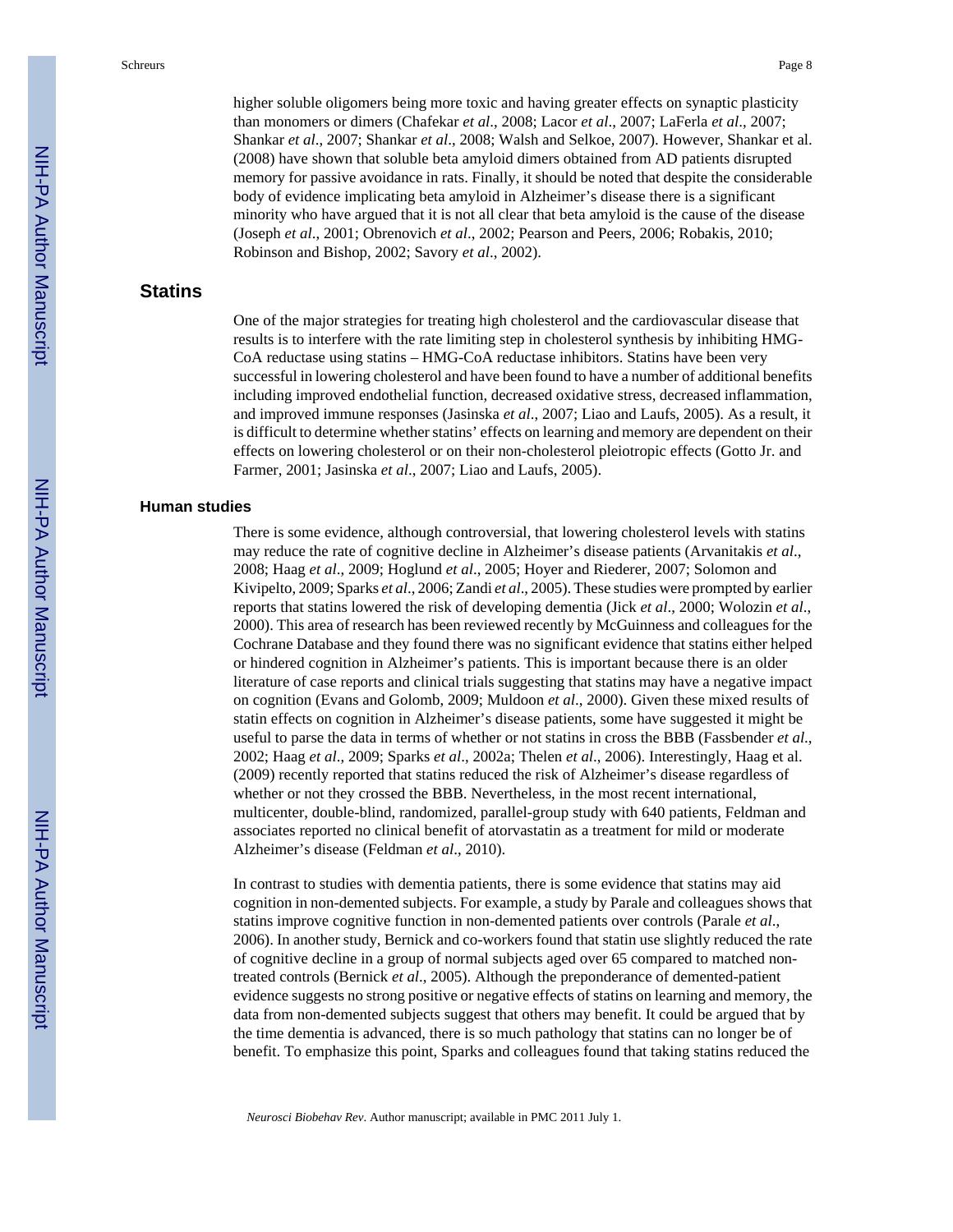incidence of cognitive decline for those at risk for but not showing signs of Alzheimer's disease (Sparks *et al*., 2008).

#### **Animal studies**

A number of animal studies have shown statins can facilitate learning and memory in rodents (Li *et al*., 2006; Lu *et al*., 2007). Li et al. (2006) showed that simvastatin was able to improve acquisition of the water maze task but had no effect on the visible platform version of the task suggesting statins affect learning without affecting sensory or motor function. Lu et al. (2007) demonstrated that rats suffering traumatic brain injury spent more time in the platform quadrant following water maze training if given simvastatin or atorvastatin compared to saline controls. Rats given simvastatin, a statin that crosses the BBB, did better than rats given atorvastatin, a statin that does not cross the BBB. There was no comparison of the effects of the statins on water maze performance in the absence of brain jury. In another water maze experiment, Koladiya and colleagues found that statins were able to reduce L-methioneinduced vascular dementia that caused deficits in both acquisition and retention of the water maze task (Koladiya *et al*., 2008). However, both learning and memory in rats given the statins alone were no better than in controls.

## **Apolipoprotein E**

ApoE is a glycoprotein secreted by glia that forms part of a lipoprotein particle that transports cholesterol through the CNS particularly to neurons. ApoE may also be involved in other transport functions particularly the clearance of beta amyloid. There is a significant body of literature showing that learning and memory in both human and non-human subjects is affected by the expression and specific allelic isoforms of ApoE (E2, E3, and E4). In Alzheimer's disease patients, the ApoE4 allele is over-represented and the ApoE3 allele is underrepresented (Martins *et al*., 2009) suggesting the former is a risk factor for the disease whereas the latter may be protective. The suggestion that there is an increased susceptibility for developing Alzheimer's disease associated with the ApoE4 allele has been firmly established (Brouwers *et al*., 2008; Chen *et al*., 2002; Deary *et al*., 2002; Mayeux *et al*., 2001; Poirier, 2005; Sparks, 1997).

## **Human studies**

Despite the strong association between ApoE genotype and Alzheimer's disease, the evidence for the effects of ApoE on normal human learning and memory has been less clear. A number of early studies found that there was an association between ApoE genotype and cognition in middle-aged adults (Deary *et al*., 2002; Dik *et al*., 2001; Flory *et al*., 2000; Juva *et al*., 2000; Mayeux *et al*., 2001; Wilson *et al*., 2002) whereas other studies found no such relationship in the elderly (Small *et al*., 2000) or very elderly (Salo *et al*., 2002). More recent studies indicate that the effects of ApoE genotype on cognitive function may be affected by cholesterol levels (de Frias *et al*., 2007) but even when cognitive test results are adjusted for total cholesterol, the ApoE4 allele still has a significant negative effect (Liu *et al*., 2008). The interaction between ApoE allele and cholesterol levels points to the complexity of trying to examine a single aspect of cholesterol's effects on learning and memory in isolation. This becomes particularly important for ApoE because it is involved not only in cholesterol transport but in beta amyloid aggregation and clearance, and may be involved in tau phosphorylation, synaptic plasticity and neuroinflammation (Kim *et al*., 2009).

#### **Animal studies**

Unlike human studies where ApoE cannot be manipulated, animal studies have examined the effects of ApoE insertion and deletion in transgenic mice as well as infusion of ApoE directly into rat brain to determine the effects of ApoE on learning and memory. Although some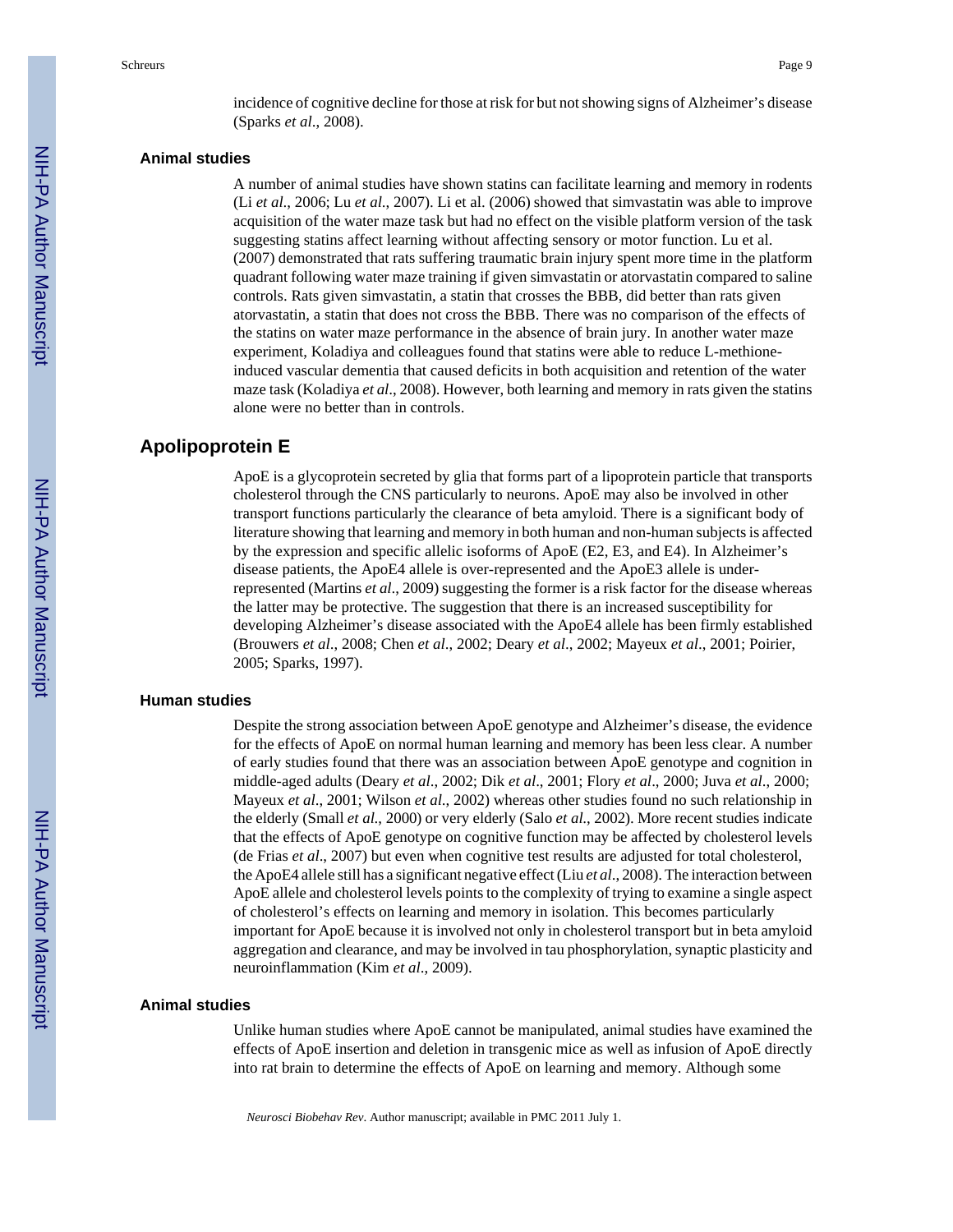consistency has now emerged, it should be noted that, like the human studies, there are contradictory findings on the effects of ApoE on learning and memory in mice (Lominska *et al*., 2001) and that some of these differences may be due to strain and gender issues – a theme that appears to pervade research with transgenic mice (Arndt and Surjo, 2001; Brooks *et al*., 2004; van der Staay and Steckler, 2001). In a comprehensive study by Hartman and co-workers, ApoE knockout mice were engineered to have the human isoforms of ApoE3 or ApoE4 expressed in astrocytes and these mice were compared to ApoE knockout mice and wild type controls on a range of behavioral tasks (Hartman *et al*., 2001). Hartman and colleagues reported that all the ApoE mice were more reactive than the wild type mice on sensory/motor tasks including their startle response to a loud noise. However, ApoE mice showed no differences in water maze acquisition or retention. It was only when mice were tested in the radial arm maze that significant differences began to emerge in the acquisition of the task with ApoE4 mice needing more days to reach criterion and committing more errors than any other group. In contrast to the Hartman et al. (2001) water maze data, other groups have shown that ApoE deletions (Veinbergs *et al*., 2000) and human ApoE4 insertions (Bour *et al*., 2008) have deleterious effects on water maze performance. Importantly, the study by Bour et al. (2008) as well as an earlier study by the same group (Grootendorst *et al*., 2005) showed that there was some gender specificity to the effects of ApoE4 insertion on learning and memory with female mice showing poor water maze performance and retention whereas males where no worse than wild-type controls. Interestingly, there is one study that shows spatial maze learning – at least in the radial arm maze  $-$  is dependent on the age and background strain of the ApoE deficient mice (Lominska *et al*., 2001). Specifically, it wasn't until six months of age that ApoE deficient mice on a C57Bl/6 background failed to show learning. One of the most recent ApoE experiments involved delivery of ApoE peptides directly into the hippocampus of rats rather than manipulation of gene expression in mice (Eddins *et al*., 2009). Eddins and colleagues found that infusion of segments of the ApoE protein into the ventral hippocampus produced impairment in the radial arm maze that persisted for several weeks after the infusion.

As in the case of statins, ApoE appears to be involved in a number of functions other than its direct effects on cholesterol. As mentioned above, ApoE has been implicated strongly in beta amyloid deposition and clearance with ApoE4 being less effective in clearing beta amyloid than ApoE2 or ApoE3 (Martins *et al*., 2009). Double transgenic mice that express both human beta amyloid and ApoE have provided evidence of the isoform-dependent effects of ApoE on beta amyloid accumulation (Bales, 2010). In a recent review, Kim et al. (2009) describe additional roles for ApoE including involvement in neurotoxicity, tau phosphorylation, neuroinflammation, cerebrovascular function and brain metabolism. The role of ApoE in learning and memory is further complicated because it is regulated by the ABCA1 and because it plays a role as a ligand for the low density lipoprotein receptor.

## **ATP Binding Cassette Transporters**

Although 13 of 48 ATP binding cassette transporters are active in the CNS, only ABCA1 and ABCG1 have been examined for their role in learning and memory. The cholesterol transporter ABCA1 is a crucial regulator of ApoE and with the genetic loss of ABCA1 there is a significant increase in beta amyloid in the CNS (Kim *et al*., 2008).

#### **Human studies**

Reynolds and co-workers have conducted targeted genetic association analyses of ABCA1 and Alzheimer's disease and found there to be a highly significant relationship between the two, implicating ABCA1 in dementia (Reynolds *et al*., 2009). Akram and colleagues recently found that there was a significant positive correlation between ABCA1 mRNA expression and dementia severity and that this differential expression was also reflected at the protein level (Akram *et al*., 2010).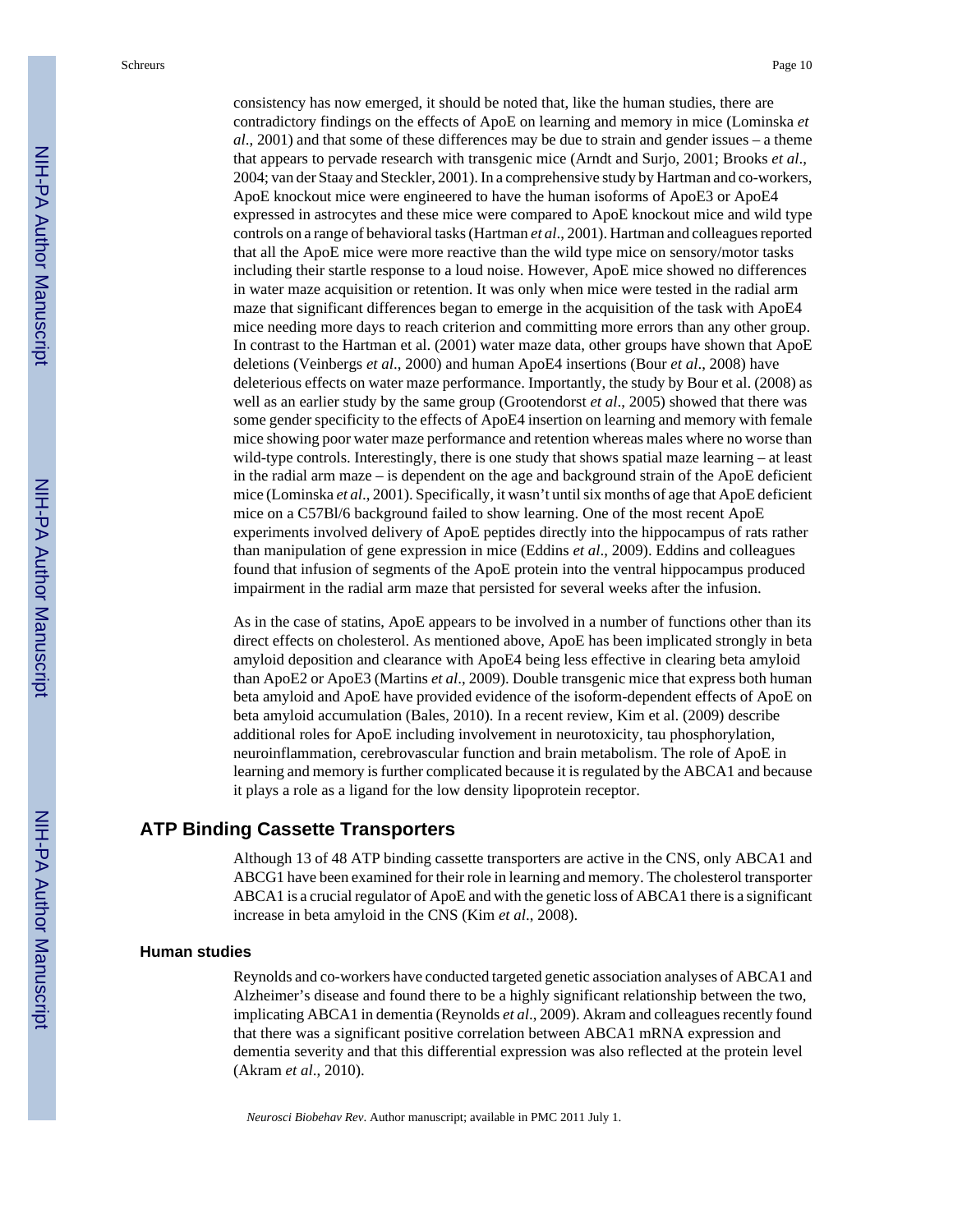The ATP binding cassette transporter ABCG1 is also important for cholesterol transport but there is considerable debate about whether or not it has a role in beta amyloid production with some suggesting it may even have a protective function (Kim *et al*., 2008). However, there is at least one study showing that ABCG1 is associated with Alzheimer's disease (Wollmer *et al*., 2007).

#### **Animal studies**

In the only ABCA1 animal study to date, Lefterov et al. (2009) reported that the memory deficits shown by an Alzheimer's disease transgenic mouse model (aged APP transgenic mice) in water maze acquisition and retention were exacerbated by a deficiency in ABCA1. Importantly, they found that mice deficient in ABCA1 without the APP mutation performed as well as wild-type controls (Lefterov *et al*., 2009).

There are two studies of learning and memory in transgenic mice over-expressing ABCG1 from different groups and both failed to find any effects of ABCG1 on water maze acquisition or retention (Burgess *et al*., 2008; Parkinson *et al*., 2009). Perhaps like ABCA1, ABCG1 may only have an effect when learning and memory are already compromised as in the human studies of dementia and the Lefterov et al. (2009) study of APP transgenic mice.

## **Low-Density Lipoprotein Receptors**

The LDLR family is comprised of at least nine members, two of which – the low-density lipoprotein receptor and low-density lipoprotein receptor-related protein (LRP) – have been examined for a role in Alzheimer's disease (Deane *et al*., 2009) and in mouse learning and memory (Qiu *et al*., 2006).

#### **Human studies**

There have been a number of studies of the association between members of the LDLR family and Alzheimer's disease in humans and they have yielded conflicting results. Despite a number of studies finding no association between the LDLR gene polymorphism rs5925 and Alzheimer's disease (Bertram *et al*., 2007; Rodriguez *et al*., 2006), one study has found that a different polymorphism (rs688) may be related to Alzheimer's disease – at least in men (Zou *et al*., 2008). With the exception of one study where there was a genetic association between LRP and Alzheimer's disease in a sample of Chinese patients (Zhou *et al*., 2008), other studies have found no significant association between LRP polymorphisms and Alzheimer's disease (Bahia *et al*., 2008; Sagare *et al*., 2007) or learning and memory during aging in non-demented subjects (Reynolds *et al*., 2006). However, LRP has been shown to transport beta amyloid from the brain across the BBB and is lower in the serum of Alzheimer's patients than controls (Sagare *et al*., 2007).

#### **Animal studies**

Studies of the effects of the LDLR family on murine learning and memory can be divided into those that employ genetic deletion of LDLR (Cao *et al*., 2006; Mulder *et al*., 2004; Thirumangalakudi *et al*., 2008) and, because deletion of LRP is a lethal mutation, those that manipulate LRP either by over-expression (Zerbinatti *et al*., 2004), administration of an antagonist (Harris-White *et al*., 2004), or reduced expression using antisense (Jaeger *et al*., 2010).

Cao and colleagues showed that cross-breeding LDLR-deficient mice with Tg2576 mice produced animals that at 10 months of age were hypercholesterolemic, had increased cerebral beta amyloid deposits and were impaired in water maze learning and retention compared to Tg2576 mice in which LDLRs were intact. Importantly, single transgenic mice deficient in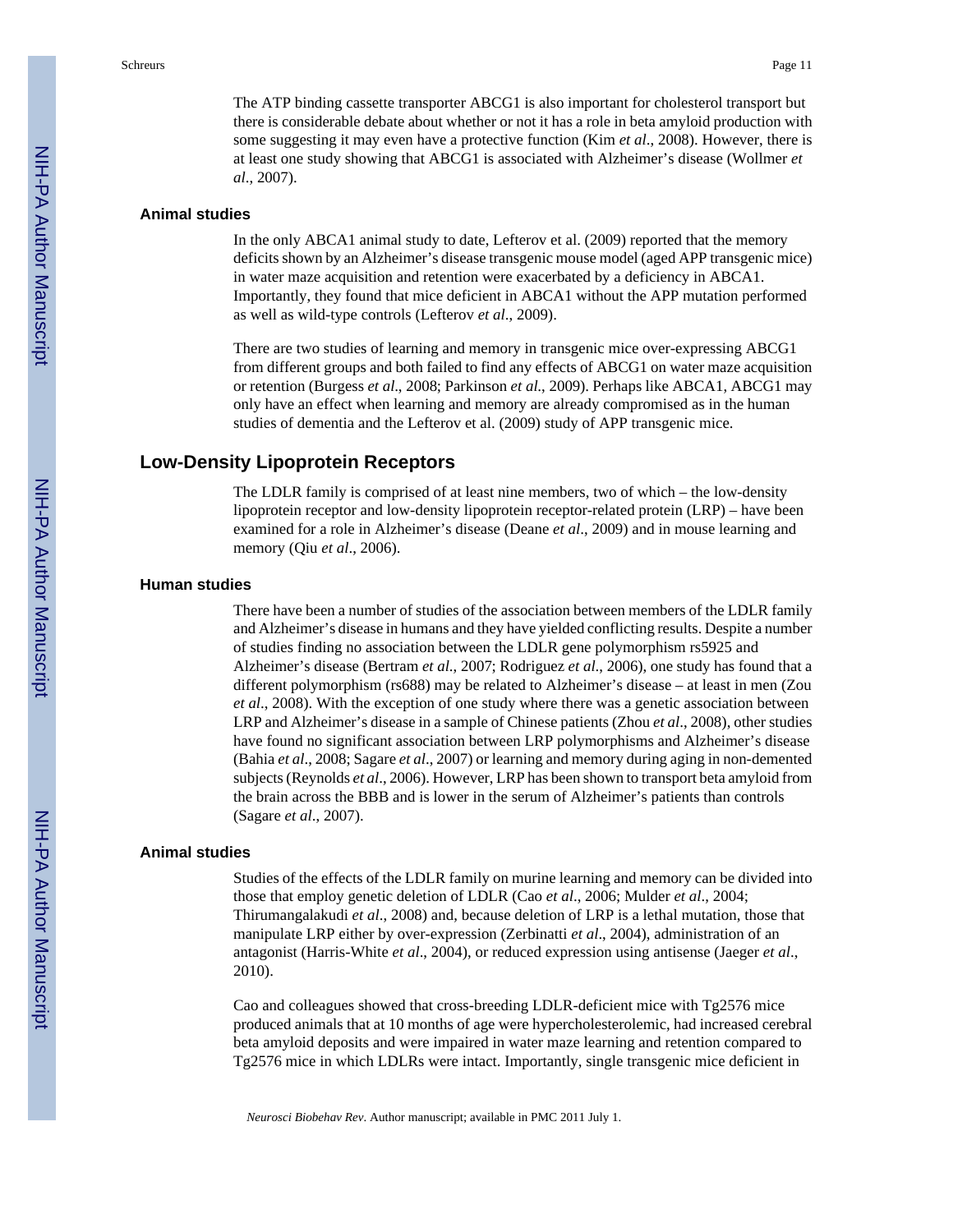LDLRs also became hypercholesterolemic but showed no deficits in water maze performance compared to control mice not deficient in LDLRs (Cao *et al*., 2006). These latter results are in contrast to an earlier study by Mulder et al. (2004) who found that compared to mice with LDLRs, LDLR-deficient mice had impaired memory for the location of a hidden platform in the water maze task. Differences between these two studies have been attributed to gender and background strain differences (Cao *et al*., 2006). However, it should be noted that, like any genetic manipulation, there is the potential for unwanted side effects. In this case, LDLRdeficient mice suffer from higher blood pressure and heart rate than controls (Mulder *et al*., 2004). Thirumangalakudi et al. (2008) also found memory impairment in LDLR-deficient mice compared to controls but in this case it was in retention of the radial-arm version of the water maze. In this task, hidden platforms are placed at the end of four of eight maze arms and the animal must locate a platform by swimming down the arms of the maze. Once a platform is found, it is removed and the animal must find another of the remaining platforms. Memory is assessed later in terms of the number of entries into arms that previously contained a platform (correct) and those that never contained a platform (error). The background strain for this latter study was the same as that in the Cao et al. (2006) study (C57BL/6) but the gender was not specified.

In a study of LRP, Zerbinatti et al. (2004) reported that over-expression of the LRP receptor in mice also over-expressing the amyloid precursor protein induced an increase in soluble beta amyloid as a function of age and resulted in poorer acquisition of the water maze task in both young and old mice. In a second LRP study, Harris-White and colleagues showed that receptorassociated protein (RAP), an LRP antagonist, attenuated the cellular targeting of beta amyloid induced by transforming growth factor and prevented deficits in water maze memory retention (Harris-White *et al*., 2004). Interestingly, as in a number of other cases where administration of a treatment to controls has no effect, administration of the RAP by itself did not significantly alter water maze memory scores compared to saline controls. In a third study, Sagare and colleagues chronically treated APP transgenic mice with LRP-IV – a major binding domain of LRP that binds beta amyloid with high affinity – and found treated mice performed better in a novel object recognition task than vehicle-treated APP mice (Sagare *et al*., 2007). Finally, Jaeger et al. (2009) used LRP mRNA antisense infusion into the brain to decrease the level of LRP and found impaired active avoidance and object recognition compared to animals infused with scrambled antisense. Unlike the Zerbianatti, Harris-White, and Sagare studies, the study by Jaeger and colleagues did not manipulate beta amyloid but did find it was increased in the brain and decreased crossing the BBB out of the CNS.

## **Liver × Receptors**

LXRs are key transcription regulators of carbohydrate and lipid metabolism and are abundant throughout the body and brain. LXRs act as cholesterol and cholesterol metabolite sensors and regulate the expression of ABCA1 as well as ABCG1 and induce ApoE secretion. The importance of LXRs as system sterol sensors has led to the identification and testing of LXR agonists in a number of rodent models (Baranowski, 2008).

#### **Human studies**

There are no human studies of the effects of LXR on learning and memory.

#### **Animal studies**

Three different transgenic mouse studies have reported improvements in learning and memory following use of the LXR agonists TO901317 (Riddell *et al*., 2007; Vanmierlo *et al*., 2009) and GW3965 (Jiang *et al*., 2008). Riddell et al. (2007) showed that seven days of orally administered, brain penetrant TO0901317 lowered the level of beta amyloid in the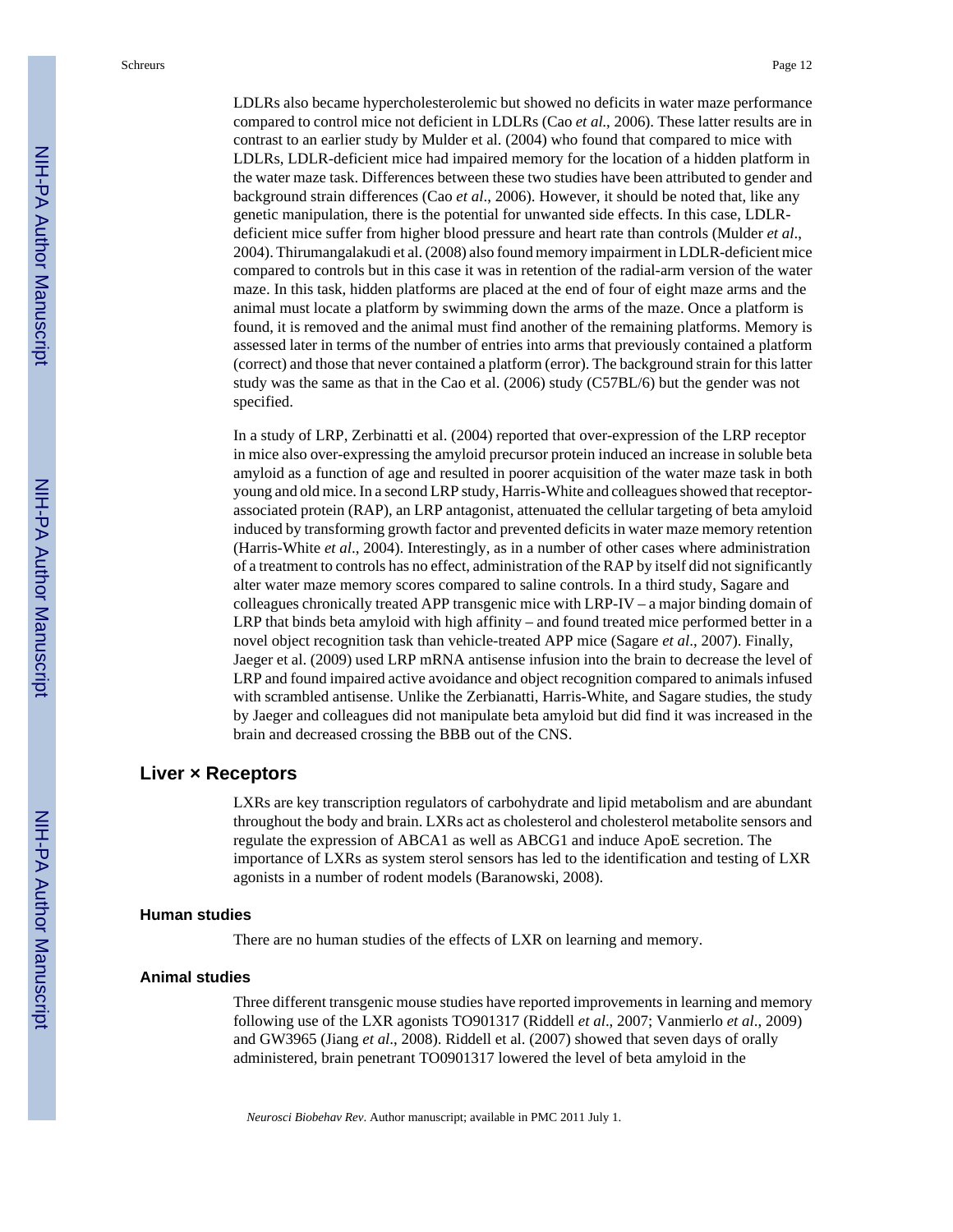hippocampus and improved memory of contextual fear conditioning in young APP transgenic mice (Tg2576) compared to wild-type controls. Similarly, Jiang et al. (2008) showed that six days of orally administered GW3965 to aged Tg2576 mice lowered the level of beta amyloid in the hippocampus and improved memory of contextual fear conditioning. The drug did not affect wild-type controls. Vanmierlo et al. (2009) found that extended administration of TO0901317 in the food of aged double transgenic APP-Presenilin (APP/PS) mice for six to nine weeks did not change beta amyloid plaque levels but did restore impaired object recognition memory. Object recognition involves exposing mice to two novel objects that can be explored and then, after a delay, presenting one of the now familiar objects with another novel object and allowing the mice to explore the two objects again. Mice that remember the familiar object will spend more time exploring the novel object. These improvements in learning and memory occurred against a backdrop of increased brain cholesterol precursor and decreased cholesterol metabolite levels (Vanmierlo *et al*., 2009) and elevated brain ApoE and ABCA1 levels (Jiang *et al*., 2008; Riddell *et al*., 2007). Clearly, LXR agonists have multiple CNS effects on key components of the cholesterol metabolic pathway. What remains to be determined is the causal connection between this multiplicity of effects and learning and memory. This is particularly important because as noted above, manipulation of ApoE or ABCA1 in wild-type controls has no effect on learning and memory.

## **Cholesterol Metabolites**

Cholesterol is not degraded within the brain and cannot cross the BBB. However, cholesterol must be excreted and this is accomplished when cholesterol is converted into the brain-specific cholesterol metabolite 24S-hydroxcholesterol by the enzyme 24S-hydroxlase (Bjorkhem, 2002). In the periphery, systemic cholesterol is metabolized within the body to one of a number of products including the metabolite 27-hydroxycholesterol which can cross the BBB and enter the CNS (Heverin *et al*., 2005). The role of cholesterol metabolites in learning and memory in humans have been explored by measuring levels of 24S- and 27-hydoxycholesterol in serum and the cerebrospinal fluid (Kolsch *et al*., 2004; Papassotiropoulos *et al*., 2002; van den Kommer *et al*., 2009) and by identifying genetic polymorphisms related to cognitive impairment and Alzheimer's disease (Fernandez del Pozo *et al*., 2006; Fu *et al*., 2009; Papassotiropoulos *et al*., 2005). Animal studies of the effects of cholesterol metabolites on learning and memory have included knockout mice lacking 24-hydroxylase (Kotti *et al*., 2006), infusion of 24-hydroxycholesterol into the brain (Zhao *et al*., 2009) and manipulation of the CYP46A1 gene that encodes the enzyme cholesterol 24-hydroxylase (Hudry *et al*., 2009).

#### **Human studies**

Lutjohann and colleagues have reported a series of studies in which they measured the cholesterol metabolites 24S- and 27-hydroxycholesterol in demented patients and controls. In one study they found that levels of 24S-hydroxycholesterol in the cerebrospinal fluid of Alzheimer's patients and those with mild cognitive impairment were higher than in subjects without cognitive impairment (Papassotiropoulos *et al*., 2002). In a second study, Heverin et al. (2005) found increased post mortem levels of 27-hydroxcholesterol in the brains Alzheimer's patients compared to controls. In a third study, cholesterol-corrected levels of both 24S- and 27-hydroxycholesterol were significantly reduced in the plasma of demented versus non-demented subjects and depressed patients (Kolsch *et al*., 2004). This relationship did not hold in a longitudinal study of cognitive decline in normal subjects between the ages of 55 and 85 where only the ratio between cholesterol and 27-hydroxycholesterol in carriers of the ApoE4 allele was a predictor of worsening cognitive function (van den Kommer *et al*., 2009). The variability in these data may be attributable, in part, to the very small quantities of these metabolites and the difficulty in measuring them. It is also interesting that what appear to be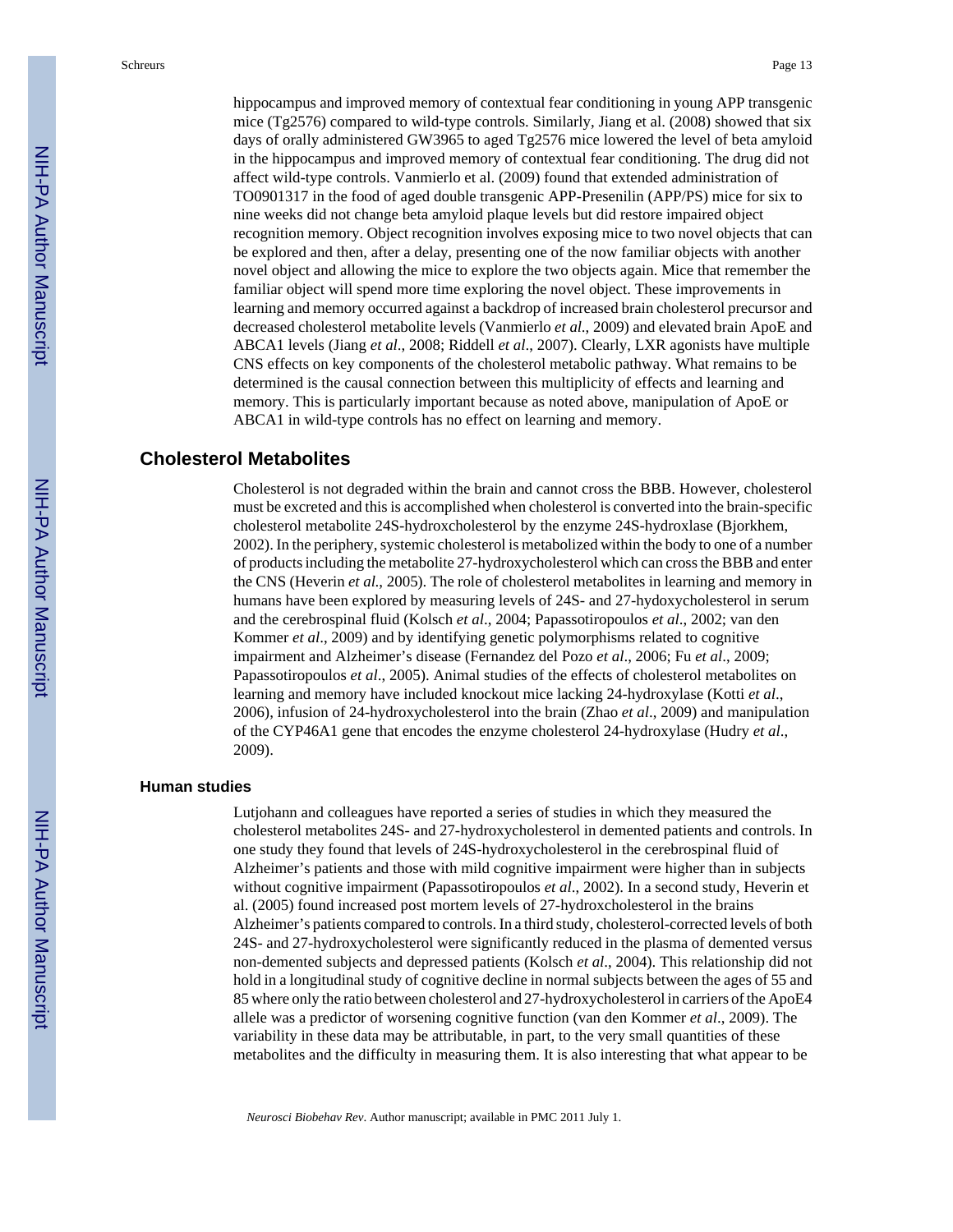consistent findings *in vitro* have been less consistent *in vivo* suggesting that there are complex interactions among and between many of the steps in the synthesis and metabolism of cholesterol in the CNS (Bjorkhem, 2009; Russell *et al*., 2009).

A number of genetic association studies have found polymorphisms of the 24S-hydroxylase gene CYP46A1 in patients with mild cognitive impairment and Alzheimer's disease. Papassotiropoulos et al. (2005) reported that a cluster of cholesterol-related genes including a single nucleotide polymorphism of CYP46A1 (rs754203) contributed to the risk for Alzheimer's disease. Fernandez del Pozo and her colleagues examined the effect of the polymorphic site rs754203 on mild cognitive impairment and Alzheimer's disease in patients with the ApoE3 or ApoE4 allele (Fernandez del Pozo *et al*., 2006). They found that the polymorphism increased the risk of Alzheimer's disease in those with the ApoE3 form but not in those with the ApoE4 form. A number of polymorphisms of the CYP46A1 gene including rs754203 were examined in older Chinese subjects who were stratified into cognitively intact, mild, moderate, and severely demented using the Chinese versions of the MMSE and ADAScog (Fu *et al*., 2009). Fu et al. found at a 2-year follow up that subjects who deteriorated to dementia were more likely to carry the polymorphic site rs754203 or rs3742376 of the 24 hydroxylase gene than those that did not.

#### **Animal studies**

Kotti and her colleagues found that transgenic mice lacking 24-hydroxylase failed to learning the water maze task compared to wild-type controls (Kotti *et al*., 2006). These mice were also significantly worse than wild-type controls in both cued and contextual fear conditioning. Importantly, the 24-hydroxlase-deficient mice not only failed to synthesize or accumulate 24Shydroxycholesterol, they show a 50% decrease in cholesterol synthesis in the brain. Zhao and co-workers showed that ten days after three infusions of 24S-hydroxycholesterol into the rat lateral ventricle, animals trained and tested in the water maze were found to have longer escape latencies, travel further and spend less time in the target quadrant than saline-injected and sham controls (Zhao *et al*., 2009). Importantly, the 24S-hydroxycholesterol infusions were found to be neurotoxic because they resulted in hippocampal lesions and significant numbers of apoptotic cells (Zhao *et al*., 2009). These neurotoxic effects were avoided by Hudry and her coworkers by using an adeno-associated virus encoding human CYP46A1 to increase 24Shydroxycholesterol content in the cortex and hippocampus of APP/PS transgenic mice (Hudry *et al*., 2009). These investigators found that over-expression of CYP46A1 improved the cognitive deficits in APP/PS mice both in terms of the acquisition and retention of the water maze compared to APP/PS mice injected with a mutated version of the adeno-associated virus that did not over-express CYP46A1. They also found that mice over-expressing CYP46A1 had reduced levels of beta amyloid production and amyloid deposits compared to APP/PS control mice.

The differences between the various cholesterol metabolite studies that have been conducted in human and animal learning and memory attest to the complications that can arise when manipulating a complex metabolic pathway. For example, the 24-hydoxylase knock out study by Kotti et al. (2006) altered not only 24S-hydroxycholseterol but cholesterol synthesis itself. The reduction in cholesterol synthesis was compensated for by a decrease in HMG-CoA reductase activity as a result of negative feedback by cholesterol and, as a result, overall CNS cholesterol levels were unchanged (Kotti *et al*., 2006). Thus, 24S-hydroxycholesterol is not only a metabolite of cholesterol, it is also a involved in cholesterol synthesis because it regulates gene expression that maintains cholesterol homeostasis. Specifically, 24S-hydroxycholesterol can up-regulate ApoE via LXR (as well as ABCA1 and ABCG1) and increase ApoE-mediated cholesterol efflux from cells (Martins *et al*., 2009).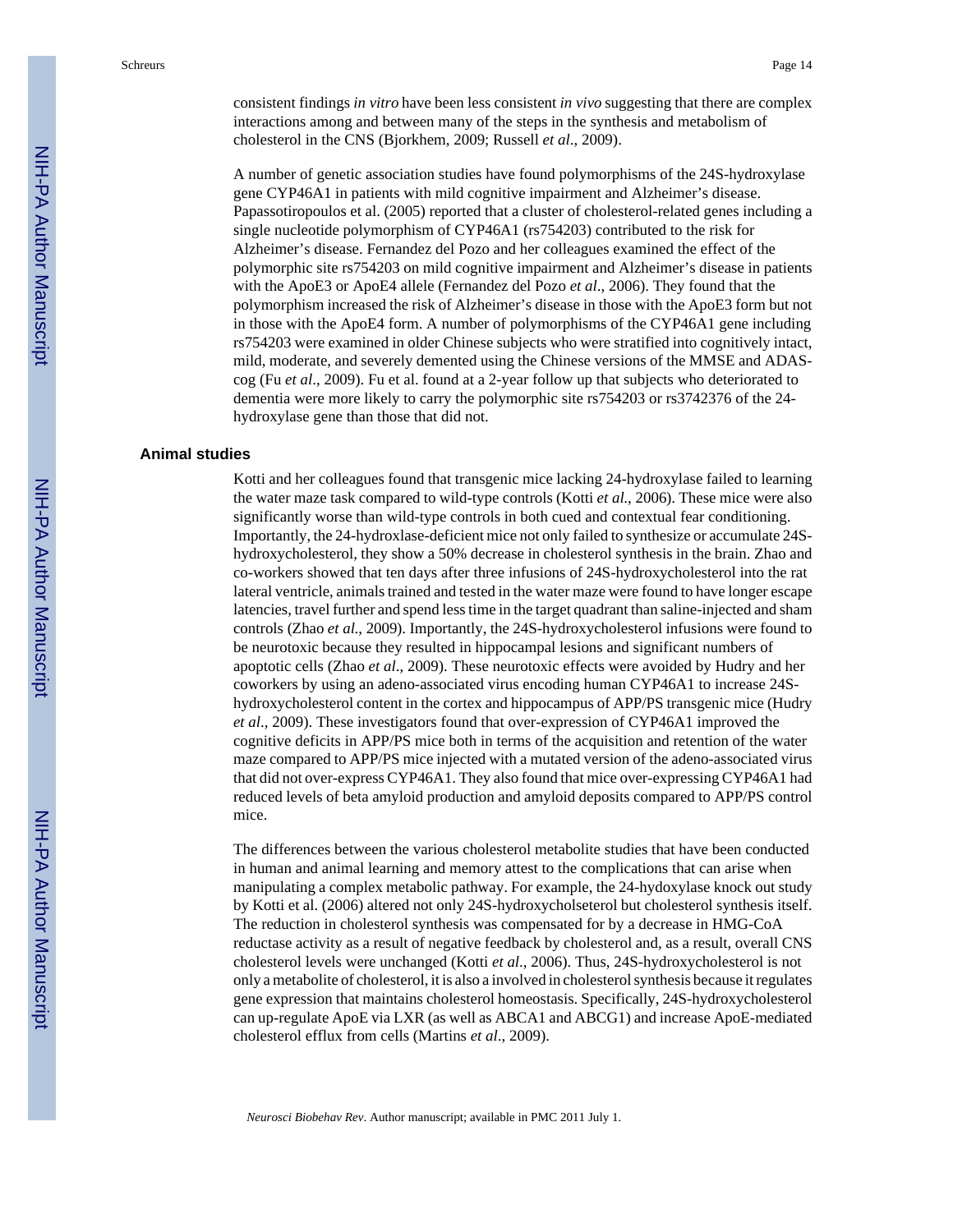## **Conclusion**

There is a large body of data showing that cholesterol is involved in learning and memory but the nature of that involvement appears to be as complex as the synthesis, metabolism and homeostasis of cholesterol itself. In some cases, there have been opposite behavioral results from the same transgenic manipulation only to find that the discrepancies may be attributable to strain or gender differences. We have examined data showing that dietary cholesterol can influence a diverse number of learning tasks from water maze to eyelid and fear conditioning even though cholesterol added to the diet does not cross the BBB. Manipulations of cholesterol within the CNS that circumvent the BBB through genetic, pharmacological, or metabolic measures have also produced a range of results but often in animals that have already been otherwise compromised. The same manipulations in normal controls have sometimes been found to be ineffective. The human cholesterol literature is no less complex. Reductions in cholesterol levels using statins having been found to be effective in improving learning and memory in some cases but not in others. Similarly, there is a great deal of controversy over whether statins can help alleviate the problems with learning and memory found in Alzheimer's disease. Correlations of cholesterol levels with cognitive function have been found to be positive, negative, or to have no relationship at all. Association studies of cholesterol and cognition have found some genetic polymorphisms to be related to cognitive functions whereas others have not.

What is clear from all of these experiments is that cholesterol is critical to learning and memory and disturbances in cholesterol levels, synthesis or metabolism have significant consequences. These disturbances appear to have a range of direct and indirect effects. Although dietary cholesterol does not cross the BBB we have seen that there are a range of consequences of increasing cholesterol including significant peripheral pathology that may signal the brain along a number of different pathways including cholesterol metabolites, pro-inflammatory mediators and antioxidant processes. In cases where attempts have been made to model the complexity of these myriad effects, results have been difficult to interpret. Although a powerful tool in understanding the role of cholesterol, transgenic mouse models have significant short comings in terms of unlooked for side-effects and strain and gender issues. Finally, it seems clear that understanding the effects of cholesterol on learning and memory, although challenging, is too important to ignore.

## **Reference List**

- Akram A, Schmeidler J, Kastel P, Hof PR, Haroutunian V. Increased expression of cholesterol transporter ABCA1 is highly correlated with severity of dementia in AD hippocampus. Brain Res 2010;1318:167– 177. [PubMed: 20079340]
- Arndt SS, Surjo D. Methods for behavioural phenotyping of mouse mutants. How to keep the overview. Behav. Brain Res 2001;125:39–42. [PubMed: 11682091]
- Arvanitakis Z, Schneider JA, Wilson RS, Bienias JL, Kelly JF, Evans DA, Bennett DA. Statins, incident Alzheimer disease, change in cognitive function, and neuropathology. Neurology 2008;70:1795–1802. [PubMed: 18199831]
- Atzmon G, Gabriely I, Griener W, Davidson D, Schechter C, Brazilai N. Plasma HDL levels highly correlate with cognitive function in exceptional longevity. Journal of Gerontology Series A, Biological Sciences and Medical Sciences 2002;57A:M712–M715.
- Bahia VS, Kok F, Marie SN, Shinjo S, Caramelli P, Nitrini R. Polymorphisms of APOE and LRP genes in Brazilian individuals with Alzheimer disease. Alzheimer's Disease and Associated Disorders 2008;22:61–65.
- Baldwin S, Farias ST. Neuropsychological assessment in the diagnosis of Alzheimer's disease. Current Protocols in Neuroscience 2009;49:10.3.1–10.3.8.
- Bales KR. Brain lipid metabolism, apolipoprotein E and the pathophysiology of Alzheimer's disease. Neuropharmacology 2010:xxx. In press.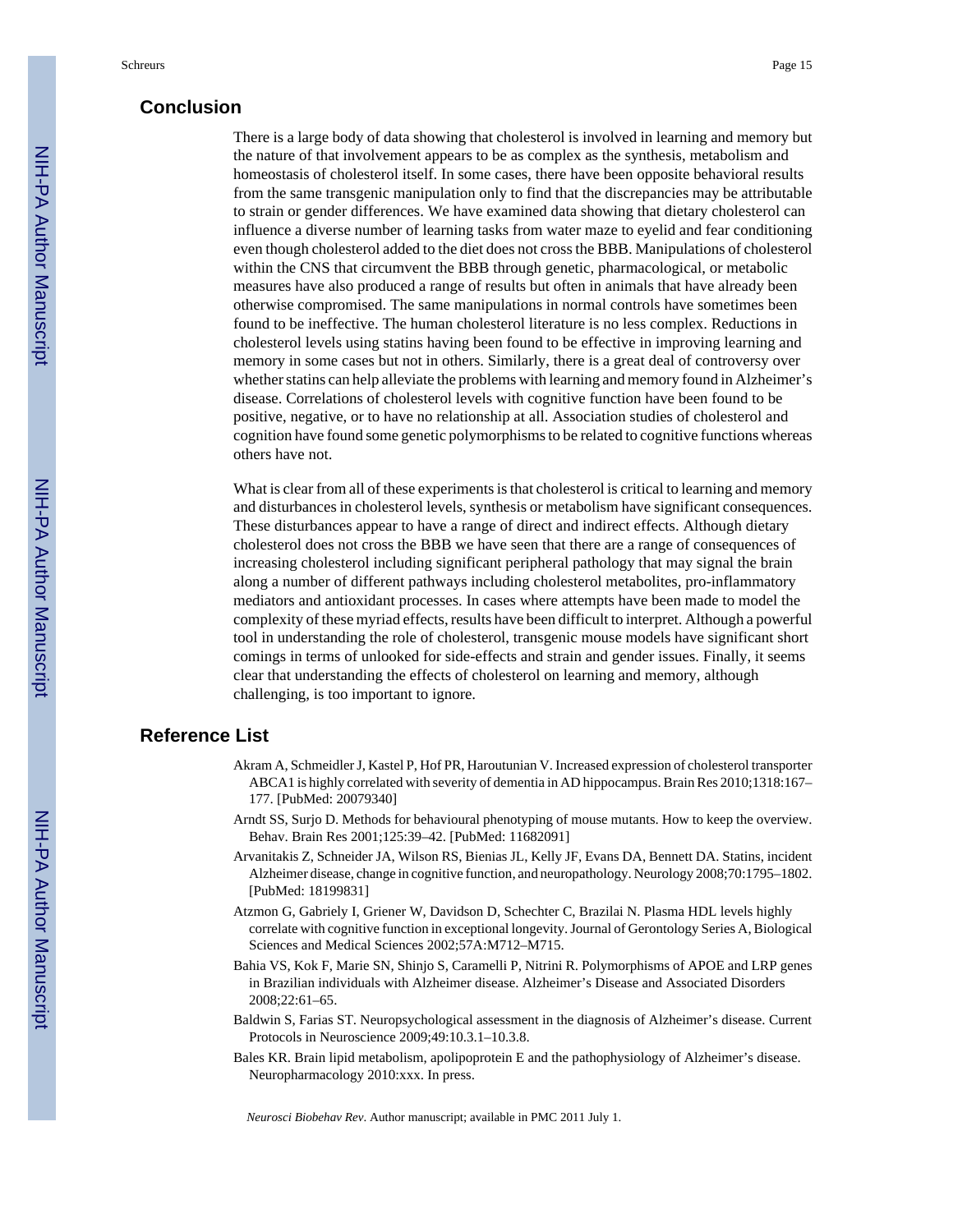- Banks WA. Blood-brain barrier transport of cytokines: a mechanism for neuropathology. Curr. Pharm. Des 2005;11:973–984. [PubMed: 15777248]
- Baranowski M. Biological role of liver × receptors. J. Physiol. Pharmacol 2008;59(Suppl 7):31–55. [PubMed: 19258656]
- Beach TG. Physiologic origins of age-related β-amyloid deposition. Neurodegenerative Diseases 2008;5:143–145. [PubMed: 18322373]
- Benarroch EE. Brain cholesterol metabolism and neurologic disease. Neurology 2008;71:1368–1373. [PubMed: 18936430]
- Bernick C, Katz R, Smith NL, Rapp S, Bhadelia R, Carlson M, Kuller LH. Statins and cognitive function in the elderly. Neurology 2005;65:1388–1394. [PubMed: 16275825]
- Bertram L, Hsiao M, MCQueen MB, Parkinson M, Mullin K, Blacker D, Tanzi RE. The LDLR locus in Alzheimer's disease: a family-based study and meta-analysis of case-control data. Neurobiol. Aging 2007;18:e18–e21.
- Billings LM, Green KN, McGaugh JL, LaFerla FM. Learning decreases Aβ\*56 and tau pathology and ameliorates behavioral decline in 3xTg-AD mice. J. Neurosci 2007;27:751–761. [PubMed: 17251414]
- Billings LM, Oddo S, Green KN, McGaugh JL, LeFerla FM. Intraneuronal Aβcauses the onset of early Alzheimer's disease-related cognitive deficits in transgenic mice. Neuron 2005;45:675–688. [PubMed: 15748844]
- Bjorkhem I. Do oxysterols control cholesterol homeostasis? The Journal of Clinical Investigation 2002;110:725–730. [PubMed: 12235099]
- Bjorkhem I. Are side-chain oxidized oxysterols regulators also in vivo? J. Lipid Res 2009;50:S213–S218. [PubMed: 18952574]
- Bjorkhem I, Cedazo-Minguez A, Leoni V, Meaney S. Oxysterols and neurodegenerative disorders. Mol. Aspects Med 2009;30:171–179. [PubMed: 19248803]
- Bour A, Grootendorst J, Vogel E, Kelche C, Dodart J-C, Bales K, Moreau PH, Sullivan PM, Mathis C. Middle-aged human apoE4 targeted-replacement mice show retention deficits on a wide range of spatial memory tasks. Behav. Brain Res 2008;193:174–182. [PubMed: 18572260]
- Brooks SP, Pask T, Jones L, Dunnett SB. Behavioural profiles of inbred mouse strains used as transgenic backgrounds. I: motor tests. Genes, Brain and Behavior 2004;3:206–215.
- Brouwers N, Sleegers K, Van Broeckhoven C. Molecular genetics of Alzheimer's disease: an update. Ann. Med 2008;18:1–22.
- Burgess BL, Parkinson PF, Racke MM, Hirsch-Reinshagen V, Fan J, Wong C, Stukas S, Theroux L, Chan JY, Donkin J, Wilkinson A, Balik D, Christie B, Poirier J, Lutjohann D, DeMattos RB, Wellington CL. ABCG1 influences the brain cholesterol biosynthetic pathway but does not affect amyloid precursor protein or apolipoprotein E metabolism in vivo. J. Lipid Res 2008;49:1254–1267. [PubMed: 18314463]
- Canevari L, Clark JB. Alzheimer's disease and cholesterol: the fat connection. Neurochem. Res 2007;32:739–750. [PubMed: 17191138]
- Cao D, Fukuchi K, Wan H, Kim H, Li L. Lack of LDL receptor aggravates learning deficits and amyloid deposits in Alzheimer transgenic mice. Neurobiol. Aging 2006;27:1632–1643. [PubMed: 16236385]
- Carlsson CM, Gleason CE, Hess TM, Moreland KA, Blazel HM, Koscik RL, Schreiber NTN, Johnson SC, Atwood CS, Puglielli L, Hermann BP, McBride PE, Stein JH, Sager MA, Asthana S. Effects of simvastatin on cerebrospinal fluid biomarkers and cognition in middle-aged adults at risk for Alzheimer's disease. Journal of Alzheimer's Disease 2008;13:187–192.
- Carlsson CM, Nondahl DM, Klein BE, McBride PE, Sager MA, Schubert CR, Klein R, Cruickshanks KJ. increased atherogenic lipoproteins are associated with cognitive impairment: effects of statins and subclinical atherosclerosis. Alzheimer's Disease and Associated Disorders 2009;23:11–17.
- Chafekar SM, Baas F, Scheper W. Oligomer-specific aβtoxicity in cell models is mediated by selective uptake. Biochim. Biophys. Acta 2008;1782:523–531. [PubMed: 18602001]
- Chen JC, Edwards CL, Vidyarthi S, Pitchumoni S, Trabizi S, Barboriak D, Charles HC, Doriaswamy PM. Learning and recall in subjects at genetic risk for Alzheimer's disease. Journal of Neuropsychiatry and Clinical Neuroscience 2002;14:58–63.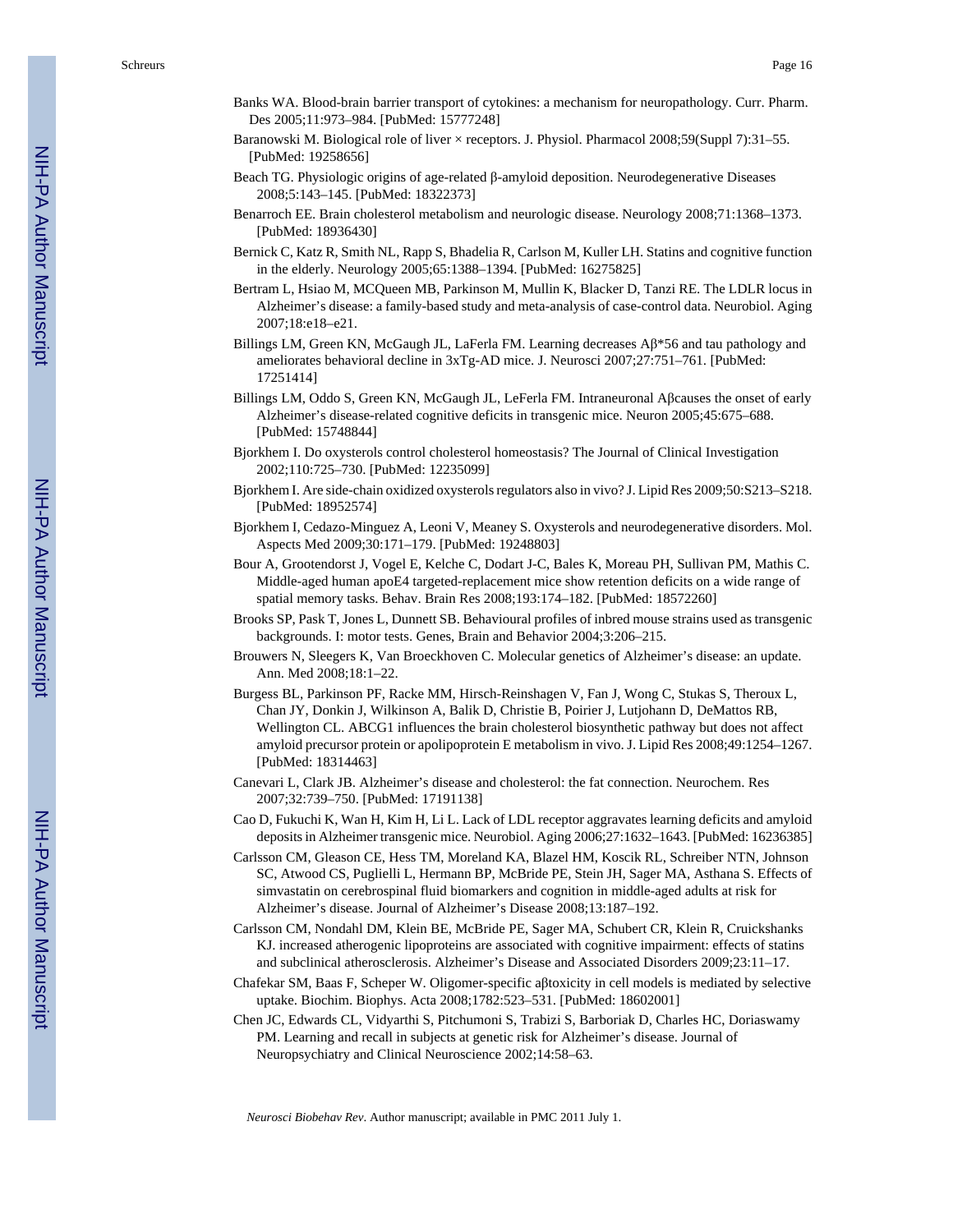- Chen X, Gawryluk JW, Wagener JF, Ghribi O, Geiger JD. Caffeine blocks disruption of the blood brain barrier in a rabbit model of Alzheimer's disease. Journal of Neuroinflammation 2008;5:1–14. [PubMed: 18171484]
- Crawley, JN. Behavioral phenotyping of transgenic and knockout mice. Wiley-Liss; New York: 2000. What's wrong with my mouse?.
- Darwish DS, Wang D, Konat GW, Schreurs BG. Dietary cholesterol impairs memory and memory increases brain cholesterol and sulfatide levels. Behav. Neurosci 2010;124:115–123. [PubMed: 20141286]
- de Frias CM, Bunce D, Wahlin A, Adolfsson R, Sleegers K, Cruts M, Van Broeckhoven C, Nilsson L-G. Cholesterol and triglycerides moderate the effect of apolipoprotein E on memory functioning in older adults. Journal of Gerentology: Psychological Sciences 2007;62B:P112–P118.
- Deane R, Bell RD, Sagare A, Zlokovic BV. Clearance of amyloid-βacross the blood-brain barrier: implications for therapies in Alzheimer's disease. CNS & Neurological Disorder - Drug Targets 2009;8:16–30.
- Deary IJ, Whiteman MC, Pattie A, Starr JM, Hayward C, Wright AF, Carothers A, Whalley LJ. Cognitive change and the APOE ε4 allele. Nature 2002;418:932. [PubMed: 12198535]
- Despande A, Mina E, Glabe C, Busciglio J. Different conformations of amyloid βinduce toxicity by distinct mechanisms in human cortical neurons. J. Neurosci 2006;26:6011–6018. [PubMed: 16738244]
- Deyo RA, Straube KT, Disterhoft JF. Nimodipine facilitates associative learning in aging rabbits. Science 1989;243:809–811. [PubMed: 2916127]
- Di Filippo M, Sarchielli P, Picconi B, Calabresi P. Neuroinflammation and synaptic plasticity: theoretical basis for a movel, immune-centred, therapeutic approach to neurological disorders. Trends Pharmacol. Sci 2008;29:402–412. [PubMed: 18617277]
- Dietschy JM. Central nervous system: cholesterol turnover, brain development and neurodegeneration. Biol. Chem 2009;390:287–293. [PubMed: 19166320]
- Dietschy JM, Turley SD. Cholesterol metabolism in the brain. Curr. Opin. Lipidol 2001;12:105–112. [PubMed: 11264981]
- Dietschy JM, Turley SD. Cholesterol metabolism in the central nervous system during early development and in the mature animal. J. Lipid Res 2004;45:1375–1397. [PubMed: 15254070]
- Dik MG, Jonker C, Comijs HC, Bouter LM, Twisk JWR, van Kamp GJ, Deeg DJH. Memory complaints and APOE-ε4 accelerate cognitive decline in cognitively normal elderly. Neurology 2001;57:2217– 2222. [PubMed: 11756600]
- Dineley KT, Xia X, Bui D, Sweatt JD, Zheng H. Accelerated plaque accumulation, associative learning deficits, and up-regulation of  $\alpha$ 7 nicotinic receptor protein in transgenic mice co-expressing mutant human preseniline 1 and amyloid precursor proteins. J. Biol. Chem 2002;277:22768–22780. [PubMed: 11912199]
- Dufour F, Liu Q-Y, Gusev P, Alkon DL, Atzori M. Cholesterol-enriched diet affects spatial learning and synaptic function in hippocampal synapses. Brain Res 2006;1103:88–98. [PubMed: 16814755]
- Eddins D, Klein RC, Yakel JL, Levin ED. Hippocampal infusion of apolipoprotein E peptides induce long-lasting cognitive impairment. Brain Res. Bull 2009;79:111–115. [PubMed: 19185602]
- Elder GA, Cho JY, English DF, Franciosi S, Schmeidler J, Sosa M.A. Gama, De Gasperi R, Fisher EA, Mathews PM, Haroutunian V, Buxbaum JD. Elevated plasma cholesterol does not affect brain Aβin mice lacking the low-density lipoprotein receptor. J. Neurochem 2007;102:1220–1231. [PubMed: 17472705]
- Elias PK, Elias MF, D'Agostino RB, Sullivan LM, Wolf PA. Serum cholesterol and cognitive performance in the Framingham heart study. Psychosom. Med 2005;67:24–30. [PubMed: 15673620]
- Endo Y, Nishimura J-I, Kimura F. Impairment of maze learning in rats following long-term glucocorticoid treatments. Neurosci. Lett 1996;203:199–202. [PubMed: 8742027]
- Esler WP, Marshall JR, Stimson ER, Ghilardi JR, Vinters HV, Mantyh PW, Maggio JE. Apolipoprotein E affects amyloid formation but not amyloid growth *in vitro*: mechanistic implications for ApoE4 enhanced amyloid burden and risk for Alzheimer's disease. Amyloid: Journal of Protein Folding Disorders 2002;9:1–12.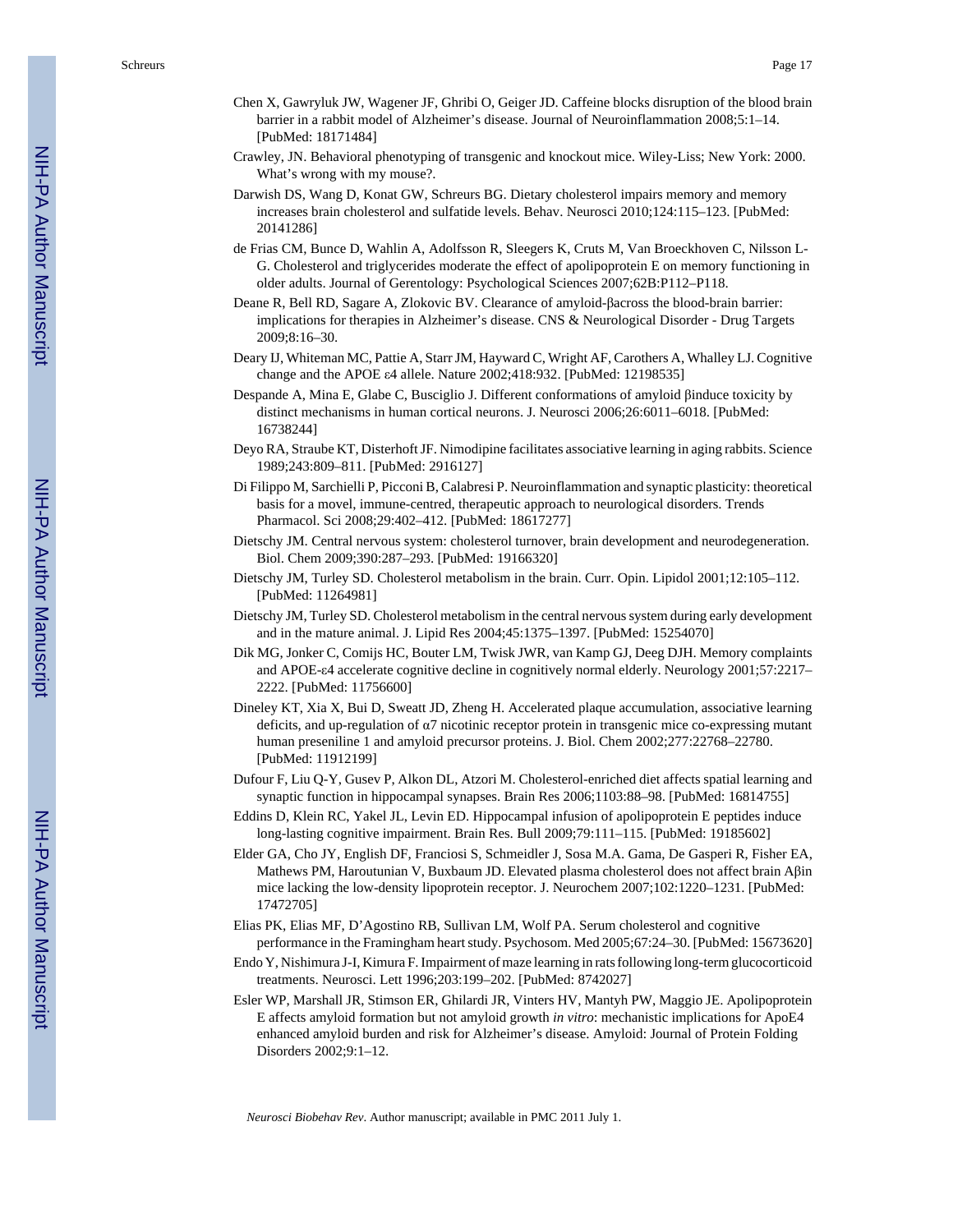- Evans MA, Golomb BA. Statin-associated adverse cognitive effects: survey results from 171 patients. Pharmacotherapy 2009;29:800–811. [PubMed: 19558254]
- Evans RM, Emsley CL, Gao S, Sahota A, Hall KS, Farlow MR, Hendrie H. Serum cholesterol, *APOE* genotype, and the risk of Alzheimer's disease: a population-based study of African Americans. Neurology 2000;54:240–242. [PubMed: 10636159]
- Fassbender K, Stroick M, Bertsch T, Ragaschke A, Kuehl S, Walter S, Walter J, Brechtel K, Muehlhauser F, von Bergmann K, Lutjohann D. Effects of statins on human cerebral cholesterol metabolism and secretion of Alzheimer amyloid peptide. Neurology 2002;59:1257–1258. [PubMed: 12391360]
- Feldman HH, Doody RS, Kivipelto M, Sparks DL, Waters DD, Jones RW, Schwam E, Schindler R, Hey-Hadavi J, DeMicco DA, Breazna A. Randomized controlled trial of atorvastatin in mild to moderate Alzheimer disease: LEADe. Neurology 2010;74:956–964. [PubMed: 20200346]
- Fernandez del Pozo V, Alvarez Alvarez M, Fernandez Martinez M, Galados Alcelay L, Gomez Busto F, Pena JA, Alfonso-Snachez MA, Zarranz Imirizaldu JJ, de Pancordo MM. Polymorphism in the cholesterol 24S-hydroxylase gene (CYP46A1) associated with the APOEpsilon3 allele increases the risk of Alzheimer's disease and of mild cognitive impairment progressing to Alzheimer's disease. Dement. Geriatr. Cogn. Disord 2006;21:81–87. [PubMed: 16340204]
- Flory JD, Manuck SB, Ferrell RE, Ryan CM, Muldoon MF. Memory performance and the apolipoprotein E polymorphism in a community sample of middle-aged adults. American Journal of Medical Genetics (Neuropsychiatric Genetics) 2000;96:707–711. [PubMed: 11121165]
- Foster TC. Biological markers of age-related memory deficits. Treatment of senescent physiology. CNS Drugs 2006;20:153–166. [PubMed: 16478290]
- Frears ER, Stephens DJ, Walters CE, Davies H, Austen BM. The role of cholesterol in the biosynthesis of β-amyloid. NeuroReport 1999;10:1699–1705. [PubMed: 10501560]
- Fu BY, Ma SL, Tang NL, Tam CW, Lui VW, Chiu HF, Lam LC. Cholesterol 24-hydroxylase (CYP46A1) polymorphisms are associated with faster cognitive deterioration in Chinese older persons: a twoyear follow up study. Int. J. Geriatr. Psychiatry 2009;24:921–926. [PubMed: 19212968]
- Ghribi O, Golovko MY, Larsen B, Schrag M, Murphy EJ. Deposition of iron and β-amyloid plaques is associated with cortical cellular damage in rabbits fed with long-term cholesterol-enriched diets. J. Neurochem 2006a;99:438–449. [PubMed: 17029598]
- Ghribi O, Larsen B, Schrag M, Herman MM. High cholesterol content in neurons increases BACE, βamyloid, and phosphorylated tau levels in rabbit hippocampus. Exp. Neurol 2006b;200:460–467. [PubMed: 16696972]
- Goritz C, Mauch DH, Pfrieger FW. Multiple mechanisms mediate cholesterol-induced synaptogenesis in a CNS neuron. Mol. Cell. Neurosci 2006;29:190–201. [PubMed: 15911344]
- Gormezano, I.; Kehoe, EJ.; Marshall, BS. Twenty years of classical conditioning research with the rabbit. In: Sprague, JM., editor. Progress in psychobiology and physiological psychology. Academic Press; New York: 1983. p. 197-275.
- Gotto AM Jr. Farmer JA. Pleiotropic effects of statins: do they matter? Curr. Opin. Lipidol 2001;12:391– 394. [PubMed: 11507323]
- Gouras GK, Almeida CG, Takahashi RH. Intraneuronal Aβaccummulation and origin of plaques in Alzheimer's disease. Neurobiol. Aging 2005;26:1235–1244. [PubMed: 16023263]
- Granholm A-C, Bimonte-Nelson HA, Moore AB, Nelson ME, Freeman LR, Sambamurti K. Effects of a saturated fat and high cholesterol diet on memory and hippocampal morphology in middle-aged rats. Journal of Alzheimer's Disease 2008;14:133–145.
- Grimm MOW, Grimm HS, Hartmann T. Amyloid beta as a regulator of lipid homeostasis. Trends in Molecular Medicine 2007;13:337–344. [PubMed: 17644432]
- Grootendorst J, Bours A, Vogel E, Kelche C, Sullivan PM, Dodart J-C, Bales K, Mathis C. Human apoE targeted replacement mouse lines: h-apoE4 and h-apoE3 mice differ on spatial memory performance and avoidance behavior. Behav. Brain Res 2005;159:1–14. [PubMed: 15794991]
- Haag MDH, Hofman A, Koudstaal PJ, Stricker BHC, Breteler MMB. Statins as associated with a reduced risk of Alzheimer disease regardless of lipophilicity. The Rotterdam study. J. Neurol. Neurosurg. Psychiatry 2009;80:13–17. [PubMed: 18931004]
- Haass C, Selkoe DJ. Soluble protein oligomers in neurodegeneration: lessons from the Alzheimer's amyloid β-peptide. Nature Reviews Molecular Cell Biology 2007;8:101–112.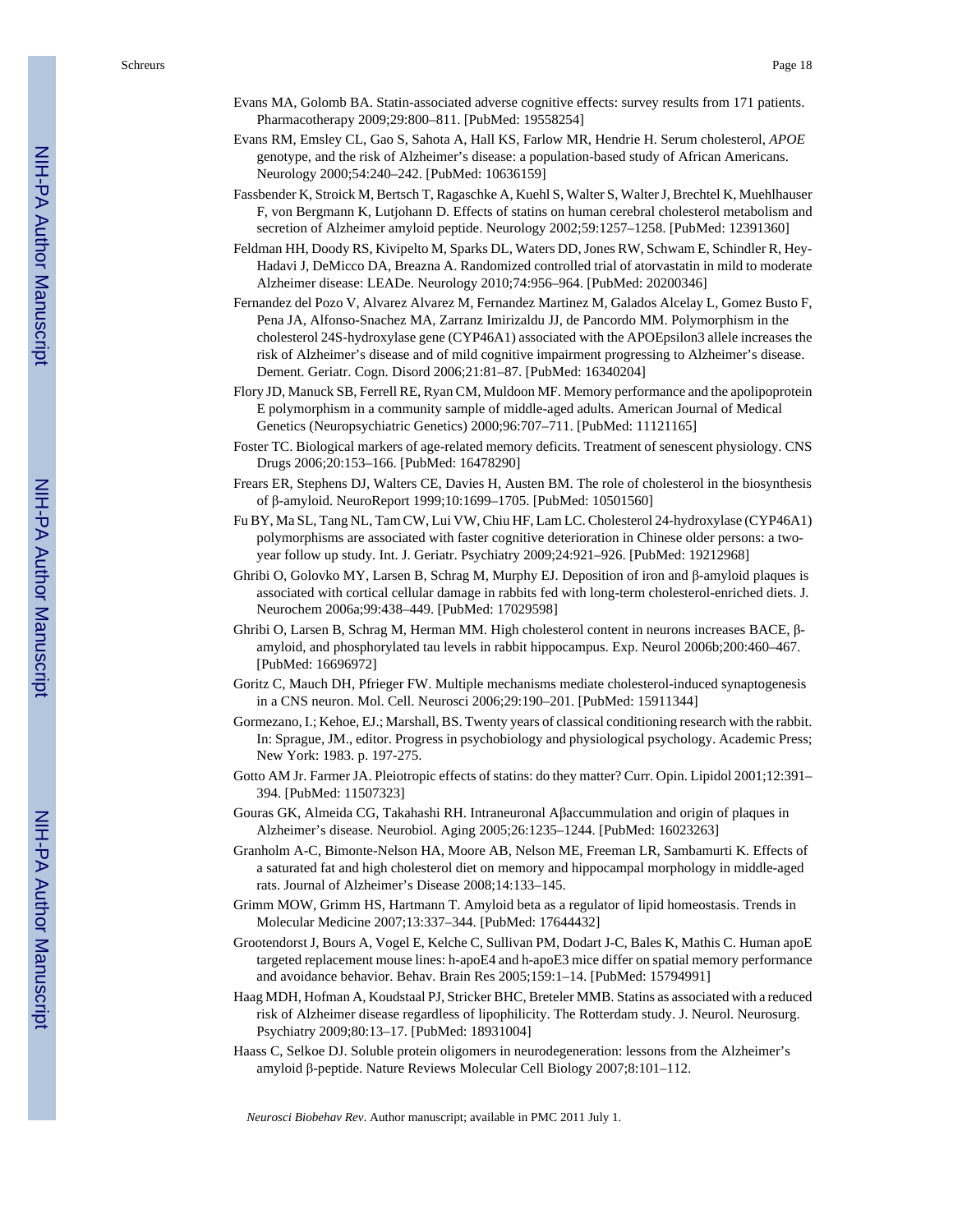- Hansson GK, Robertson A-KL, Soderberg-Naucler C. Inflammation and atherosclerosis. Annual Review of Pathology: Mechanisms of Disease 2008;1:297–329.
- Harris-White ME, Balverde Z, Lim GP, Kim P, Miller SA, Hammer H, Galasko D, Frautschy SA. Role of LRP in TGFbeta2-mediated neuronal uptake of Abeta and effects on memory. J. Neurosci. Res 2004;77:217–228. [PubMed: 15211588]
- Hartman RE, Wozniak DF, Nardi A, Olney JW, Sartorius L, Holtzman DM. Behavioral phenotyping of GFAP-ApoE3 and -ApoE4 transgenic mice: ApoE4 mice show profound working memory impairments in the absence of Alzheimer's-like neuropathology. Exp. Neurol 2001;170:326–344. [PubMed: 11476599]
- Hartmann H, Eckert A, Muller W. Apolipoprotein E and cholesterol affect neuronal calcium signalling: the possible relationship to β-neurotoxicity. Biochem. Biophys. Res. Commun 1994;200:1185–1192. [PubMed: 8185566]
- Hartmann T. Cholesterol, Aβand Alzheimer's disease. Trends Neurosci 2001;11:S45–S48. [PubMed: 11881745]
- Hartmann T. Role of amyloid precursor protein, amyloid-βand γ-secretase in cholesterol maintenance. Neurodegenerative Diseases 2006;3:305–311. [PubMed: 17047372]
- Heverin M, Meaney S, Lutjohann D, Diczfalusy U, Wahren J, Bjorkhem I. Crossing the barrier: net flux of 27-hydroxycholesterol into the human brain. J. Lipid Res 2005;46:1047–1052. [PubMed: 15741649]
- Hirsch-Reinshagen V, Wellington CL. Cholesterol metabolism, apolipoprotein E, adenosine triphosphate-binding cassette transporters, and Alzheimer's disease. Curr. Opin. Lipidol 2007;18:325–332. [PubMed: 17495608]
- Hoglund K, Thelen KM, Syversen S, Sjogren M, von Bergmann K, Wallin A, Vanmechelen E, Vanderstichele H, Lutjohann D, Blennow K. The effect of simvastatin treatment on the amyloid precursor protein and brain cholesterol metabolism in patients with Alzheimer's disease. Dement. Geriatr. Cogn. Disord 2005;19:256–265. [PubMed: 15785028]
- Hoshino T, Kamino K, Matsumoto M. Gene dose effect of the *APOE*-ε4 allele on plasma HDL cholesterol level in patients with Alzheimer's disease. Neurobiol. Aging 2002;23:41–45. [PubMed: 11755017]
- Hoyer S, Riederer P. Alzheimer disease no traget for statin treatment. A mini review. Neurochem. Res 2007;32:695–706. [PubMed: 17063393]
- Hudry E, Van Dam D, Kulik W, De Deyn PP, Stet FS, Ahouansou O, Benraiss A, Delacourte A, Bougneres P, Aubourg P, Cartier N. Adeno-associated virus gene therapy with cholesterol 24 hydroxylase reduces the amyloid pathology before or after onset of amyloid plaques in mouse models of Alzheimer's disease. Molecular Therapy 2009;18:44–53. [PubMed: 19654569]
- Jacova C, Kertesz A, Blair M, Fisk JD, Feldman HH. Neuropsychological testing and assessment of dementia. Alzheimer's & Dementia 2007;3:299–317.
- Jaeger LB, Dohgu S, Hwang MC, Farr SA, Murphy MP, Fleegal-Demotta MA, Lynch JL, Robinson SM, Niehoff ML, Johnson SN, Kumar VB, Banks WA. Testing the neurovascular hypothesis of Alzheimer's disease: LRP-1 antisense reduces blood-brain barrier clearance, increases brain levels of amyloid-beta protein, and impairs cognition. Journal of Alzheimer's Disease 2010;17:553–570.
- Jarvik GP, Wijsman EM, Kukull WA, Schellenberg GD, Yu C, Larson EB. Interactions of apolipoprotein E genotype, total cholesterol level, age, and sex in prediction of Alzheimer's disease. Neurology 1995;45:1092–1096. [PubMed: 7783869]
- Jasinska M, Owczarek J, Orszulak-Michalak D. Statins: a new insight into their mechanisms of action and consequent pleiotropic effects. Pharmacological Reports 2007;59:483–499. [PubMed: 18048949]
- Jaya Prasanthi RP, Schommer E, Thomasson S, Thompson A, Feist G, Ghribi O. Regulation of β-amyloid levels in the brain of cholesterol-fed rabbit, a model system for sporadic Alzheimer's disease. Mech. Ageing Dev 2008;29:649–655. [PubMed: 18845178]
- Jessup W, Kritharides L, Stocker R. Lipid peroxidation in atherogenesis: an overview. Biochem. Soc. Trans 2004;32:134–138. [PubMed: 14748732]
- Jiang Q, Lee CYD, Mandrekar S, Wilkinson B, Cramer P, Zelcer N, Mann K, Lamb B, Wilson TM, Collins JL, Richardson JC, Smith JD, Comery TA, Riddell D, Holtzman DM, Tontonoz P, Landreth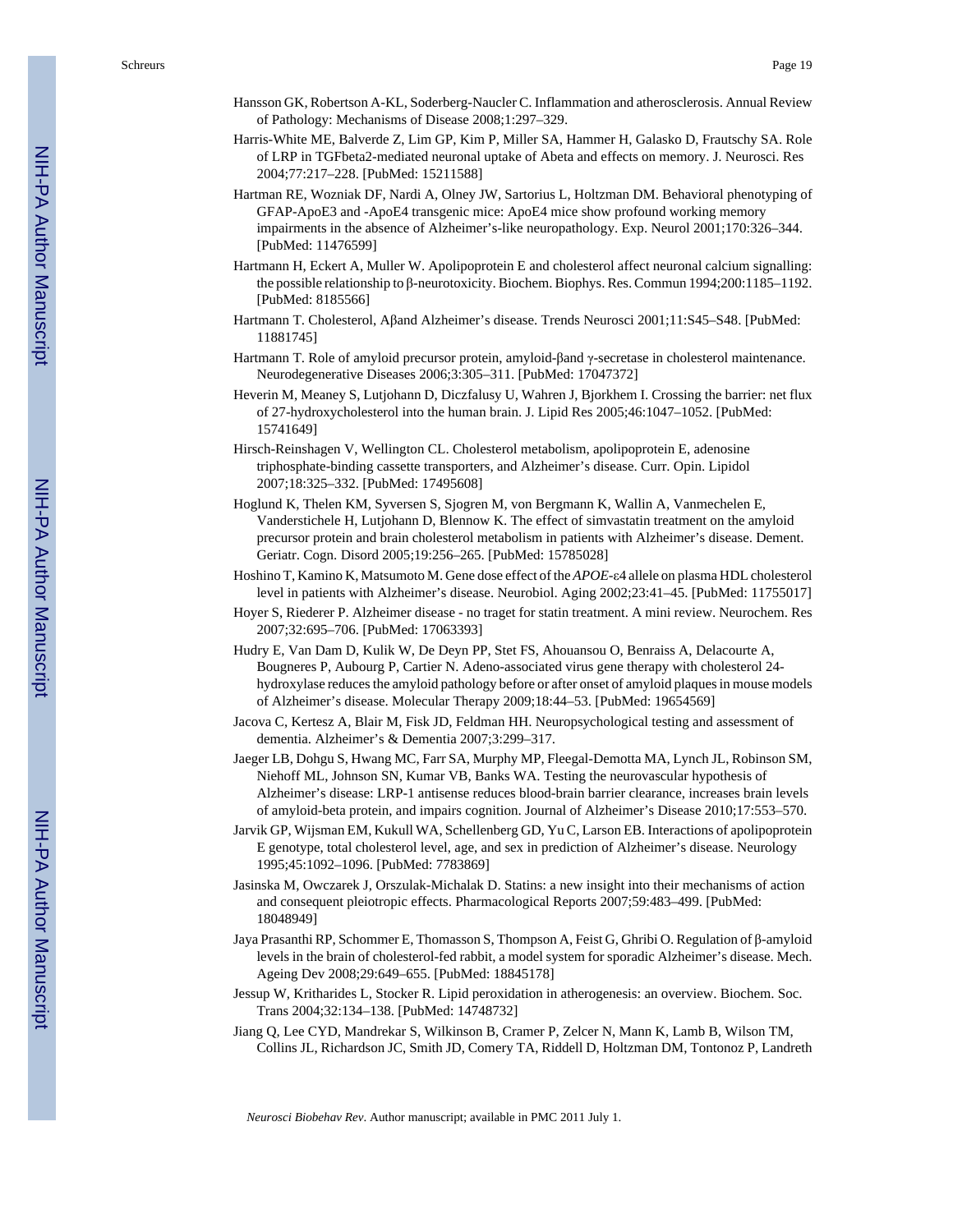GE. ApoE promotes the proteolytic degradation of Aβ. Neuron 2008;58:681–693. [PubMed: 18549781]

- Jick H, Zornberg GL, Jick SS, Seshardi S, Drachman DA. Statins and the risk of dementia. Lancet 2000;356:1627–1631. [PubMed: 11089820]
- Joseph J, Shukitt-Hale B, Denisova NA, Martin A, Perry G, Smith MA. Copernicus revisited: amyloid beta in Alzheimer's disease. Neurobiol. Aging 2001;22:131–146. [PubMed: 11164287]
- Juva K, Verkkoniemi A, Viramo P, Polvikoski T, Kainulainen K, Kontula K, Sulkava R. Apolipoprotein E, cognitive function, and dementia in a general population aged 85 years and over. Int. Psychogeriatr 2000;12:379–387. [PubMed: 11081958]
- Kainuma M, Fujimoto M, Sekiya N, Tsuneyama K, Cheng C, Takano Y, Tersawa K, Shimada Y. Cholesterol-fed rabbit as a unique model of nonalcoholic, nonobese, non-insulin-resistant fatty liver disease with characteristic fibrosis. J. Gastroenterol 2006;41:971–980. [PubMed: 17096066]
- Kane KA, Robinson GB. Effect of chronic nimodipine on spatial learning and on long-term potentiation. Behav. Brain Res 1999;98:95–101. [PubMed: 10210526]
- Kayed R, Head E, Thompson JL, McIntire TM, Milton SC, Cotman CW, Glabe CG. Common structure of soluble amyloid oligomers implies common mechanism of pathogenesis. Science 2003;300:486– 489. [PubMed: 12702875]
- Kessler AR, Kessler B, Yehuda S. In vivo modulation of brain cholesterol level and learning performance by a novel plant lipid: indication of interactions between hippocampal-cortical cholesterol and learning. Life Sci 1986;38:1185–1192. [PubMed: 3959749]
- Kim J-H, Basak JM, Holtzman DM. The role of apolipoprotein E in Alzheimer's disease. Neuron 2009;63:287–303. [PubMed: 19679070]
- Kim KW, Youn JC, Jhoo JH, Lee DY, Lee KU, Lee JH, Woo JI. Apolipoprotein E ε4 Allele is not associated with the cognitive impairment in community-dwelling normal elderly individuals. Int. J. Geriatr. Psychiatry 2002;17:635–640. [PubMed: 12112161]
- Kim WS, Weickert CS, Garner B. Role of ATP-binding cassette transporters in brain lipid transport and neurological disease. J. Neurochem 2008;104:1145–1166. [PubMed: 17973979]
- Kirsch C, Eckert GP, Koudinov AR, Muller WE. Brain cholesterol, statins and Alzheimer's disease. Pharmacopsychiatry 2003;36:S113–S119. [PubMed: 14574624]
- Kivipelto M, Helkala E-L, Hanninen T, Laakso MP, Hallikainen M, Alhainen K, Soininen H, Tuomilehto J, Nissinen A. Midlife vascular risk factors and late-life mild cognitive impairment: a populationbased study. Neurology 2001;56:1683–1689. [PubMed: 11425934]
- Koladiya RU, Jaggi AS, Singh N, Sharma BK. Ameliorative role of atorvastatin and pitavastatin in Lmethionine induced vascular dementia in rats. BMC Pharmacolgy 2008;9:8–14.
- Kolsch H, Heun R, Kerksiek A, Bergmann KV, Maier W, Lutjohann D. Altered levels of plasma 24Sand 27-hydroxycholesterol in demented patients. Neurosci. Lett 2004;368:303–308. [PubMed: 15364416]
- Kotti TJ, Ramirez DMO, Pfeiffer BE, Huber KM, Russell DW. Brain cholesterol turnover required for geranylgeraniol production and learning in mice. Proceedings of the National Academy of Sciences, USA 2006;103:3869–3874.
- Koudinov AR, Koudinova NV. Essential role of cholesterol in synaptic plasticity and neuronal degeneration. FASEB J 2001;15:1858–1860. [PubMed: 11481254]
- Lacor PN, Buniel MC, Furlow PW, Clemente AS, Velasco PT, Wood M, Viola KL, Klein WL. Aβoligomer-induced aberrations in synapse composition, shape, and density provide a molecular basis for loss of connectivity in Alzheimer's disease. J. Neurosci 2007;27:796–807. [PubMed: 17251419]
- LaFerla FM, Green KN, Oddo S. Intracellular amyloid-βin Alzheimer's disease. Nature Reviews Neuroscience 2007;8:499–509.
- Ledesma MD, Dotti CG. Amyloid excess in Alzheimer's disease: what is cholesterol to be blamed for? FEBS Lett 2006;580:5525–5532. [PubMed: 16814780]
- Lefterov I, Fitz NF, Cronican A, Lefterov P, Staufenbiel M, Koldamova R. Memory deficits in APP23/ Abca1+/− mice correlate with the level of Abeta oligomers. ASN Neuro 2009;1:xxx.
- Lesne S, Koh MT, Kotilinek L, Kayed R, Glabe CG, Yang A, Gallagher M, Ashe KH. A specific amyloidβprotein assembly in the brain impairs memory. Nature 2006;440:352–357. [PubMed: 16541076]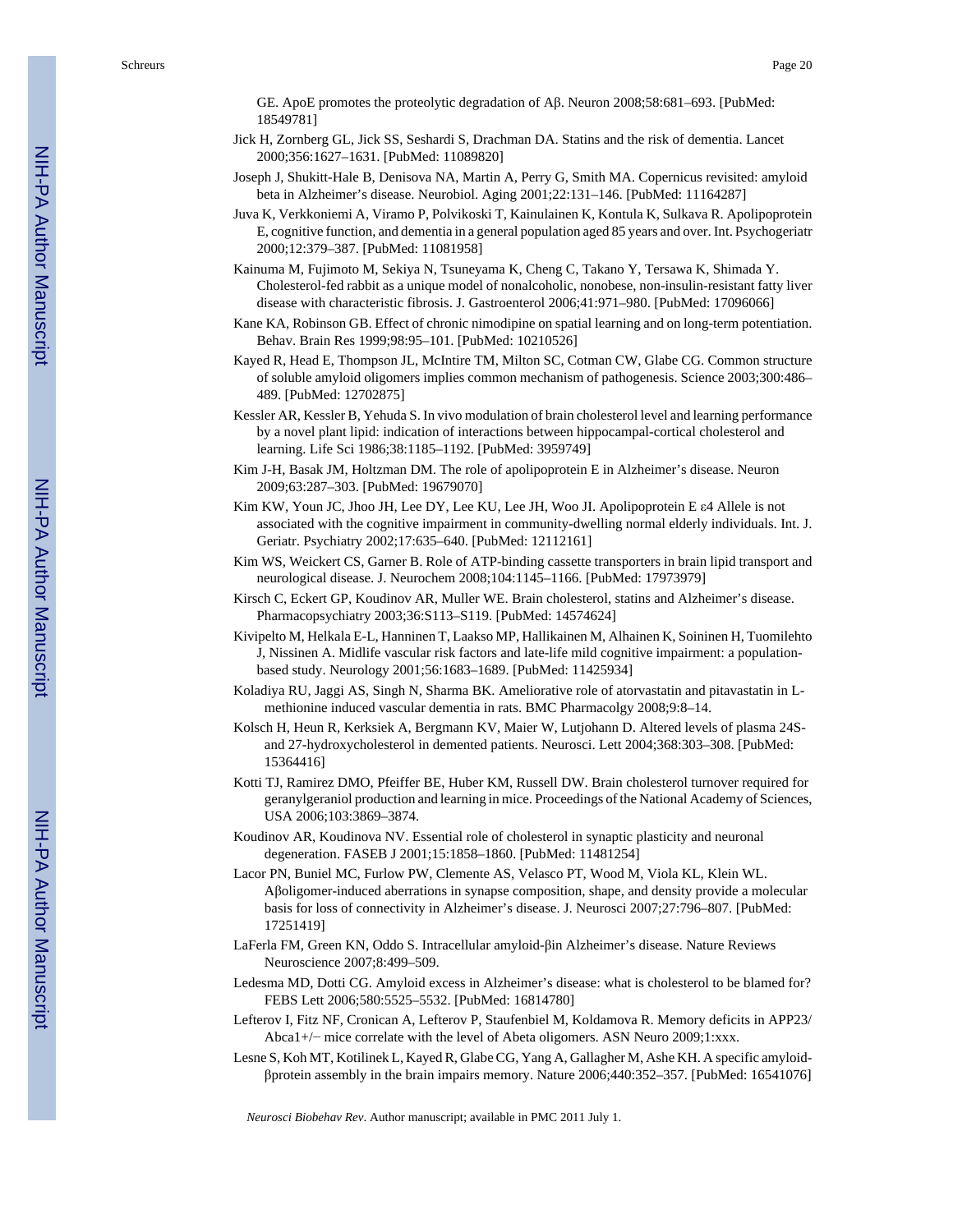- Lesser GT, Haroutunian V, Purohit DP, Beeri MS, Schmeidler J, Honkanen L, Neufeld R, Libow L. Serum lipid levels are related to Alzheimer's pathology in nursing home residents. Dement. Geriatr. Cogn. Disord 2009;27:42–49. [PubMed: 19129700]
- Li L, Cao D, Garber DW, Kim H, Fukuchi K. Association of aortic atherosclerosis with cerebral βamyloidosis and learning deficits in a mouse model of Alzheimer's disease. Am. J. Pathol 2003;163:2155–2164. [PubMed: 14633589]
- Li L, Cao D, Kim H, Lester R, Fukuchi K. Simvastatin enhances learning and memory independent of amyloid load in mice. Ann. Neurol 2006;60:729–739. [PubMed: 17192930]
- Liao JK, Laufs U. Pleiotropic effects of statins. Annu. Rev. Pharmacol. Toxicol 2005;45:89–118. [PubMed: 15822172]
- Liu F, Pardo LM, Schuur M, Sanchez-Juan P, Isaacs A, Sleegers K, de Koning I, Zorkoltseva IV, Axenovich TI, Wittman JCM, Janssens ACJW, van Sweiten JC, Aulchenko YS, Oostra BA, Van Duijn CM. The apolipoprotein E gene and its age-specific effects on cognitive function. Neurobiol. Aging 2008;xx:xxx.
- Liu Y, Peterson DA, Schubert D. Amyloid βpeptide alters intracellular vesicle trafficking and cholesterol homeostasis. Proceedings of the National Academy of Sciences, USA 1998;95:13266–13271.
- Lominska C, Levin JA, Wang J, Sikes J, Kao C, Smith JD. Apolipoprotein E deficiency effects on learning in mice are dependent upon the background strain. Behav. Brain Res 2001;120:23–34. [PubMed: 11173082]
- Lu D, Qu C, Goussev A, Jiang H, Lu C, Schallert T, Mahmood A, Chen J, Chopp M. Statins increase neurogenesis in the dentate gyrus, reduce delayed neuronal death in the hippocampal CA3 region, and improve spatial learning in rat after traumatic brain injury. J. Neurotrauma 2007;24:1132–1146. [PubMed: 17610353]
- Lu J, Wu D-M, Zheng Y-L, Sun D-X, Hu B, Shan Q, Zhang Z-F, Fan S-H. Trace amounts of copper exacerbate beta amyloid-induced neurotoxicity in the cholesterol-fed mice through TNF-mediated inflammatory pathway. Brain. Behav. Immun 2009;23:193–203. [PubMed: 18835350]
- Lukiw WJ, Pappolla M, Pelaez RP, Bazan NG. Alzheimer's disease a dysfunction in cholesterol and lipid metabolism. Cell. Mol. Neurobiol 2005;25:475–483. [PubMed: 16075376]
- Ma H, Lesne S, Kotilinek L, Steidl-Nicols JV, Sherman M, Younkin L, Younkin S, Forster C, Sergeant N, Delacourte A, Vassar R, Citron M, Kofuji P, Boland LM, Ashe KH. Involvment of β-site APP cleaving emzyme 1 (BACE1) in amyloid precusor protein-mediated enhancement of memory and activity-dependent synaptic plasticity. Proceedings of the National Academy of Sciences 2007;104:8167–8172.
- Mahfouz MM, Kummerow FA. Cholesterol-rich diets have different effects on lipid peroxidation, cholesterol oxides, and antioxidant enzymes in rats and rabbits. Journal of Nutritional Biochemistry 2000;11:293–302. [PubMed: 10876104]
- Martins IJ, Berger T, Sharman MJ, Verdile G, Fuller SJ, Marins RN. Cholesterol metabolism and transport in the pathogenesis of Alzheimer's disease. J. Neurochem 2009;111:1275–1308. [PubMed: 20050287]
- Masse I, Bordet R, Deplanque D, Al Khedr A, Richard F, Libersa C, Pasquier F. Lipid lowering agents are associated with a slower cognitive decline in Alzheimer's disease. Journal of Neurology Neurosurgery and Psychiatry 2005;76:1624–1629.
- Mayeux R, Small SA, Tang M-X, Tycko B, Stern Y. Memory performance in healthy elderly without Alzheimer's disease: effects of time and apolipoprotein-E. Neurobiol. Aging 2001;22:683–689. [PubMed: 11445269]
- McDowell, I.; Kristjansson, E. Mental status testing. In: McDowell, I.; Newell, C., editors. Measuring health: a guide to rating scales and questionnaires. Oxford University Press; New York: 1996. p. 287-334.
- McLaurin J, Darabie AA, Morrison MR. Cholesterol, a modulator of membrane-associated aβfibrillogenesis. Pharmacopsychiatry 2003;36:S130–S135. [PubMed: 14574627]
- Micale V, Scapagnini G, Colombrita C, Mazzola C, Alkon DL, Drago F. Behavioral effects of dietary cholesterol in rats tested in experimental models of mild stress and cognition tasks. Eur. Neuropsychopharmacol 2008;18:462–471. [PubMed: 18222653]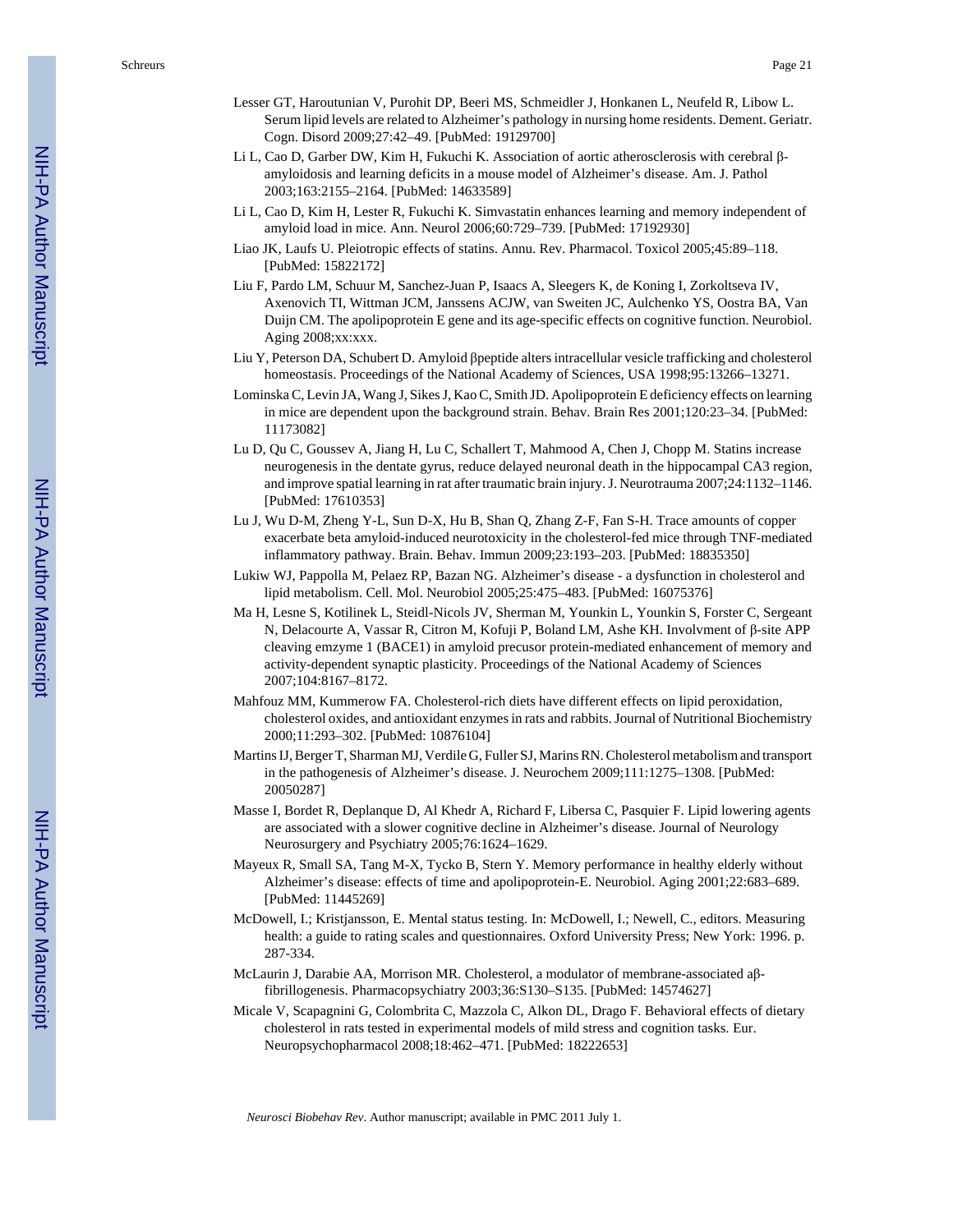- Mielke MM, Zandi PP, Sjogren M, Gustafson D, Ostling S, Steen B, Skoog I. High total cholesterol levels in late life associated with a reduced risk of dementia. Neurology 2005;64:1689–1695. [PubMed: 15911792]
- Miller S, Wehner JM. Cholesterol treatment facilitates spatial learning performance in DBA/2Ibg mice. Pharmacology Biochemistry and Behavior 1994;49:257–261.
- Morgan D. Learning and memory deficits in APP transgenic mouse models of amyloid deposition. Neurochem. Res 2003;28:1029–1034. [PubMed: 12737527]
- Morris R. Developments of a water-maze procedure for studying spatial learning in the rat. J. Neurosci. Methods 1984;11:47–60. [PubMed: 6471907]
- Mulder M, Jansen PJ, Janssen BJ, van de Berg WD, van der Boom H, Havekes LM, de Kloet RE, Ramaekers FC, Blokland A. Low-density lipoprotein receptor-knockout mice display impaired spatial memory associated with a decreased synaptic density in the hippocampus. Neurobiol. Dis 2004;16:212–219. [PubMed: 15207278]
- Muldoon MF, Barger SD, Ryan CM, Flory JD, Lehoczky JP, Matthews KA, Manuck SB. Effects of lovastatin on cognitive function and psychological well-being. Am. J. Med 2000;108:538–547. [PubMed: 10806282]
- Muldoon MF, Ryan CM, Matthews KA, Manuck SB. Serum cholesterol and intellectual performance. Psychosom. Med 1997;59:382–387. [PubMed: 9251158]
- Näslund J, Haroutunian V, Mohs R, Davis KL, Davies P, Greengard P, Buxbaum JD. Correlation between elevated levels of amyloid β-peptide in the brain and cognitive decline. JAMA 2000;283:1571– 1577. [PubMed: 10735393]
- Nayler WG. Review of preclinical data of calcium channel blockers and atherosclerosis. J. Cardiovasc. Pharmacol 1999;33:S7–S-11. [PubMed: 10071257]
- Notkola I-L, Sulkava R, Pekkanen J, Erkinjunti T, Ehnholm C, Kivinen P, Tuomilehto J, Nissinen A. Serum total cholesterol, apolipoprotein Eε4 allele, and Alzheimer's disease. Neuroepidemiology 1998;17:14–20. [PubMed: 9549720]
- O'Brien WT, Xu G, Batta A, Tint GS, Salen G, Dyer CA, Kendler A, Servatius RJ. Developmental sensitivity of associative learning to cholesterol synthesis inhibitors. Behav. Brain Res 2002;129:141–152. [PubMed: 11809505]
- Obrenovich ME, Joseph JA, Atwood CS, Perry G, Smith MA. Amyloid-β: a (life) preserver for the brain. Neurobiol. Aging 2002;23:1097–1099. [PubMed: 12470809]
- Panza F, D'Introno A, Colacicco AM, Capurso C, Pichichero G, Capurso SA, Capurso A, Solfrizzi V. Lipid metabolism in cognitive decline and dementia. Brain Research Reviews 2006;51:275–292. [PubMed: 16410024]
- Papassotiropoulos A, Lutjohann D, Bagli M, Locatelli S, Jessen F, Buschfort R, Ptok U, Bjorkhem I, von Bergmann K, Heun R. 24S-hydroxycholesterol in cerebrospinal fluid is elevated in early stages of dementia. J. Psychiatr. Res 2002;36:27–32. [PubMed: 11755458]
- Papassotiropoulos A, Wollmer MA, Tsolaki M, Brunner F, Molyva D, Lutjohann D, Nitsch R, Hock C. A cluster of cholesterol-related genes confers susceptibility for Alzheimer's disease. J. Clin. Psychiatry 2005;66:940–947. [PubMed: 16013913]
- Parale GP, Baheti NN, Kulkarni PM, Panchal NV. Effects of atorvastatin on higher functions. Eur. J. Clin. Pharmacol 2006;62:259–265. [PubMed: 16489473]
- Parkinson PF, Kannangara TS, Eadie BD, Burgess BL, Wellington CL, Christie BR. Cognition, learning behaviour and hippocampal synaptic plasticity are not disrupted in mice over-expressing the cholesterol transporter ABCG1. Lipids in Health and Disease 2009;8:xxx.
- Pavlov, IP. Conditioned reflexes: An investigation of the physiological activity of the cerebral cortex. Anrep, GV., translator. Oxford University Press; London: 1927.
- Pearson HA, Peers C. Physiological roles for amyloid βpeptides. J. Physiol. (Lond) 2006;575:5–10. [PubMed: 16809372]
- Perry LA, Stigger CB, Ainsworth BE, Zhang J. No association between cognitive acheivements, academic performance and serum cholesterol concentrations among school-aged children. Nutritional Neuroscience 2009;12:160–166. [PubMed: 19622240]
- Pfrieger FW. Outsourcing in the brain: do neurons depend on cholesterol delivery by astrocytes? BioEssays 2002;25:72–78. [PubMed: 12508285]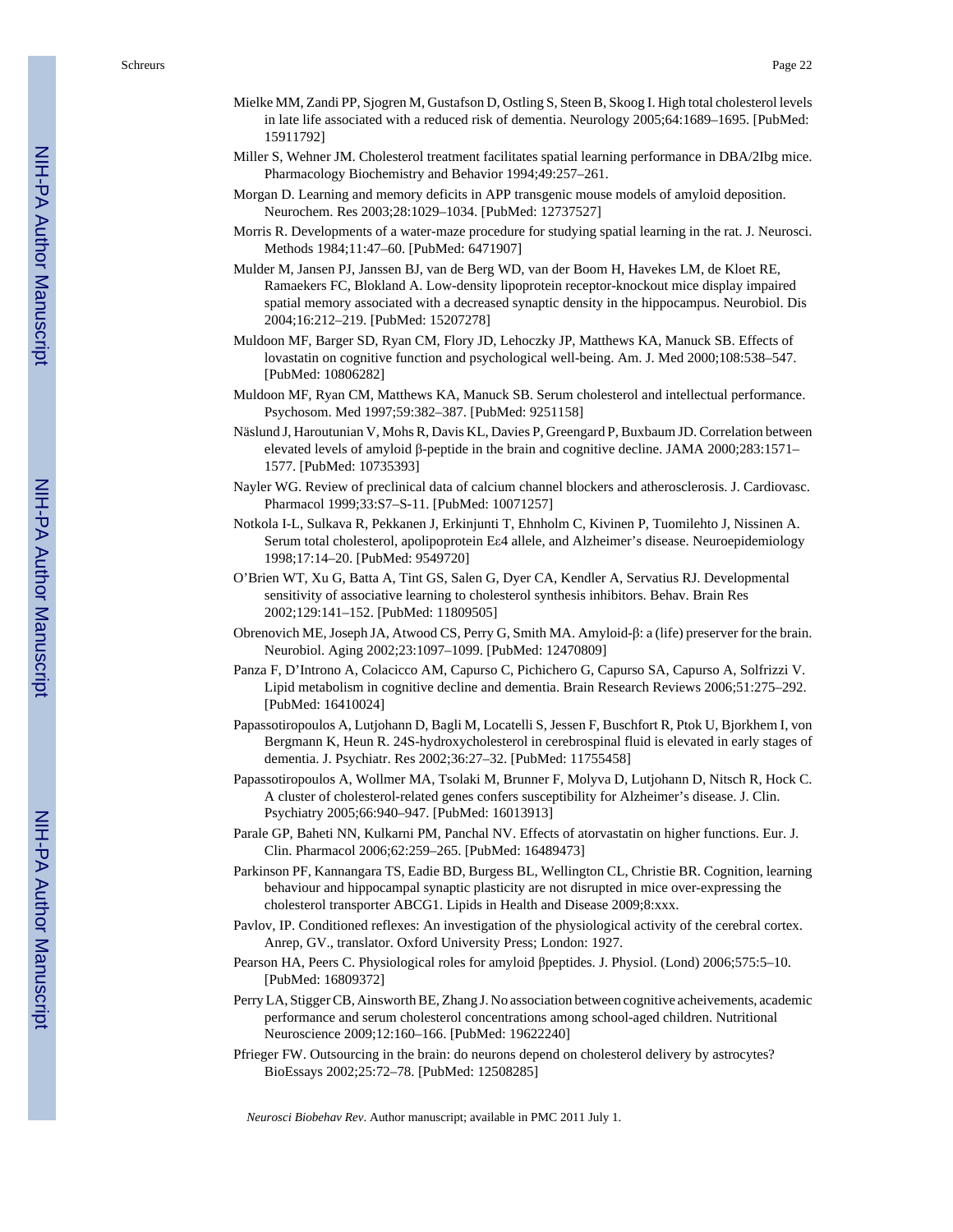- Pickering M, O'Connor JJ. Pro-inflammatory cytokines and their effects in the dentate gyrus. Prog. Brain Res 2007;163:339–354. [PubMed: 17765728]
- Poirier J. Apolipoprotein E, cholesterol transport and synthesis in sporadic Alzheimer's disease. Neurobiol. Aging 2005;26:355–361. [PubMed: 15639314]
- Qiu S, Korwek KM, Weeber EJ. A fresh look at an ancient family: emerging roles for low density lipoprotein receptors in synaptic plasticity and memory formation. Neurobiol. Learn. Mem 2006;85:16–29. [PubMed: 16198608]
- Quartermain D. Chronic administration of the  $Ca^{2+}$  channel blocker amlodipine facilitates learning and memory in mice. Eur. J. Pharmacol 2000;399:57–63. [PubMed: 10876023]
- Quartermain D, deSoria VG, Kwan A. Calcium channel antagonists enhance retention of passive avoidance and maze learning in mice. Neurobiol. Learn. Mem 2001;75:77–90. [PubMed: 11124048]
- Rader DJ, Daugherty A. Translating molecular discoveries into new therapies for atherosclerosis. Nature 2008;451:904–913. [PubMed: 18288179]
- Raffai RL, Weisgraber KH. Cholesterol: from heart attacks to Alzheimer's disease. J. Lipid Res 2003;44:1423–1430. [PubMed: 12837845]
- Rafnsson SB, Deary IJ, Fowkes FG. Peripheral arterial disease and cognitive function. Vasc. Med 2009;14:51–61. [PubMed: 19144780]
- Reid PC, Urano Y, Kodama T, Hamakubo T. Alzheimer's disease: cholesterol, membrane rafts, isoprenoids and statins. Journal of Cellular and Molecular Medicine 2007;11:383–392. [PubMed: 17635634]
- Reitan RM, Shipley RE. The relationship of serum cholesterol changes to psychological abilities. J. Gerontol 1963;18:350–357. [PubMed: 14071815]
- Reynolds CA, Hong M-G, Eriksson UK, Blennow K, Bennet AM, Johansson B, Malmburg B, Berg S, Wiklund F, Gatz M, Pedersen NL, Prince JA. A survey of ABCA1 sequence variation confirms association with dementia. Hum. Mutat 2009;30:1–7. [PubMed: 18566966]
- Reynolds CA, Prince JA, Feuk L, Brookes AJ, Gatz M, Pedersen NL. Longitudinal memory performance during normal aging: twin association models of APOE and other Alzheimer candidate genes. Behav. Genet 2006;36:185–194. [PubMed: 16402284]
- Riddell DR, Zhou H, Comery TA, Kouranova E, Lo CF, Warwick HK, Ring RH, Kirksey Y, Aschmies S, Xu J, Kubek K, Hirst WD, Gonzales C, Chen Y, Murphy E, Leonard S, Vasylyev D, Oganesian A, Martone RL, Pangalos MN, Reinhart PH, Jacobsen JS. The LXR agonist TO901317 selectively lowers hippocampal Aβ42 and improves memory in the Tg2576 mouse model of Alzheimer's disease. Mol. Cell. Neurosci 2007;34:621–628. [PubMed: 17336088]
- Robakis NK. Are Aβand Its derivatives causative agents or innocent bystanders in AD? Neurodegenerative Diseases 2010;7:32–37. [PubMed: 20160455]
- Robinson SR, Bishop GM. Aβas a bioflocculant: implications for the amyloid hypothesis of Alzheimer's disease. Neurobiol. Aging 2002;23:1051–1072. [PubMed: 12470802]
- Rodriguez E, Mateo I, Llorca J, Sanchez-Quintana C, Infante J, Berciano J, Combarros O. No association between low density lipoprotein receptor genetic variants and Alzheimer's disease risk. American Journal of Medical Genetics (Neuropsychiatric Genetics) 2006;141B:541–543.
- Roher AE, Kuo Y-M, Kokjohn KM, Emmerling MR, Gracon S. Amyloid and lipids in the pathology of Alzheimer disease. Amyloid: Journal of Protein Folding Disorders 1999;6:136–145.
- Romero JR, Beiser A, Seshardi S, Benjamin J, Polak JF, Vasan RS, Au R, DeCarli C, Wolf PA. Carotid artery atherosclerosis, MRI indices of brain ischemia, aging, and cognitive impairment: the Framingham study. Stroke 2009;40:1590–1596. [PubMed: 19265054]
- Ronald JA, Chen Y, Bernas L, Kizler HH, Rogers KA, Hegele RA, Rutt BK. Clinical field-strength MRI of amyloid plaques induced by low-level cholesterol feeding in rabbits. Brain 2009;132:1346–1354. [PubMed: 19293239]
- Russell DW, Halford RW, Ramirez DMO, Shah R, Kotti T. Cholesterol 24-hydroxylase: an enzyme of cholesterol turnover in the brain. Annu. Rev. Biochem 2009;78:1017–1040. [PubMed: 19489738]
- Sagare A, Deane R, Bell RD, Johnson B, Hamm K, Pendu R, Marky A, Lenting PJ, Wu Z, Zarcone T, Goate A, Mayo K, Perlmutter D, Coma M, Zhong Z, Zlokovic BV. Clearance of amyloid-βby circulating lipoprotein receptors. Nat. Med 2007;13:1029–1031. [PubMed: 17694066]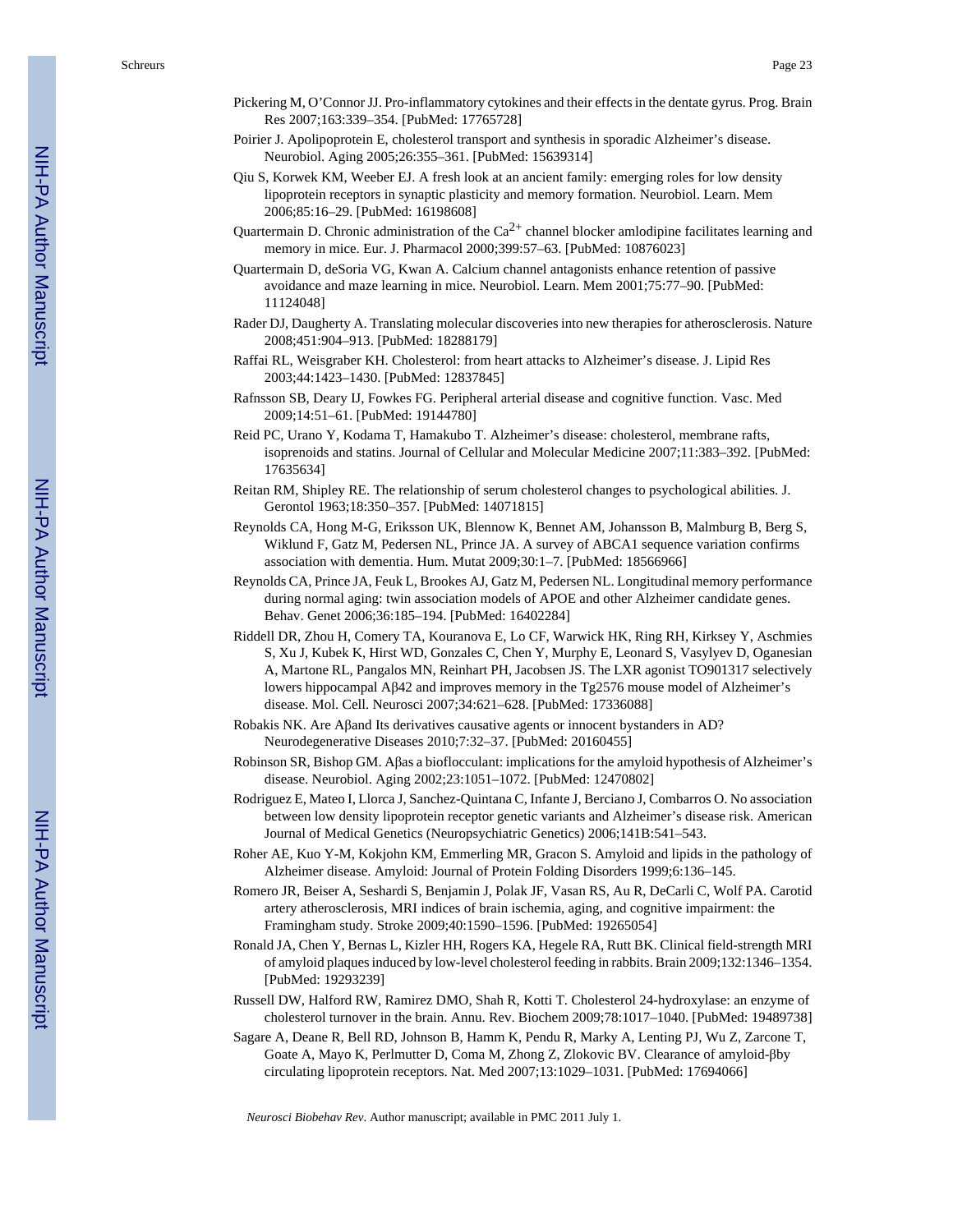- Salo A, Ylikoski R, Verkkoniemi A, Polvikoski T, Juva K, Rastas S, Kontula K, Kainulainen K, Niinisto L, Notkola I-L, Sulkava R. Does apolipoprotein E influence learning and memory in the nondemented oldest old? Int. Psychogeriatr 2002;13:451–459. [PubMed: 12003251]
- Savory J, Ghribi O, Herman MM. Is amyloid β-peptide neurotoxic or neuroprotective and what is its role in the binding of metal ions? Neurobiol. Aging 2002;23:1089–1092. [PubMed: 12470807]
- Schachter M. Calcium antagonists and atherosclerosis. Int. J. Cardiol 1997;62:S9–S15. [PubMed: 9488190]
- Schafers M, Sorkin L. Effects of cytokines on neuronal excitability. Neurosci. Lett 2008;437:188–193. [PubMed: 18420346]
- Schmajuk NA, Christiansen BA. Eyeblink conditioning in rats. Physiology & Behavior 1990;48:755– 758. [PubMed: 2082376]
- Schreurs BG, Smith-Bell CA, Darwish DS, Stankovic G, Sparks DL. Classical conditioning of the rabbit's nictitating membrane response is a function of the duration of dietary cholesterol. Nutritional Neuroscience 2007a;10:159–168. [PubMed: 18019398]
- Schreurs BG, Smith-Bell CA, Darwish DS, Stankovic G, Sparks DL. High dietary cholesterol facilitates classical conditioning of the rabbit's nictitating membrane response. Nutritional Neuroscience 2007b;10:31–43. [PubMed: 17539481]
- Schreurs BG, Smith-Bell CA, Darwish DS, Wang D, Burhans L, Gonzales-Joekes J, Deci S, Stankovic G, Sparks DL. Cholesterol enhances classical conditioning of the rabbit heart rate response. Behav. Brain Res 2007c;181:52–63. [PubMed: 17466388]
- Schreurs BG, Smith-Bell CA, Lochhead J, Sparks DL. Cholesterol modifies classical conditioning of the rabbit (*Oryctolagus cuniculus*) nictitating membrane response. Behav. Neurosci 2003;117:1220– 1232. [PubMed: 14674842]
- Servatius RJ, Beck KD. Facilitated acquisition of the classically conditioned eyeblink response in male rats after systemic IL-1β. Integr. Physiol. Behav. Sci 2003;38:169–178. [PubMed: 15070080]
- Shankar GM, Bloodgood BL, Townsend M, Walsh DM, Selkoe DJ, Sabatini BL. Natural oligomers of the Alzheimer amyloid-βprotein induce reversible synapse loss by modulating an NMDA-type glutamate receptor-dependent signaling pathway. J. Neurosci 2007;27:2866–2875. [PubMed: 17360908]
- Shankar GM, Li S, Mehta TH, Garcia-Munoz A, Shepardson NE, Smith I, Brett FM, Farrell MA, Rowan MJ, Lemere CA, Regan CM, Walsh DM, Sabatini BL, Selkoe DJ. Amyloid-βprotein dimers isolated directly from Alzheimer's brains impairs synaptic plasticity and memory. Nat. Med 2008;14:837– 842. [PubMed: 18568035]
- Sharma S, Prasanthi J, Schommer E, Feist G, Ghribi O. Hypercholesterolemia-induced Aβaccumulation in rabbit brain is associated with alteration in IGF-1 signaling. Neurobiol. Dis 2008;32:426–432. [PubMed: 18775495]
- Simons M, Keller P, Dichgans J, Schulz JB. Cholesterol and Alzheimer's disease: Is there a link? Neurology 2001;57:1089–1093. [PubMed: 11571339]
- Singh-Manoux A, Gimeno D, Kivimaki M, Brunner E, Marmot MG. Low HDL cholesterol is a risk factor for deficit and decline in memory in midlife: the Whitehall II study. Arteriosclerosis, Thrombosis and Vascular Biology 2008;28:1556–1562.
- Sjogren M, Mielke M, Gustafson D, Zandi P, Skoog I. Cholesterol and Alzheimer's disease is there a relation? Mech. Ageing Dev 2006;127:138–147.
- Skelton RW. Bilateral cerebellar lesions disrupt conditioned eyelid responses in unrestrained rats. Behav. Neurosci 1988;102:586–590. [PubMed: 3166733]
- Small BJ, Graves AB, McEvoy CL, Crawford FC, Mullan M, Mortimer JA. Is ApoE-ε4 a risk factor for cognitive impairment in normal aging? Neurology 2000;54:2082–2088. [PubMed: 10851367]
- Solomon A, Kareholt I, Ngandu T, Winblad B, Nissinen A, Tuomilehto J, Soininen H, Kivipelto M. Serum cholesterol changes after midlife and late-life cognition. Neurology 2007;68:751–756. [PubMed: 17339582]
- Solomon A, Kareholt I, Ngandu T, Wolozin B, MacDonald SWS, Winblad B, Nissinen A, Tuomilehto J, Soininen H, Kivipelto M. Serum cholesterol, statins and cognition in non-demented elderly. Neurobiol. Aging 2009a;30:1006–1009. [PubMed: 18022292]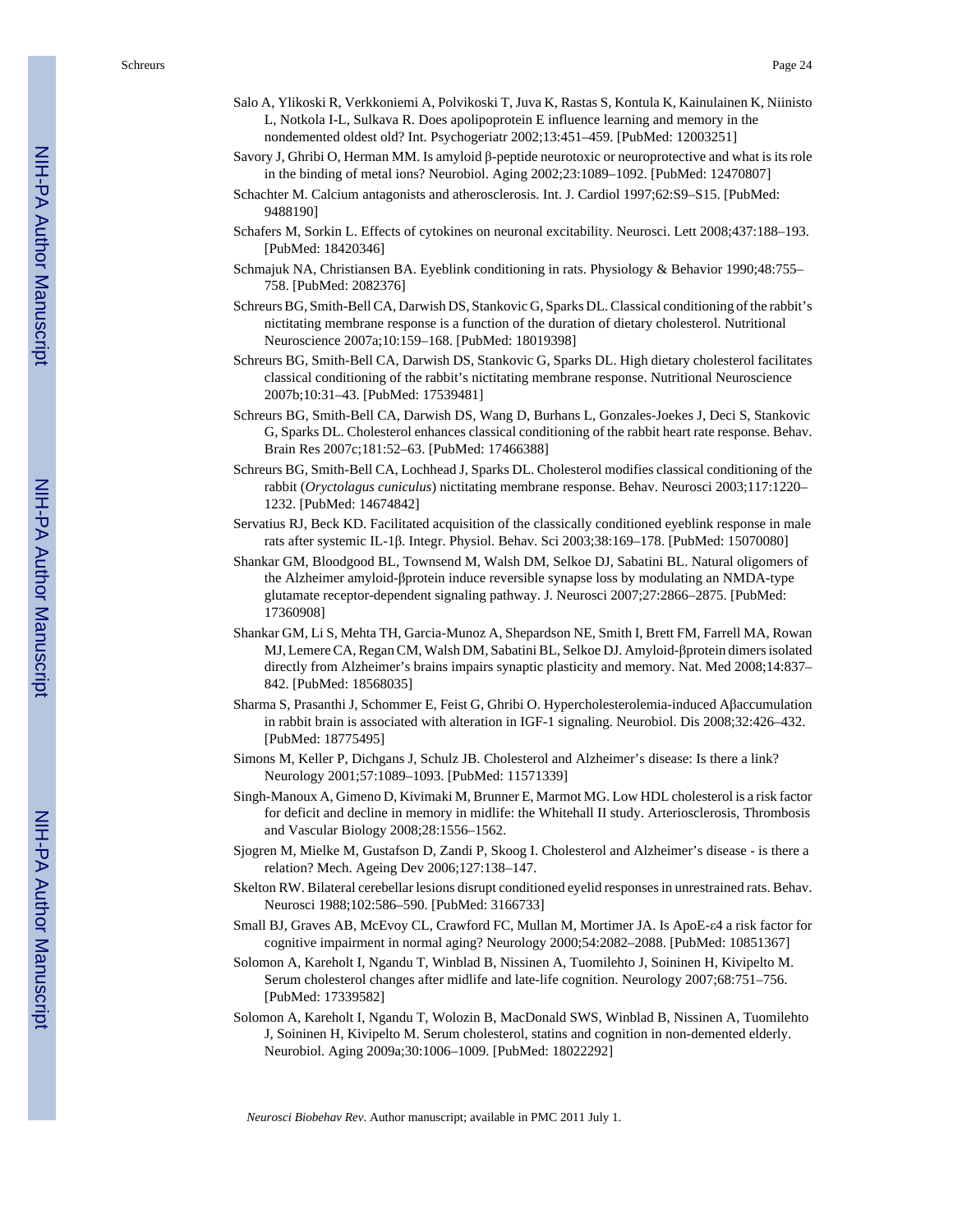- Solomon A, Kivipelto M. Cholesterol-modifying strategies for Alzheimer's disease. Expert Reviews in Neurotherapeutics 2009;9:695–709.
- Solomon A, Kivipelto M, Wolozin B, Zhou J, Whitmer RA. Midlife serum cholesterol and increased risk of Alzheimer's and vascular dementia three decades later. Dement. Geriatr. Cogn. Disord 2009b; 28:75–80. [PubMed: 19648749]
- Sparks DL. Coronary artery disease, hypertension, ApoE and cholesterol: a link to Alzheimer's disease. Annals New York Academy of Sciences 1997;826:128–146.
- Sparks DL. Cholesterol, copper, and accumulation of thioflavine s-reactive Alzheimer's-like amyloid βin rabbit brain. J. Mol. Neurosci 2004;24:97–104. [PubMed: 15314257]
- Sparks DL. Cholesterol metabolism and brain amyloidosis: evidence for a role of copper in the clearance of Aβthrough the liver. Current Alzheimer Research 2007;4:165–169. [PubMed: 17430242]
- Sparks DL, Connor DJ, Browne PJ, Lopez JE, Sabbagh MN. HMG-CoA reductase inhibitors (statins) in the treatment of Alzheimer's disease and why it would be ill-advised to use one that crosses the blood-brain barrier. Journal of Nutrition, Health and Aging 2002a;6:324–331.
- Sparks DL, Connor DJ, Sabbagh MN, Petersen RB, Lopez J, Browne P. Circulating cholesterol levels, apolipoprotein E genotype and dementia severity influence the benefit of atorvastatin treatment in Alzheimer's disease: results of the Alzheimer's Disease Cholesterol-Lowering Treatment (ADCLT) trial. Acta Neurol. Scand 2006;114:s3–s7.
- Sparks DL, Kryscio RJ, Sabbagh MN, Connor DJ, Sparks LM, Liebsack C. Reduced risk of incident AD with elective statin use in a clinical trial cohort. Current Alzheimer Research 2008;5:416–421. [PubMed: 18690839]
- Sparks DL, Kuo Y-M, Roher AE, Martin TA, Lukas RJ. Alterations of Alzheimer's disease in the cholesterol-fed rabbit, including vascular inflammation. Preliminary observations. Annals New York Academy of Sciences 2000;903:335–344.
- Sparks DL, Lochhead J, Horstman D, Wagoner T, Martin T. Water quality has a pronounced effect on cholesterol-induced accumulation of Alzheimer amyloid (aβ) in rabbit brain. Journal of Alzheimer's Disease 2002b;4:523–529.
- Sparks DL, Martin T, Stankovic G, Waggoner T, Van Adel R. Influence of water quality on cholesterol induced systemic pathology. The Journal of Nutrition, Health & Aging 2007;11:189–193.
- Sparks DL, Scheff SW, Hunsaker JC III, Liu H, Landers T, Gross DR. Induction of Alzheimer-like βamyloid immunoreactivity in the brains of rabbits with dietary cholesterol. Exp. Neurol 1994;126:88–94. [PubMed: 8157129]
- Sparks DL, Schreurs BG. Trace amounts of copper in water induce β-amyloid plaques and learning deficits in a rabbit model of Alzheimer's disease. Proceedings of the National Academy of Sciences, USA 2003;100:11065–11069.
- Stewart R, Russ C, Richards M, Brayne C, Lovestone S, Mann A. Apolipoprotein E genotype, vascular risk and early cognitive impairment in an African Caribbean population. Dement. Geriatr. Cogn. Disord 2001;12:251–256. [PubMed: 11351136]
- Teunissen CE, de Vente J, von Bergmann K, Bosma H, Van Boxtel MPJ, De Bruijn C, Jolles J, Steinbusch HWM, Lutjohann D. Serum cholesterol, precursors and metabolites and cognitive performance in an aging population. Neurobiol. Aging 2003;24:147–155. [PubMed: 12493560]
- Thelen KM, Laaksonen R, Paiva H, Lehtimaki T, Lutjohann D. High-dose statin treatment does not alter plasma marker for brain cholesterol metabolism in patients with moderately elevated plasma cholesterol levels. J. Clin. Pharmacol 2006;46:812–816. [PubMed: 16809807]
- Thirumangalakudi L, Prakasam A, Zhang R, Bimonte-Nelson HA, Sambamurti K, Kindy MS, Bhat NR. High cholesterol-induced neuroinflammation and amyloid precursor protein processing correlate with the loss of working memory in mice. J. Neurochem 2008;106:475–485. [PubMed: 18410513]
- Upchurch M, Wehner JM. DBA/2Ibg mice are incapable of cholinergically-based learning in the Morris water maze. Pharmacology Biochemistry & Behavior 1988;29:325–329.
- van den Kommer TN, Dik MG, Comijs HC, Fassbender K, Lutjohann D, Jonker C. Total cholesterol and oxysterols: early markers for cognitive decline in elderly? Neurobiol. Aging 2009;30:534–545. [PubMed: 17888546]
- van der Staay FJ, Steckler T. Behavioral phenotyping of mouse mutants. Behav. Brain Res 2001;125:3– 12. [PubMed: 11682087]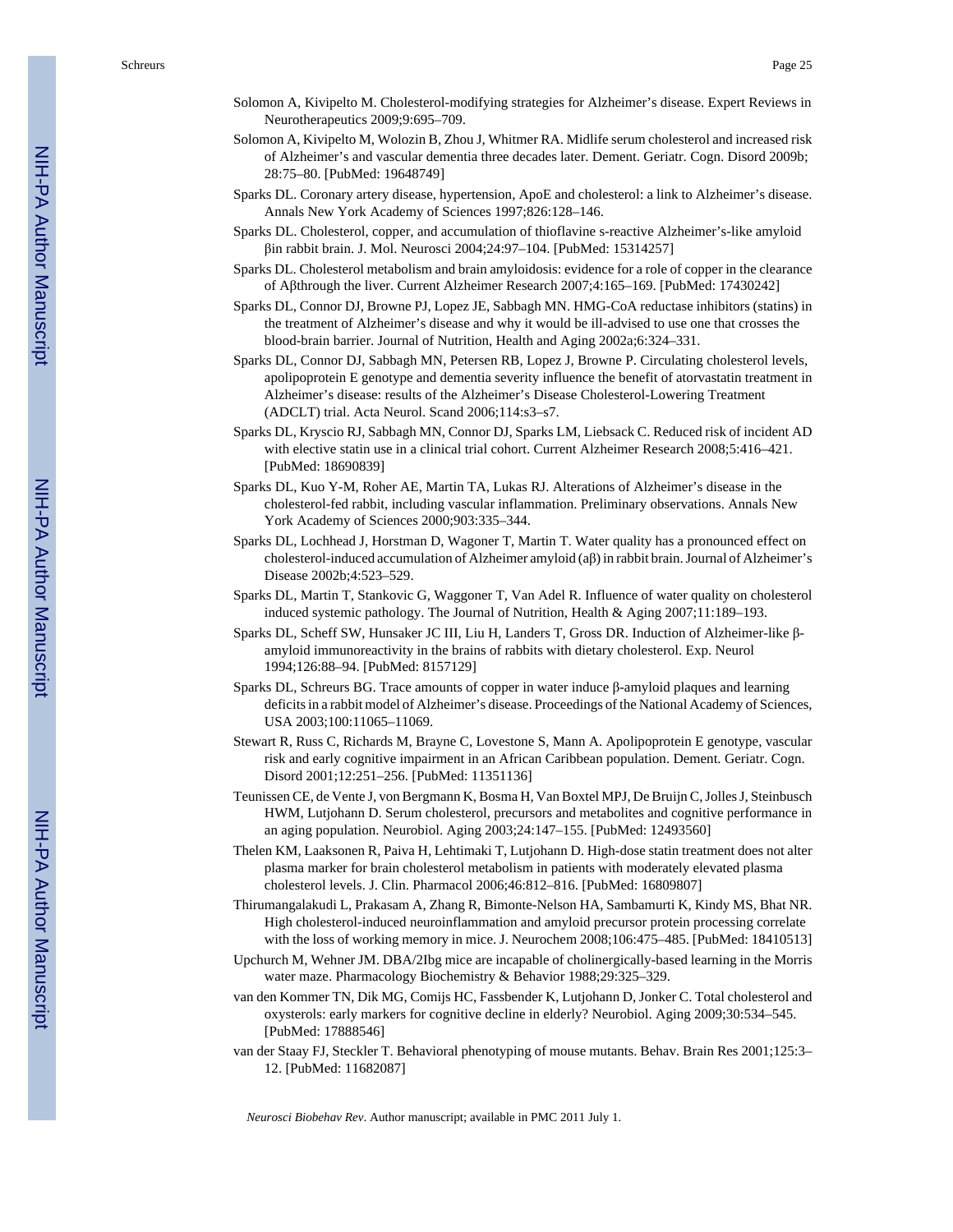- van Exel E, de Craen AJM, Gussekloo J, Houx P, Bootsma-van der Weil A, Macfarlane PW, Blauw GJ, Westendorp RGJ. Association between high-density lipoprotein and cognitive impairment in the oldest old. Ann. Neurol 2002;51:716–721. [PubMed: 12112077]
- Vanmierlo T, Rutten K, Dederen J, Bloks VW, van Vark-van der Zee LC, Kuipers F, Kiliaan A, Blokland A, Sijbrands EJG, Steinbusch H, Prickaerts J, Lutjohann D, Mulder M. Liver × receptor activation restores memory in aged AD mice without reducing amyloid. Neurobiol. Aging. 2009 In press.
- Veinbergs I, Everson A, Sagara Y, Masliah E. Neurotoxic effects of apolipoprotein E4 are mediated via dysregulation of calcium homeostasis. J. Neurosci. Res 2002;67:379–387. [PubMed: 11813243]
- Veinbergs I, Mallory M, Sagara Y, Masliah E. Vitamin E supplementation prevents spatial learning deficits and dendritic alterations in aged apolipoprotein E-deficient mice. Eur. J. Neurosci 2000;12:4541–4546. [PubMed: 11122365]
- Viviani B, Gardoni F, Marinovich M. Cytokines and neuronal ion channels in health and disease. Int. Rev. Neurobiol 2007;82:247–263. [PubMed: 17678965]
- Voikar V, Rauvala H, Ikonen E. Cognitive deficit and development of motor impairment in a mouse model of Niemann-Pick type C disease. Behav. Brain Res 2002;132:1–10. [PubMed: 11853852]
- Wahrle S, Das P, Nyborg AC, McLendon C, Shoji M, Kawarabayashi T, Younkin LH, Younkin SG, Golde TE. Cholesterol-dependent γ-secretase activity in buoyant cholesterol-rich membrane microdomains. Neurobiol. Dis 2002;9:11–23. [PubMed: 11848681]
- Walsh DM, Selkoe DJ. Aβoligomers a decade of discovery. J. Neurochem 2007;101:1172–1184. [PubMed: 17286590]
- Wegiel J, Kuchna I, Nowicki K, Frackowiak J, Mazur-Kolecka B, Imaki H, Wegiel J, Mehta PD, Silverman WP, Reisberg B, deLeon M, Wisniewski T, Pirttilla T, Frey H, Lehtimaki T, Kivimaki T, Visser FE, Kamphorst W, Potempska A, Bolton D, Currie JR, Miller DL. Intraneuronal Aβimmunoreactivity is not a predictor of brain amyloidosis-βor neurofibrillary degeneration. Acta Neuropathol. (Berl) 2007;113:389–402. [PubMed: 17237937]
- West R, Beeri MS, Schmeidler J, Hannigan CM, Angelo G, Grossman HT, Rosendorff C, Silverman JM. Better memory functioning associated with higher total and low-density lipoprotein cholesterol levels in very elderly subjects without the apolipoprotein e4 allele. Am. J. Geriatr. Psychiatry 2008;16:781–785. [PubMed: 18757771]
- Whitmer RA, Sidney S, Selby J, Johnston SC, Yaffe K. Midlife cardiovascular risk factors and risk of dementia in late life. Neurology 2005;64:277–281. [PubMed: 15668425]
- Wild K, Howieson D, Webbe F, Seeyle A, Kaye J. Status of computerized cognitive testing in aging: a systematic review. Alzheimer's & Dementia 2008;4:428–437.
- Wilson RS, Schnieder JA, Barnes LL, Beckett LA, Aggarwal NT, Cochran EJ, Berry-Kravis E, Bach J, Fox JH, Evans DA, Bennett DA. The apolipoprotein E ε4 allele and decline in different cognitive systems during a 6-year period. Arch. Neurol 2002;59:1154–1160. [PubMed: 12117364]
- Wollmer MA, Sleegers K, Ingelsson M, Zekanowski C, Brouwers N, Maruszak A, Brunner F, Huynh KD, Kilander L, Brudin RM, Hedlund M, Giedraitis V, Glaser A, Engelsborghs S, De Deyn PP, Kapaki E, Tsolaki M, Daniilidou M, Molyva D, Paraskevas GP, Thal DR, Barcikowska M, Kuznicki J, Lannfelt L, Van Broeckhoven C, Nitsch RM, Hock C, Papassotiropoulos A. Association study of cholesterol-related genes in Alzheimer's disease. Neurogenetics 2007;8:179–188. [PubMed: 17387528]
- Wolozin B, Kellman W, Celesia GC, Siegel G. Decreased prevalence of Alzheimer disease associated with 3-hydroxy-3-methyglutaryl coenzyme A reductase inhibitors. Arch. Neurol 2000;57:1439– 1443. [PubMed: 11030795]
- Wood, WG.; Igbavboa, U.; Eckert, GP.; Muller, WE. Cholesterol a Janus-faced molecule in the central nervous system. In: Reith, NEA., editor. Handbook of Neurochemistry and Molecular Neurobiology: Neural Membrane and Transport. Springer; New York: 2007. p. 152-171.
- Woodruff-Pak DS, Agelan A, Del Valle L. A rabbit model of Alzheimer's disease: valid at neuropathological, cognitive, and therapeutic levels. Journal of Alzheimer's Disease 2007;11:371– 383.
- Woodruff-Pak DS, Chi J, Li Y-T, Pak MH, Fanelli RJ. Nimodipine ameliorates impaired eyeblink classical conditioning in order rabbits in the long-delay paradigm. Neurobiol. Aging 1997;18:641– 649. [PubMed: 9461062]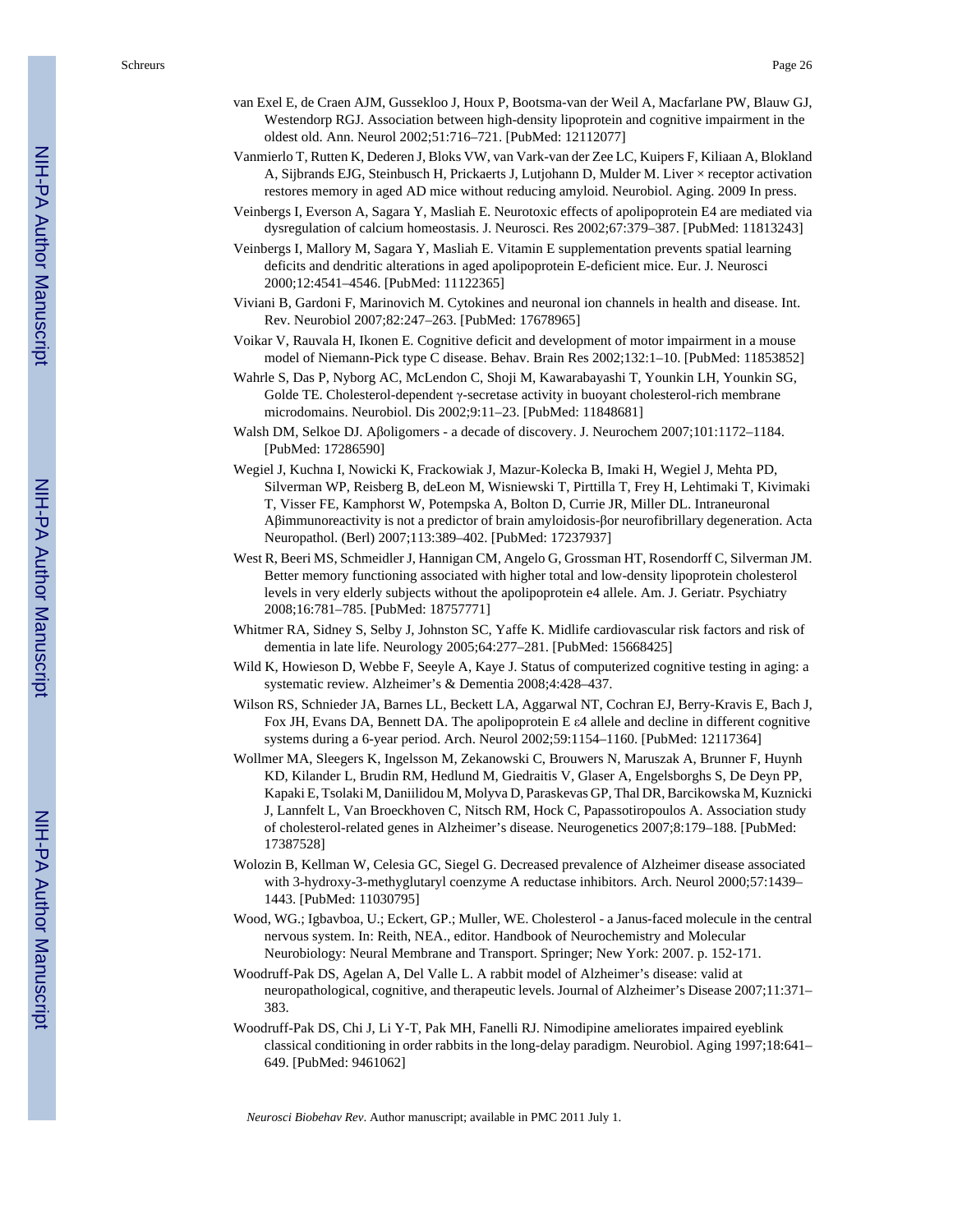- Wu C-W, Liao P-C, Lin C, Kuo C-J, Chen S-T, Cehn H-I, Kuo Y-M. Brain region-dependent increases in β-amyloid and apolipoprotein E levels in hypercholesterolemic rabbits. J. Neural Transm 2003;110:641–649. [PubMed: 12768359]
- Xu G, Servatius RJ, Shefer S, Tint GS, O'Brien WT, Batta AK, Salen G. Relationship between abnormal cholesterol synthesis and retarded learning in rats. Metabolism 1998;47:878–882. [PubMed: 9667239]
- Xue Q-S, Sparks DL, Streit WJ. Microglial activation in the hippocampus of hypercholesterolemic rabbits occurs independent of increased amyloid production. Journal of Neuroinflammation 2007;4:20–30. [PubMed: 17718905]
- Yaffe K, Barret-Connor E, Lin F, Grady D. Serum lipoprotein levels, statin use, and cognitive function in older women. Arch. Neurol 2002;59:378–384. [PubMed: 11890840]
- Yanagisawa K. Cholesterol and pathological processes in Alzheimer's disease. J. Neurosci. Res 2002;70:361–366. [PubMed: 12391598]
- Yao Z-X, Papadopoulos V. Function of β-amyloid in cholesterol transport: a lead to neurotoxicity. FASEB J 2002;16:1677–1679. [PubMed: 12206998]
- Yehuda S, Carasso RL. Modulation of learning, pain thresholds, and thermoregulation in the rat by preparations of free purified α-linolenic and linoleic acids: determination of the optimal ω3-to-ω6 ratio. Proceedings of the National Academy of Sciences, USA 1993;90:10345–10349.
- Yehuda S, Rabinovitz S, Motofsky DI. Modulation of learning and neuronal membrane composition in the rat by essential fatty acid preparation: time-course analysis. Neurochem. Res 1998;23:627–634. [PubMed: 9566600]
- Zandi PP, Sparks DL, Khachaturian AS, Tschanz JT, Norton M, Steinberg M, Wesl-Bohmer KA, Breitner JCS, Cache County Investigators. Do statins reduce risk of incident dementia and Alzheimer's disease? Arch. Gen. Psychiatry 2005;62:217–224. [PubMed: 15699299]
- Zatta P, Zambenedetti P, Stella MP, Licastro F. Astrocytosis, microgliosis, metallothionein-I-II and amyloid expression in high cholesterol-fed rabbits. Journal of Alzheimer's Disease 2002;4:1–9.
- Zerbinatti CV, Wozniak DF, Cirrito J, Cam JA, Osaka H, Bales KR, Zhuo M, Paul SM, Holtzman DM, Bu G. Increased soluble amyloid-βpeptide and memory deficits in amyloid model mice overexpressing the low-density lipoprotein receptor-related protein. Proceedings of the National Academy of Sciences, USA 2004;101:1075–1080.
- Zhao S, Liao W, Xu N, Xu H, Yu C, Liu X, Li C. Polar metabolite of cholesterol induces rat cognitive dysfunctions. Neuroscience 2009;164:398–403. [PubMed: 19699274]
- Zhou Y-T, Zhang Z-X, Chan P, He X-M, Tang M-N, Wu C-B, Hong Z. Genetic association between low-density lipoprotein receptor-related protein gene polymorphisms and Alzheimer's disease in Chinese Han population. Neurosci. Lett 2008;444:109–111. [PubMed: 18706476]
- Zou F, Gopalraj RK, Lok J, Zhu H, Ling IF, Simpson JF, Tucker HM, Kelly JF, Younkin SG, Dickson DW, Petersen RC, Graff-Radford NR, Bennet DA, Crook JE, Younkin SG, Estus S. Sex-dependent association of a common low-density lipoprotein receptor polymorphism with RNA splicing efficiency in the brain and Alzheimer's disease. Hum. Mol. Genet 2008;17:929–935. [PubMed: 18065781]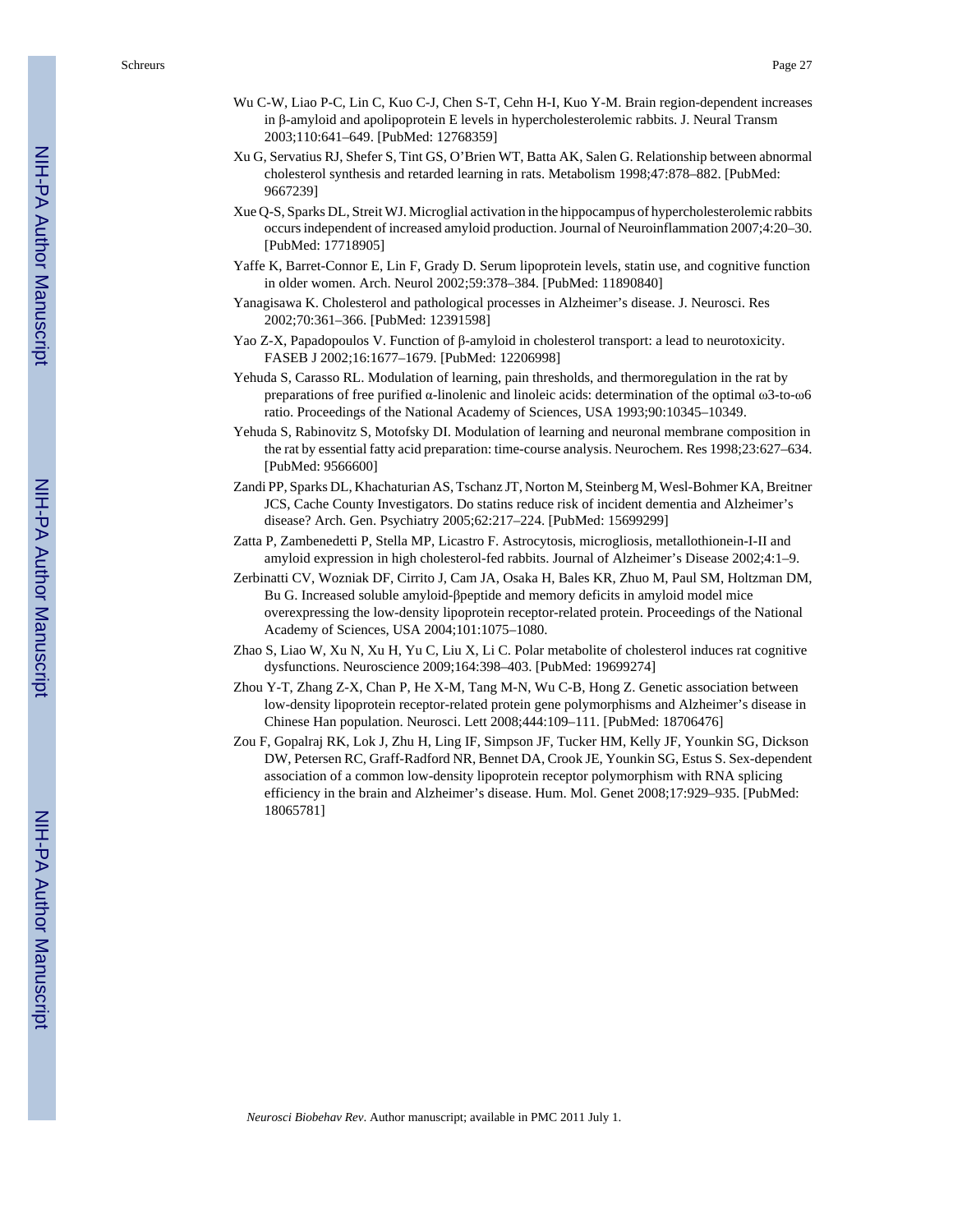#### **Table 1**

## Effects of Cholesterol Manipulations in Humans

| Variable                                                    | <b>Measure</b>      | <b>Change</b>        | <b>References</b>                                                                                                                                                                                                                 |
|-------------------------------------------------------------|---------------------|----------------------|-----------------------------------------------------------------------------------------------------------------------------------------------------------------------------------------------------------------------------------|
| Serum cholesterol level                                     | Intelligence        | Correlation          | (Atzmon et al., 2002; Muldoon et al., 1997; Reitan and Shipley,<br>1963; van Exel et al., 2002; Yaffe et al., 2002)                                                                                                               |
| Elevated serum cholesterol                                  | Cognitive function  | Correlation          | (Elias et al., 2005; Panza et al., 2006)                                                                                                                                                                                          |
|                                                             | Dementia            | Increase             | (Solomon et al., 2009b; Whitmer et al., 2005)                                                                                                                                                                                     |
|                                                             | Alzheimer's disease | Increase             | (Canevari and Clark, 2007; Evans et al., 2000;<br>Hartmann, 2001; Jarvik et al., 1995; Ledesma and Dotti,<br>2006; Lesser et al., 2009; Notkola et al., 1998;<br>Simons et al., 2001; Sjogren et al., 2006; Stewart et al., 2001) |
|                                                             | Cognitive decline   | Decrease             | (Mielke et al., 2005; Panza et al., 2006; van den Kommer et<br>al., 2009; West et al., 2008)                                                                                                                                      |
| Decreased serum cholesterol<br>(Statin therapy)             | Alzheimer's disease | No change            | (Arvanitakis et al., 2008; Carlsson et al., 2009;<br>Feldman et al., 2010)                                                                                                                                                        |
|                                                             |                     | Decrease             | (Masse et al., 2005; Sparks et al., 2008)                                                                                                                                                                                         |
|                                                             | Dementia            | Decrease             | (Jick et al., 2000)                                                                                                                                                                                                               |
|                                                             | Cognition           | Increase             | (Carlsson et al., 2008; Solomon et al., 2009a)                                                                                                                                                                                    |
|                                                             |                     | Decrease             | (Evans and Golomb, 2009)                                                                                                                                                                                                          |
|                                                             |                     | No change            | (Muldoon et al., 2000)                                                                                                                                                                                                            |
| Apolipoprotein E (ApoE4)                                    | Alzheimer's disease | Increase             | (Brouwers et al., 2008; Chen et al., 2002; Deary et al., 2002;<br>Mayeux et al., 2001; Poirier, 2005; Sparks, 1997)                                                                                                               |
|                                                             | Cognition           | Decrease             | (Deary et al., 2002; Dik et al., 2001; Flory et al., 2000;<br>Juva et al., 2000; Liu et al., 2008; Mayeux et al., 2001;<br>Wilson et al., 2002)                                                                                   |
|                                                             |                     | No change            | (Kim et al., 2002; Salo et al., 2002; Small et al., 2000)                                                                                                                                                                         |
| Apolipoprotein E (ApoE3)                                    |                     | Increase             | (Martins et al., 2009)                                                                                                                                                                                                            |
| ATP Binding cassette -<br>ABCA1                             | Alzheimer's disease | Correlation          | (Akram et al., 2010; Reynolds et al., 2009)                                                                                                                                                                                       |
| $- ABCG1$                                                   | Alzheimer's disease | Correlation          | (Wollmer et al., 2007)                                                                                                                                                                                                            |
| Low-density Lipoprotein<br>Receptors<br>(Gene polymorphism) | Alzheimer'sdisease  | No association       | (Bahia et al., 2008; Bertram et al., 2007; Rodriguez et al.,<br>2006; Sagare et al., 2007)                                                                                                                                        |
|                                                             | Alzheimer's disease | Association          | (Zhou et al., 2008)                                                                                                                                                                                                               |
|                                                             | Cognition           | No association       | (Reynolds et al., 2006)                                                                                                                                                                                                           |
| Cholesterol metabolites<br>(24S-hydroxycholesterol)         | Alzheimer's disease | Increase (in brain)  | (Papassotiropoulos et al., 2002)                                                                                                                                                                                                  |
|                                                             | Dementia            | Decrease (in plasma) | (Kolsch et al., 2004)                                                                                                                                                                                                             |
| (27-hydroxycholesterol)                                     | Alzheimer's disease | Increase (in brain)  | (Heverin et al., 2005)                                                                                                                                                                                                            |
| Cholesterol metabolites<br>(Gene polymorphism)              | Alzheimer's disease | Association          | (Fernandez del Pozo et al., 2006; Papassotiropoulos et al.,<br>2005)                                                                                                                                                              |
|                                                             | Dementia            | Association          | (Fu et al., 2009)                                                                                                                                                                                                                 |